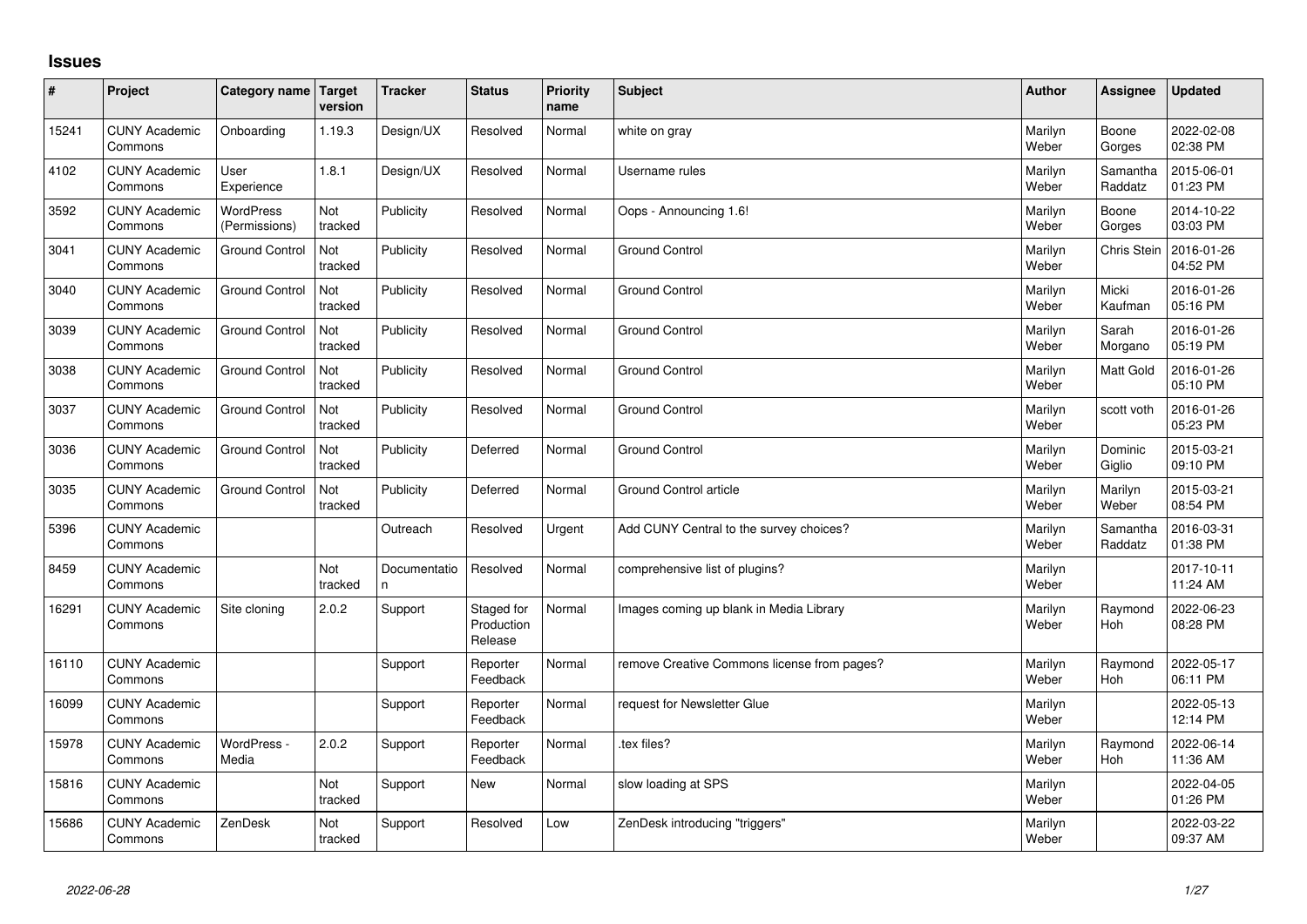| #     | Project                         | Category name Target              | version        | <b>Tracker</b> | <b>Status</b>        | <b>Priority</b><br>name | <b>Subject</b>                                                                          | <b>Author</b>    | Assignee        | <b>Updated</b>         |
|-------|---------------------------------|-----------------------------------|----------------|----------------|----------------------|-------------------------|-----------------------------------------------------------------------------------------|------------------|-----------------|------------------------|
| 15685 | <b>CUNY Academic</b><br>Commons |                                   |                | Support        | <b>New</b>           | High                    | problem with chrome?                                                                    | Marilyn<br>Weber |                 | 2022-04-25<br>03:40 PM |
| 15655 | <b>CUNY Academic</b><br>Commons |                                   | 2.0.2          | Support        | Reporter<br>Feedback | Normal                  | Event Aggregator plugin?                                                                | Marilyn<br>Weber |                 | 2022-06-14<br>11:36 AM |
| 15654 | <b>CUNY Academic</b><br>Commons | <b>WordPress</b><br>Plugins       | 1.19.6         | Support        | Resolved             | Normal                  | Numerous Copies of Events showing up                                                    | Marilyn<br>Weber | Boone<br>Gorges | 2022-03-22<br>11:30 AM |
| 15610 | <b>CUNY Academic</b><br>Commons | <b>WordPress</b><br>Plugins       | Not<br>tracked | Support        | Rejected             | Normal                  | Loops & Logic plugin                                                                    | Marilyn<br>Weber | Raymond<br>Hoh  | 2022-03-19<br>11:16 AM |
| 15565 | <b>CUNY Academic</b><br>Commons |                                   |                | Support        | <b>New</b>           | Normal                  | Events - send updates to an email listserv                                              | Marilyn<br>Weber |                 | 2022-03-10<br>01:06 PM |
| 15370 | <b>CUNY Academic</b><br>Commons |                                   |                | Support        | Reporter<br>Feedback | Normal                  | All-in-One Event Calendar?                                                              | Marilyn<br>Weber |                 | 2022-02-17<br>11:03 AM |
| 15269 | <b>CUNY Academic</b><br>Commons | Redmine                           | Not<br>tracked | Support        | Resolved             | Normal                  | Segal Theater sites                                                                     | Marilyn<br>Weber |                 | 2022-02-07<br>04:11 PM |
| 15266 | <b>CUNY Academic</b><br>Commons |                                   |                | Support        | Resolved             | Normal                  | Just an appreciation                                                                    | Marilyn<br>Weber |                 | 2022-02-07<br>10:42 AM |
| 15260 | <b>CUNY Academic</b><br>Commons |                                   |                | Support        | Reporter<br>Feedback | Normal                  | Diacritical markings   European Stages                                                  | Marilyn<br>Weber |                 | 2022-02-04<br>08:16 AM |
| 15211 | <b>CUNY Academic</b><br>Commons | <b>Blogs</b><br>(BuddyPress)      | 1.19.2         | Support        | Resolved             | Normal                  | No good error reporting for already-used domain name when creating a<br>site in Firefox | Marilyn<br>Weber | Boone<br>Gorges | 2022-01-25<br>11:33 AM |
| 15169 | <b>CUNY Academic</b><br>Commons |                                   | 2.0.2          | Support        | Reporter<br>Feedback | Normal                  | new Prelude website zipfiles for custom theme and other files.                          | Marilyn<br>Weber |                 | 2022-06-14<br>11:36 AM |
| 15120 | <b>CUNY Academic</b><br>Commons |                                   |                | Support        | Resolved             | Normal                  | embed Zoom recordings in a post?                                                        | Marilyn<br>Weber |                 | 2021-12-29<br>08:15 AM |
| 15045 | <b>CUNY Academic</b><br>Commons |                                   |                | Support        | <b>New</b>           | Normal                  | no result for KCeL in the search box on the commons                                     | Marilyn<br>Weber |                 | 2021-12-10<br>11:29 AM |
| 15025 | <b>CUNY Academic</b><br>Commons |                                   |                | Support        | Duplicate            | Normal                  | emails for all the papers on the commons that have been changed                         | Marilyn<br>Weber |                 | 2021-12-02<br>11:57 AM |
| 15022 | <b>CUNY Academic</b><br>Commons |                                   |                | Support        | Rejected             | High                    | ArabStages                                                                              | Marilyn<br>Weber |                 | 2021-12-06<br>10:16 AM |
| 14973 | <b>CUNY Academic</b><br>Commons |                                   |                | Support        | Resolved             | Normal                  | <b>Mail Poet</b>                                                                        | Marilyn<br>Weber |                 | 2021-12-06<br>10:20 AM |
| 14972 | <b>CUNY Academic</b><br>Commons |                                   |                | Support        | Rejected             | Normal                  | Mailchimp plugin                                                                        | Marilyn<br>Weber |                 | 2021-11-17<br>02:13 PM |
| 14911 | <b>CUNY Academic</b><br>Commons | <b>WordPress</b><br><b>Themes</b> | Not<br>tracked | Support        | <b>New</b>           | Normal                  | Twentytwentyone theme                                                                   | Marilyn<br>Weber |                 | 2021-10-28<br>10:37 AM |
| 14900 | <b>CUNY Academic</b><br>Commons |                                   | Not<br>tracked | Support        | Reporter<br>Feedback | Normal                  | previous theme?                                                                         | Marilyn<br>Weber |                 | 2021-10-25<br>10:31 AM |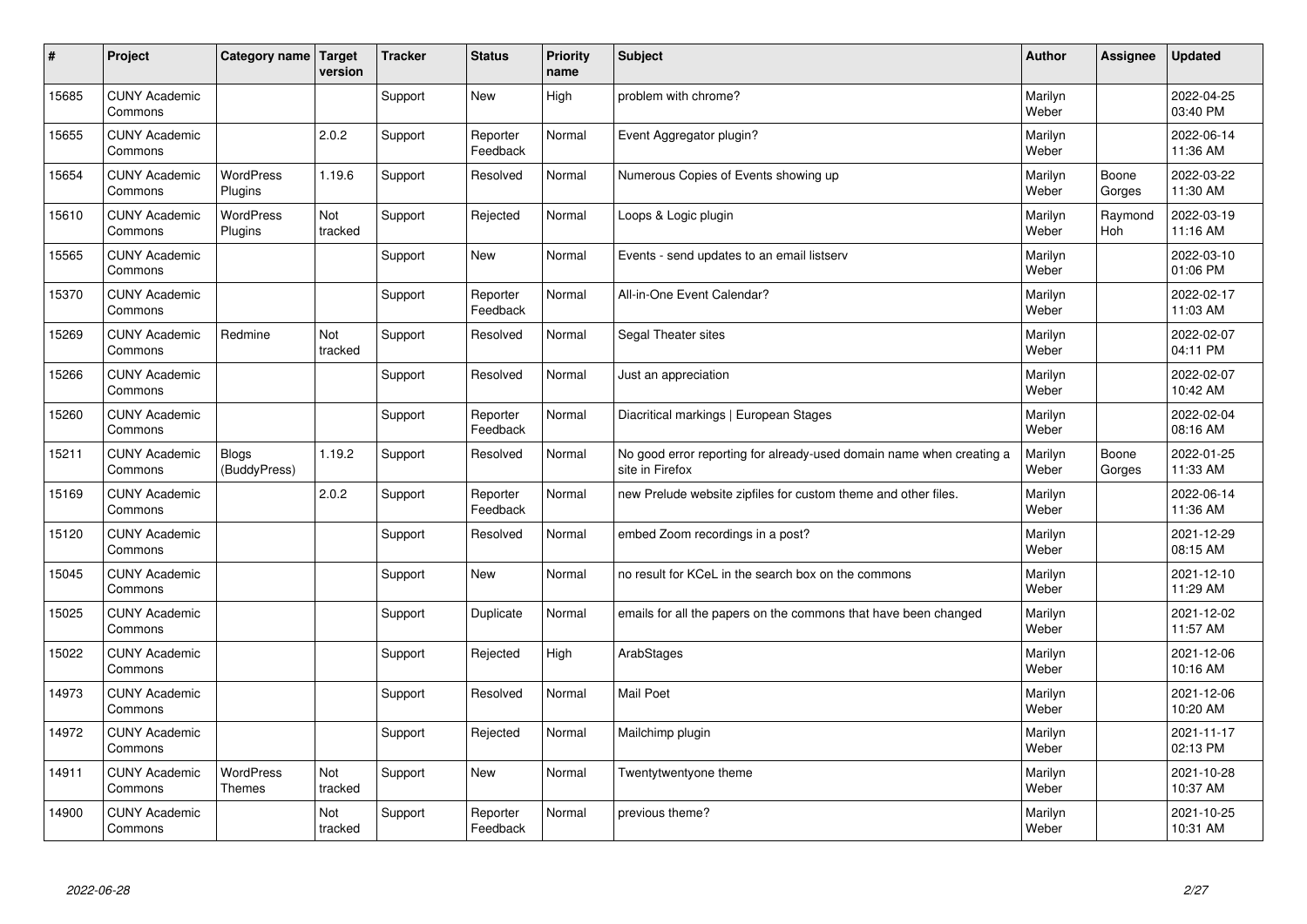| $\sharp$ | Project                         | Category name                     | Target<br>version | <b>Tracker</b> | <b>Status</b>        | <b>Priority</b><br>name | <b>Subject</b>                                          | <b>Author</b>    | Assignee       | <b>Updated</b>         |
|----------|---------------------------------|-----------------------------------|-------------------|----------------|----------------------|-------------------------|---------------------------------------------------------|------------------|----------------|------------------------|
| 14891    | <b>CUNY Academic</b><br>Commons |                                   | Not<br>tracked    | Support        | Resolved             | Normal                  | changing site template after creation?                  | Marilyn<br>Weber |                | 2022-04-27<br>04:58 PM |
| 14889    | <b>CUNY Academic</b><br>Commons | Events                            | 1.19.0            | Support        | Resolved             | Normal                  | events in group - can they be edited by all admins?     | Marilyn<br>Weber | Raymond<br>Hoh | 2021-12-13<br>03:31 PM |
| 14850    | <b>CUNY Academic</b><br>Commons |                                   |                   | Support        | Abandoned            | Normal                  | brooklyn waterfront site "connection not secure"        | Marilyn<br>Weber |                | 2022-04-27<br>04:56 PM |
| 14813    | <b>CUNY Academic</b><br>Commons |                                   | Not<br>tracked    | Support        | Resolved             | Normal                  | raise the file size limit                               | Marilyn<br>Weber |                | 2021-09-30<br>12:02 PM |
| 14812    | <b>CUNY Academic</b><br>Commons |                                   | Not<br>tracked    | Support        | Resolved             | Normal                  | Custom Sidebars and Wordpress 5.6                       | Marilyn<br>Weber |                | 2021-09-30<br>10:43 AM |
| 14799    | <b>CUNY Academic</b><br>Commons |                                   | 1.18.19           | Support        | Resolved             | High                    | install the official Classic Widgets?                   | Marilyn<br>Weber |                | 2021-09-22<br>02:17 PM |
| 14784    | <b>CUNY Academic</b><br>Commons |                                   |                   | Support        | Reporter<br>Feedback | Normal                  | User report of logo problem when using Customizer theme | Marilyn<br>Weber |                | 2021-09-17<br>10:25 AM |
| 14734    | <b>CUNY Academic</b><br>Commons | <b>WordPress</b><br><b>Themes</b> | 1.18.18           | Support        | Resolved             | Normal                  | missing section of Sujatha Fernandes' site              | Marilyn<br>Weber | Raymond<br>Hoh | 2021-09-06<br>04:15 PM |
| 14718    | <b>CUNY Academic</b><br>Commons |                                   | Not<br>tracked    | Support        | Resolved             | Normal                  | User wants to recover deleted account                   | Marilyn<br>Weber |                | 2021-08-30<br>02:46 PM |
| 14711    | <b>CUNY Academic</b><br>Commons |                                   |                   | Support        | Rejected             | Normal                  | Custom Facebook Feed plugin problem                     | Marilyn<br>Weber |                | 2022-04-27<br>04:29 PM |
| 14625    | <b>CUNY Academic</b><br>Commons |                                   | Not<br>tracked    | Support        | Rejected             | Normal                  | image won't appear in slideshow.                        | Marilyn<br>Weber |                | 2021-07-27<br>10:33 AM |
| 14606    | <b>CUNY Academic</b><br>Commons | <b>WordPress</b><br>(misc)        | Not<br>tracked    | Support        | Rejected             | Normal                  | calendar wrong month                                    | Marilyn<br>Weber |                | 2021-07-23<br>12:11 PM |
| 14594    | <b>CUNY Academic</b><br>Commons |                                   | Not<br>tracked    | Support        | Resolved             | Normal                  | Administration email verification?                      | Marilyn<br>Weber |                | 2021-07-12<br>11:40 AM |
| 14534    | <b>CUNY Academic</b><br>Commons | <b>WordPress</b><br>Plugins       | 1.18.12           | Support        | Resolved             | Normal                  | Share This Image plugin?                                | Marilyn<br>Weber |                | 2021-06-08<br>11:50 AM |
| 14404    | <b>CUNY Academic</b><br>Commons |                                   | Not<br>tracked    | Support        | Resolved             | Normal                  | blocked IP of user?                                     | Marilyn<br>Weber |                | 2021-05-10<br>01:00 PM |
| 14398    | <b>CUNY Academic</b><br>Commons |                                   | Not<br>tracked    | Support        | Reporter<br>Feedback | Normal                  | Events plug-in notification problem                     | Marilyn<br>Weber |                | 2021-05-11<br>11:21 AM |
| 14389    | <b>CUNY Academic</b><br>Commons |                                   |                   | Support        | Abandoned            | Normal                  | WebflowIO?                                              | Marilyn<br>Weber |                | 2021-09-14<br>10:45 AM |
| 14378    | <b>CUNY Academic</b><br>Commons |                                   | Not<br>tracked    | Support        | Resolved             | Normal                  | <b>PPTX</b> files unfetchable                           | Marilyn<br>Weber |                | 2021-05-11<br>11:25 AM |
| 14369    | <b>CUNY Academic</b><br>Commons | WordPress -<br>Media              | Not<br>tracked    | Support        | Resolved             | Normal                  | renewed problem with ppsx files                         | Marilyn<br>Weber |                | 2021-04-27<br>12:44 PM |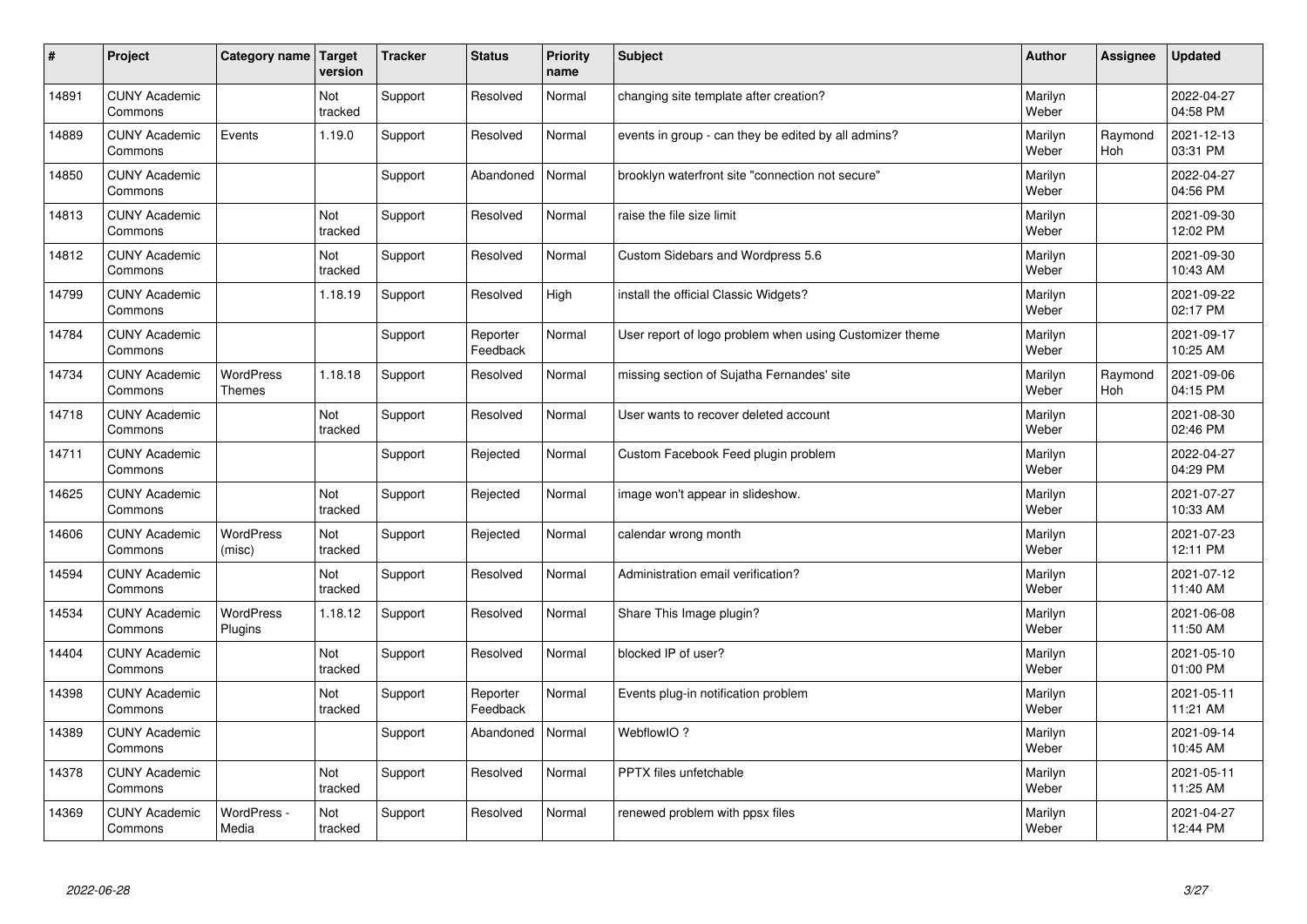| #     | Project                         | Category name   Target            | version        | <b>Tracker</b> | <b>Status</b>        | <b>Priority</b><br>name | <b>Subject</b>                               | <b>Author</b>    | Assignee              | <b>Updated</b>         |
|-------|---------------------------------|-----------------------------------|----------------|----------------|----------------------|-------------------------|----------------------------------------------|------------------|-----------------------|------------------------|
| 14360 | <b>CUNY Academic</b><br>Commons |                                   |                | Support        | Rejected             | Normal                  | danielgerouldarchives.org?                   | Marilyn<br>Weber |                       | 2021-04-27<br>10:42 AM |
| 14344 | <b>CUNY Academic</b><br>Commons | Domain<br>Mapping                 | Not<br>tracked | Support        | Resolved             | Normal                  | arabstages.org site down                     | Marilyn<br>Weber | Raymond<br><b>Hoh</b> | 2021-04-19<br>01:42 PM |
| 14270 | <b>CUNY Academic</b><br>Commons | <b>WordPress</b><br><b>Themes</b> | 1.18.8         | Support        | Resolved             | Normal                  | grid theme?                                  | Marilyn<br>Weber |                       | 2021-04-13<br>11:20 AM |
| 14265 | <b>CUNY Academic</b><br>Commons | <b>WordPress</b><br>Plugins       | 1.18.10        | Support        | Resolved             | Normal                  | separate the tag cloud in the blog sidebar   | Marilyn<br>Weber | Boone<br>Gorges       | 2021-05-12<br>05:19 PM |
| 14246 | <b>CUNY Academic</b><br>Commons |                                   | 1.18.8         | Support        | Resolved             | Normal                  | 'Weekly jQuery Migrate Status Update"        | Marilyn<br>Weber |                       | 2021-04-13<br>11:08 AM |
| 14242 | <b>CUNY Academic</b><br>Commons |                                   |                | Support        | Resolved             | Normal                  | LAILAC site missing content                  | Marilyn<br>Weber |                       | 2021-03-27<br>08:40 AM |
| 14148 | <b>CUNY Academic</b><br>Commons |                                   |                | Support        | Abandoned            | Normal                  | post notification problem                    | Marilyn<br>Weber |                       | 2021-09-14<br>10:43 AM |
| 14129 | <b>CUNY Academic</b><br>Commons | Onboarding                        | 1.18.6         | Support        | Resolved             | Normal                  | can only see some invites sent               | Marilyn<br>Weber | Raymond<br><b>Hoh</b> | 2021-04-09<br>09:00 AM |
| 14077 | <b>CUNY Academic</b><br>Commons | <b>WordPress</b><br>Plugins       | 1.18.7         | Support        | Resolved             | Normal                  | Elementor Pro plugin for the slider          | Marilyn<br>Weber | Raymond<br>Hoh        | 2021-03-23<br>11:43 AM |
| 14074 | <b>CUNY Academic</b><br>Commons | <b>WordPress</b><br>(misc)        | Not<br>tracked | Support        | Reporter<br>Feedback | Normal                  | page password protection problem             | Marilyn<br>Weber |                       | 2021-03-02<br>11:03 AM |
| 14016 | <b>CUNY Academic</b><br>Commons |                                   |                | Support        | Rejected             | Normal                  | PDFs not downloading                         | Marilyn<br>Weber |                       | 2021-02-22<br>11:00 AM |
| 14012 | <b>CUNY Academic</b><br>Commons | WordPress<br>Plugins              | 1.18.5         | Support        | Resolved             | Normal                  | Open External Links in a New Window plugin?  | Marilyn<br>Weber | Boone<br>Gorges       | 2021-03-02<br>02:07 PM |
| 13975 | <b>CUNY Academic</b><br>Commons | Social Paper                      | Not<br>tracked | Support        | Reporter<br>Feedback | Normal                  | can't approve comments on Social Paper paper | Marilyn<br>Weber |                       | 2021-02-12<br>09:33 AM |
| 13958 | <b>CUNY Academic</b><br>Commons |                                   | 1.18.4         | Support        | Resolved             | Normal                  | calendar widget problem                      | Marilyn<br>Weber |                       | 2021-02-09<br>11:05 AM |
| 13944 | <b>CUNY Academic</b><br>Commons | WordPress<br>Plugins              | 1.18.4         | Support        | Resolved             | Normal                  | 3D FlipBook request                          | Marilyn<br>Weber |                       | 2021-02-09<br>11:05 AM |
| 13935 | <b>CUNY Academic</b><br>Commons | <b>WordPress</b><br>Plugins       | 1.18.4         | Support        | Resolved             | Low                     | Add Users sidebar widget not working         | Marilyn<br>Weber |                       | 2021-02-09<br>11:05 AM |
| 13929 | <b>CUNY Academic</b><br>Commons |                                   | 1.18.4         | Support        | Resolved             | Normal                  | update error message                         | Marilyn<br>Weber | Boone<br>Gorges       | 2021-02-09<br>11:05 AM |
| 13918 | <b>CUNY Academic</b><br>Commons |                                   | Not<br>tracked | Support        | Rejected             | Normal                  | MailPoet Newsletters Premium plugin          | Marilyn<br>Weber |                       | 2021-02-09<br>11:01 AM |
| 13916 | <b>CUNY Academic</b><br>Commons |                                   |                | Support        | Rejected             | Normal                  | <b>Custom Sidebars</b>                       | Marilyn<br>Weber |                       | 2021-02-23<br>10:45 AM |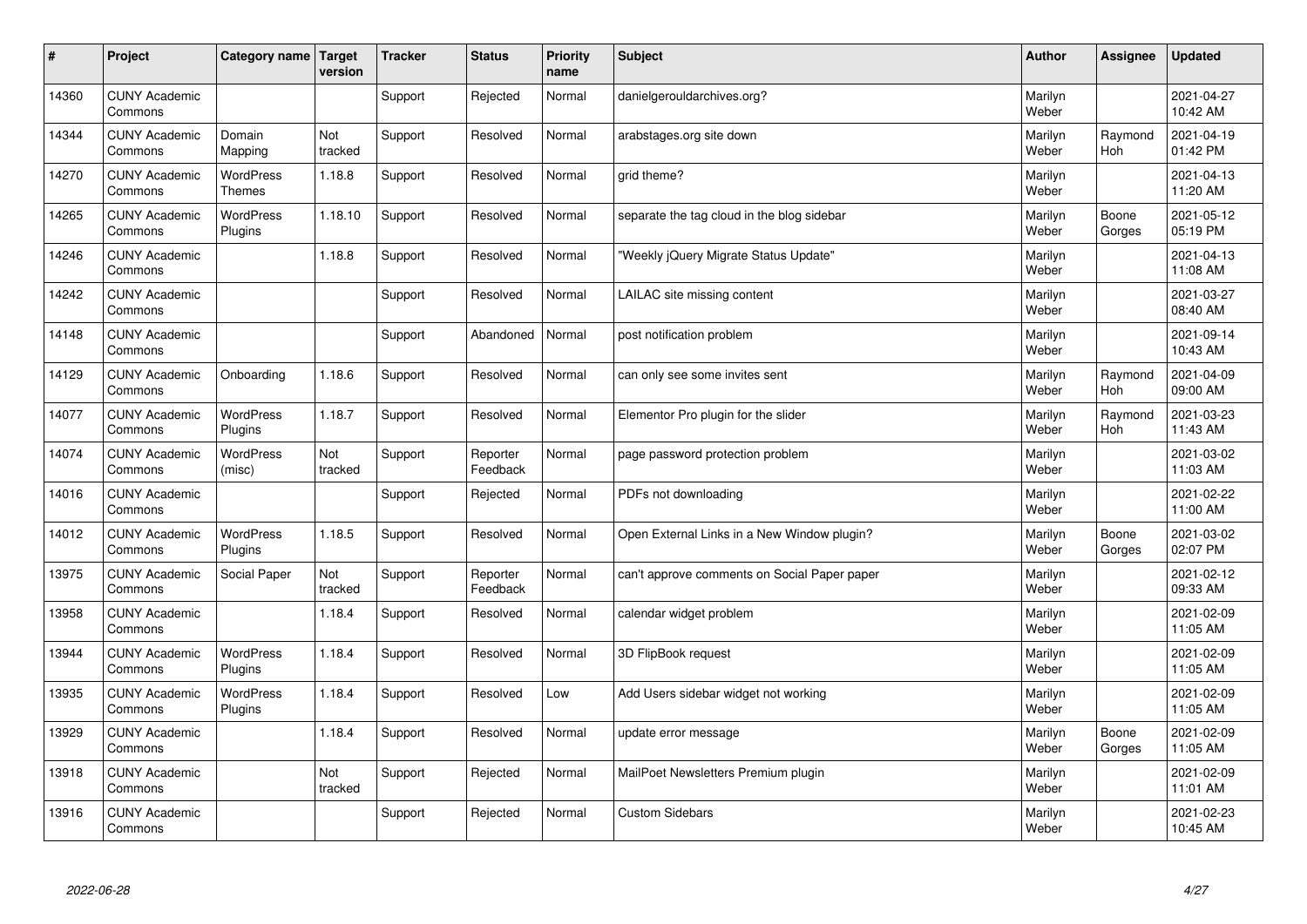| $\vert$ # | Project                         | Category name   Target      | version        | <b>Tracker</b> | <b>Status</b> | Priority<br>name | <b>Subject</b>                                                                        | <b>Author</b>    | Assignee        | <b>Updated</b>         |
|-----------|---------------------------------|-----------------------------|----------------|----------------|---------------|------------------|---------------------------------------------------------------------------------------|------------------|-----------------|------------------------|
| 13878     | <b>CUNY Academic</b><br>Commons | Group cloning               | 1.18.4         | Support        | Resolved      | High             | When creating Group + Site and choosing 'Clone existing', cannot<br>advance to step 2 | Marilyn<br>Weber | Jeremy<br>Felt  | 2021-02-02<br>11:02 AM |
| 13846     | <b>CUNY Academic</b><br>Commons | <b>WordPress</b><br>Plugins | 1.18.3         | Support        | Resolved      | Normal           | Yoast SEO plugin problem                                                              | Marilyn<br>Weber |                 | 2021-01-19<br>05:34 PM |
| 13841     | <b>CUNY Academic</b><br>Commons | <b>WordPress</b><br>Plugins | 1.18.3         | Support        | Resolved      | Normal           | Folders plugin request                                                                | Marilyn<br>Weber | Boone<br>Gorges | 2021-01-26<br>04:43 PM |
| 13826     | <b>CUNY Academic</b><br>Commons |                             |                | Support        | Resolved      | Normal           | January 14th                                                                          | Marilyn<br>Weber |                 | 2021-01-26<br>04:26 PM |
| 13783     | <b>CUNY Academic</b><br>Commons |                             | 1.18.2         | Support        | Resolved      | Normal           | new CUNY OneSearch url                                                                | Marilyn<br>Weber |                 | 2021-01-14<br>04:53 PM |
| 13741     | <b>CUNY Academic</b><br>Commons | <b>WordPress</b><br>Plugins | 1.18.3         | Support        | Resolved      | Normal           | Ensemble Video Plugin                                                                 | Marilyn<br>Weber |                 | 2021-01-26<br>04:43 PM |
| 13738     | <b>CUNY Academic</b><br>Commons |                             | 1.18.1         | Support        | Resolved      | Normal           | theme requests from a non-CUY person                                                  | Marilyn<br>Weber |                 | 2020-12-23<br>11:34 AM |
| 13710     | <b>CUNY Academic</b><br>Commons |                             | Not<br>tracked | Support        | Resolved      | Normal           | small change to Hosting Partner Handbook                                              | Marilyn<br>Weber |                 | 2020-12-16<br>04:29 PM |
| 13699     | <b>CUNY Academic</b><br>Commons |                             | Not<br>tracked | Support        | Resolved      | Normal           | Martin Segal Center site down                                                         | Marilyn<br>Weber | Raymond<br>Hoh  | 2020-12-22<br>03:03 PM |
| 13641     | <b>CUNY Academic</b><br>Commons |                             | 1.18.2         | Support        | Resolved      | Normal           | follow up to migration request                                                        | Marilyn<br>Weber | Boone<br>Gorges | 2021-01-12<br>10:59 AM |
| 13637     | <b>CUNY Academic</b><br>Commons |                             |                | Support        | Abandoned     | Normal           | All-in-One Migration plugin request                                                   | Marilyn<br>Weber |                 | 2020-12-08<br>10:46 AM |
| 13596     | <b>CUNY Academic</b><br>Commons |                             |                | Support        | Abandoned     | Normal           | invited as Author but show as Contributor                                             | Marilyn<br>Weber |                 | 2021-09-14<br>10:41 AM |
| 13584     | <b>CUNY Academic</b><br>Commons |                             |                | Support        | Abandoned     | Normal           | Graphy theme question                                                                 | Marilyn<br>Weber |                 | 2021-09-14<br>10:41 AM |
| 13541     | <b>CUNY Academic</b><br>Commons |                             | Not<br>tracked | Support        | Resolved      | Normal           | add a page template to OER site.                                                      | Marilyn<br>Weber |                 | 2020-11-11<br>11:12 AM |
| 13521     | <b>CUNY Academic</b><br>Commons | Onboarding                  | 1.17.7         | Support        | Resolved      | Normal           | sent invitations page                                                                 | Marilyn<br>Weber | Raymond<br>Hoh  | 2020-11-10<br>10:31 AM |
| 13512     | <b>CUNY Academic</b><br>Commons | WordPress<br><b>Themes</b>  | 1.17.7         | Support        | Resolved      | Normal           | theme update                                                                          | Marilyn<br>Weber |                 | 2020-11-16<br>04:46 PM |
| 13441     | <b>CUNY Academic</b><br>Commons |                             | 1.17.5         | Support        | Resolved      | Normal           | ongoing user problems with daily digests                                              | Marilyn<br>Weber |                 | 2020-10-13<br>10:02 AM |
| 13295     | <b>CUNY Academic</b><br>Commons |                             | Not<br>tracked | Support        | Resolved      | Normal           | can't find new user                                                                   | Marilyn<br>Weber |                 | 2020-09-08<br>10:18 AM |
| 13288     | <b>CUNY Academic</b><br>Commons |                             |                | Support        | Abandoned     | Normal           | log in problems on iPhone 6                                                           | Marilyn<br>Weber |                 | 2020-10-27<br>10:26 AM |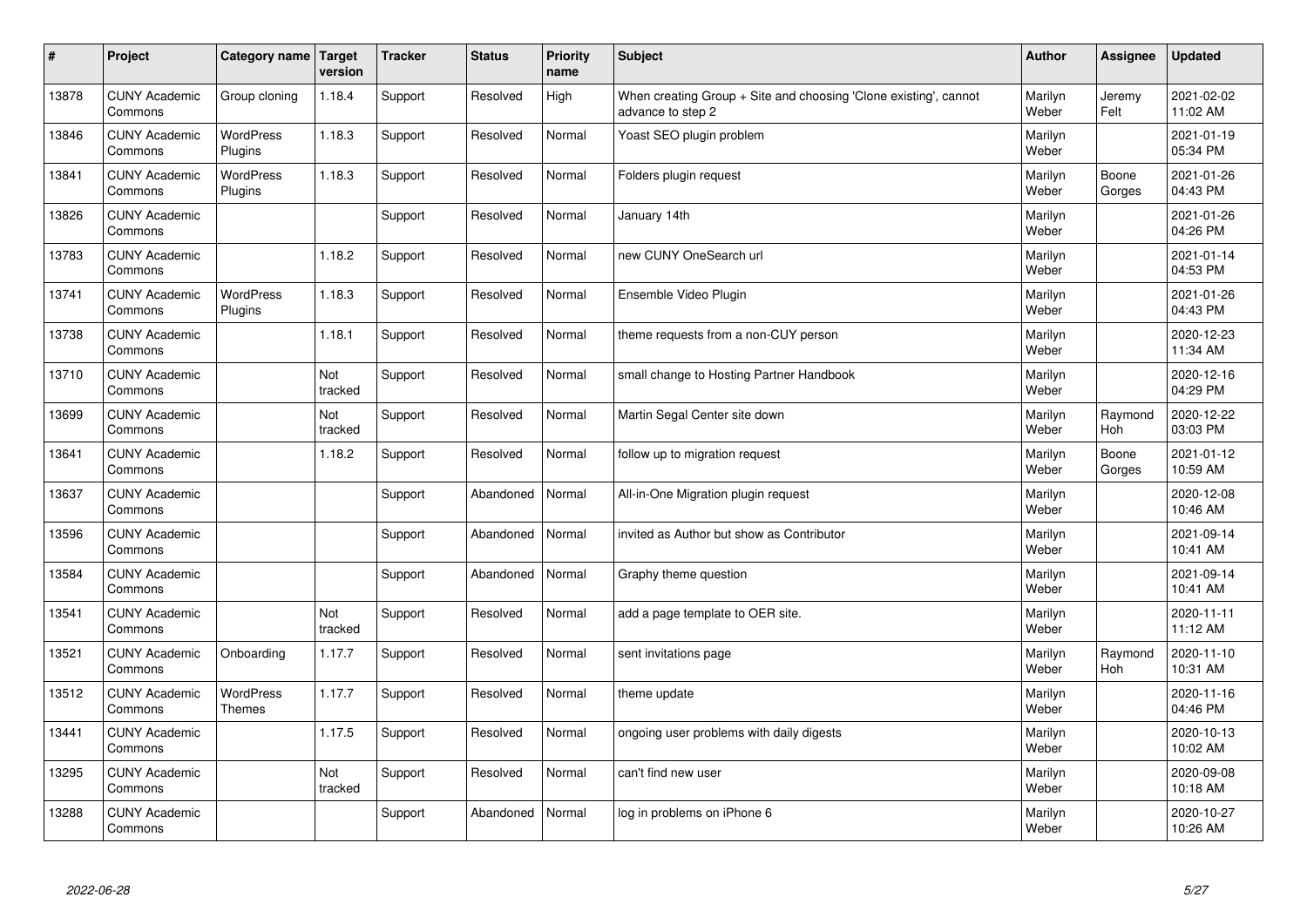| #     | Project                         | Category name                     | Target<br>version | <b>Tracker</b> | <b>Status</b>        | <b>Priority</b><br>name | <b>Subject</b>                                                | <b>Author</b>    | Assignee              | <b>Updated</b>         |
|-------|---------------------------------|-----------------------------------|-------------------|----------------|----------------------|-------------------------|---------------------------------------------------------------|------------------|-----------------------|------------------------|
| 13286 | <b>CUNY Academic</b><br>Commons |                                   | Not<br>tracked    | Support        | <b>New</b>           | Normal                  | problem connecting with WordPress app                         | Marilyn<br>Weber | Raymond<br><b>Hoh</b> | 2020-09-08<br>11:16 AM |
| 13255 | <b>CUNY Academic</b><br>Commons |                                   | Not<br>tracked    | Support        | Reporter<br>Feedback | Normal                  | Accessibility problems                                        | Marilyn<br>Weber |                       | 2020-09-01<br>05:48 PM |
| 13238 | <b>CUNY Academic</b><br>Commons | WordPress -<br>Media              | 1.17.3            | Support        | Resolved             | Normal                  | allow ppsx file?                                              | Marilyn<br>Weber | Raymond<br><b>Hoh</b> | 2020-09-10<br>11:46 AM |
| 13217 | <b>CUNY Academic</b><br>Commons |                                   |                   | Support        | Rejected             | Normal                  | upload recordings of our past webinars?                       | Marilyn<br>Weber |                       | 2020-08-25<br>07:56 AM |
| 13201 | <b>CUNY Academic</b><br>Commons |                                   |                   | Support        | Rejected             | Low                     | PDF embedder                                                  | Marilyn<br>Weber |                       | 2020-09-29<br>11:37 AM |
| 13185 | <b>CUNY Academic</b><br>Commons | <b>WordPress</b><br><b>Themes</b> | 1.17.2            | Support        | Resolved             | Normal                  | Less theme?                                                   | Marilyn<br>Weber |                       | 2020-08-25<br>11:26 AM |
| 13184 | <b>CUNY Academic</b><br>Commons | <b>WordPress</b><br>Plugins       | 1.17.2            | Support        | Resolved             | Normal                  | google translate plugin                                       | Marilyn<br>Weber |                       | 2020-08-25<br>11:36 AM |
| 13173 | <b>CUNY Academic</b><br>Commons | Group Library                     | 1.17.1            | Support        | Resolved             | High                    | all uploads to the library are silent                         | Marilyn<br>Weber |                       | 2020-08-10<br>04:12 PM |
| 13169 | <b>CUNY Academic</b><br>Commons |                                   | 1.17.4            | Support        | Rejected             | Normal                  | footer logo image has no alt-text                             | Marilyn<br>Weber |                       | 2020-09-22<br>10:18 AM |
| 13160 | <b>CUNY Academic</b><br>Commons |                                   |                   | Support        | Rejected             | Normal                  | site not working on iphone                                    | Marilyn<br>Weber |                       | 2020-08-25<br>10:58 AM |
| 13159 | <b>CUNY Academic</b><br>Commons | Group Library                     | Not<br>tracked    | Support        | Resolved             | Normal                  | changing folder names?                                        | Marilyn<br>Weber | Boone<br>Gorges       | 2020-08-27<br>08:59 AM |
| 13138 | <b>CUNY Academic</b><br>Commons | Group Library                     | Not<br>tracked    | Support        | Resolved             | Normal                  | moving Library contents for Steve Brier                       | Marilyn<br>Weber |                       | 2020-08-03<br>04:00 PM |
| 13134 | <b>CUNY Academic</b><br>Commons | Site cloning                      | 1.17.1            | Support        | Resolved             | Normal                  | New site (a clone) point to old dashboard                     | Marilyn<br>Weber |                       | 2020-08-12<br>03:22 PM |
| 13121 | <b>CUNY Academic</b><br>Commons |                                   |                   | Support        | Rejected             | Normal                  | embed a DropBox Paper file                                    | Marilyn<br>Weber |                       | 2020-08-25<br>10:56 AM |
| 13116 | <b>CUNY Academic</b><br>Commons | ZenDesk                           | 1.17.1            | Support        | Resolved             | Normal                  | support/send us a message link obscured                       | Marilyn<br>Weber | Raymond<br>Hoh        | 2020-07-29<br>09:33 PM |
| 13091 | <b>CUNY Academic</b><br>Commons |                                   | 1.17.0            | Support        | Resolved             | Normal                  | problem with latex (math equations)                           | Marilyn<br>Weber |                       | 2020-07-28<br>11:09 AM |
| 13085 | <b>CUNY Academic</b><br>Commons | Domain<br>Mapping                 | Not<br>tracked    | Support        | Resolved             | Normal                  | domain mapping request                                        | Marilyn<br>Weber | Matt Gold             | 2020-07-28<br>03:33 PM |
| 13065 | <b>CUNY Academic</b><br>Commons |                                   | Not<br>tracked    | Support        | Resolved             | Normal                  | can't invite new user to group                                | Marilyn<br>Weber |                       | 2020-07-22<br>04:24 PM |
| 13034 | <b>CUNY Academic</b><br>Commons |                                   | Not<br>tracked    | Support        | Reporter<br>Feedback | Normal                  | a site is asking people to join the Commons to get a download | Marilyn<br>Weber |                       | 2020-07-12<br>07:23 AM |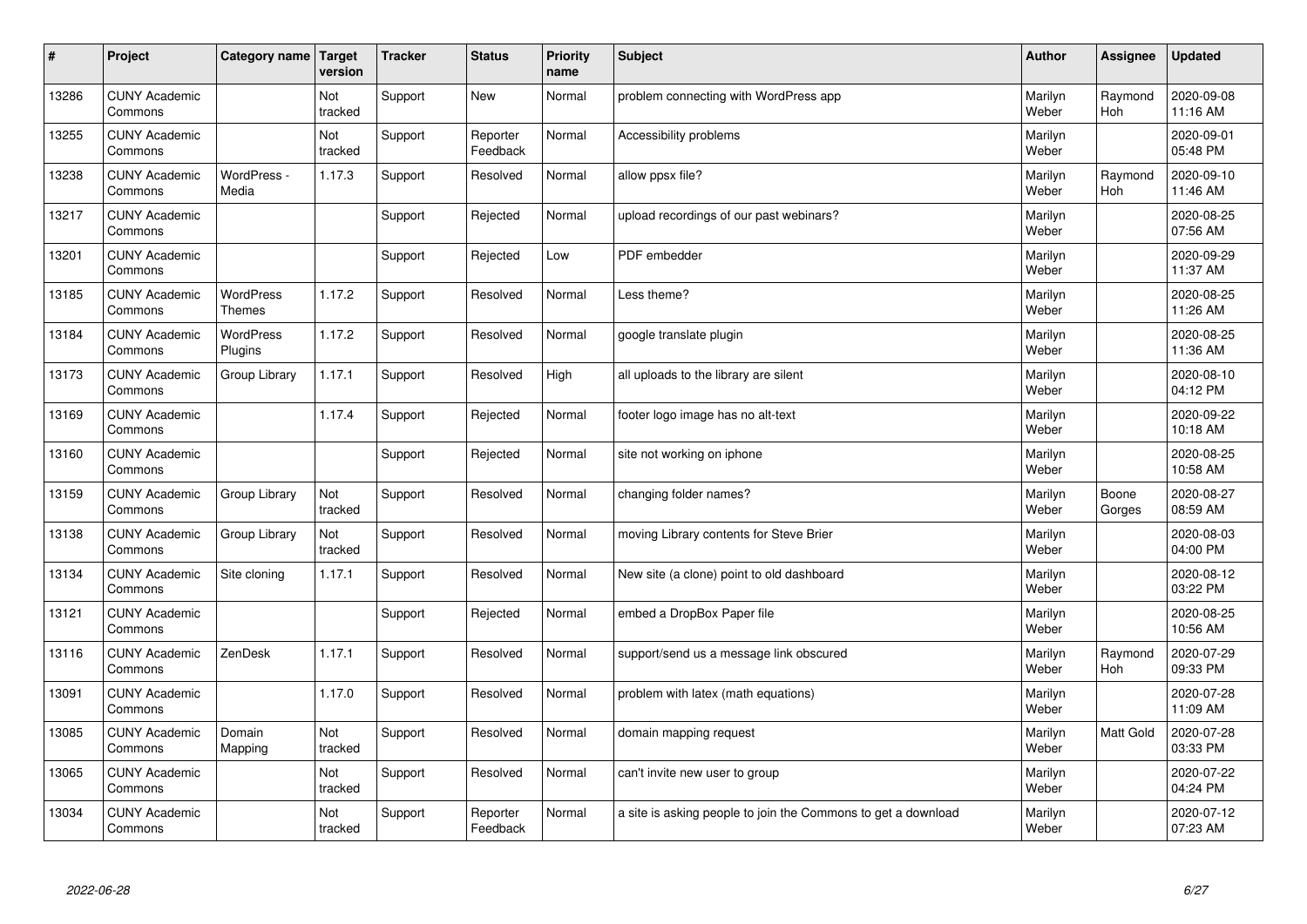| $\vert$ # | Project                         | Category name              | <b>Target</b><br>version | <b>Tracker</b> | <b>Status</b>        | <b>Priority</b><br>name | <b>Subject</b>                                                                 | <b>Author</b>    | <b>Assignee</b>       | <b>Updated</b>         |
|-----------|---------------------------------|----------------------------|--------------------------|----------------|----------------------|-------------------------|--------------------------------------------------------------------------------|------------------|-----------------------|------------------------|
| 13016     | <b>CUNY Academic</b><br>Commons | Shortcodes and<br>embeds   | 1.16.15                  | Support        | Resolved             | Normal                  | possible to run code examples, like in Jupyter Notebooks?                      | Marilyn<br>Weber |                       | 2020-07-16<br>11:52 AM |
| 13012     | <b>CUNY Academic</b><br>Commons | <b>WordPress</b><br>(misc) |                          | Support        | Rejected             | Normal                  | icon image associated with the teaching template's Creative Commons<br>License | Marilyn<br>Weber | Raymond<br>Hoh        | 2020-08-25<br>10:56 AM |
| 12999     | <b>CUNY Academic</b><br>Commons |                            | 1.18.1                   | Support        | Resolved             | Normal                  | request for Dentist theme                                                      | Marilyn<br>Weber | Boone<br>Gorges       | 2020-12-22<br>03:31 PM |
| 12986     | <b>CUNY Academic</b><br>Commons |                            |                          | Support        | Rejected             | Normal                  | Someone is trying to create accounts using random CUNY entity emails           | Marilyn<br>Weber |                       | 2020-07-02<br>09:47 PM |
| 12960     | <b>CUNY Academic</b><br>Commons |                            | 1.16.14                  | Support        | Resolved             | Normal                  | mutiple plugin in requests                                                     | Marilyn<br>Weber | Boone<br>Gorges       | 2020-06-23<br>10:53 AM |
| 12905     | <b>CUNY Academic</b><br>Commons |                            | 1.16.14                  | Support        | Resolved             | Normal                  | trouble embedding a flipbook from Flipsnack                                    | Marilyn<br>Weber | Boone<br>Gorges       | 2020-06-23<br>10:53 AM |
| 12861     | <b>CUNY Academic</b><br>Commons |                            |                          | Support        | Resolved             | Normal                  | trouble with YouTube                                                           | Marilyn<br>Weber | Raymond<br>Hoh        | 2020-06-09<br>11:16 AM |
| 12777     | <b>CUNY Academic</b><br>Commons |                            | .16.14                   | Support        | Resolved             | Normal                  | request to include custom javascript into a Commons-hosted site                | Marilyn<br>Weber |                       | 2020-06-16<br>04:03 PM |
| 12741     | <b>CUNY Academic</b><br>Commons | WordPress<br>Plugins       | Not<br>tracked           | Support        | Reporter<br>Feedback | Normal                  | <b>Tableau Public Viz Block</b>                                                | Marilyn<br>Weber | Raymond<br>Hoh        | 2020-05-12<br>11:00 AM |
| 12676     | <b>CUNY Academic</b><br>Commons | WordPress<br>Plugins       | 1.16.10                  | Support        | Resolved             | Normal                  | request for Require Post Category plug-in                                      | Marilyn<br>Weber |                       | 2020-04-28<br>11:03 AM |
| 12543     | <b>CUNY Academic</b><br>Commons | Public Portfolio           | Not<br>tracked           | Support        | Resolved             | Normal                  | User cannot find profile edit button                                           | Marilyn<br>Weber | scott voth            | 2020-03-22<br>02:49 PM |
| 12515     | <b>CUNY Academic</b><br>Commons | cuny.is                    | 1.16.7                   | Support        | Resolved             | Normal                  | AJAX actions on cuny is admin page are failing                                 | Marilyn<br>Weber |                       | 2020-03-10<br>11:57 AM |
| 12427     | <b>CUNY Academic</b><br>Commons |                            | Not<br>tracked           | Support        | Resolved             | Normal                  | organizing PDF on a site?                                                      | Marilyn<br>Weber | scott voth            | 2020-03-10<br>11:11 AM |
| 12395     | <b>CUNY Academic</b><br>Commons | Spam/Spam<br>Prevention    | Not<br>tracked           | Support        | Resolved             | Normal                  | comments again being blocked                                                   | Marilyn<br>Weber | Raymond<br><b>Hoh</b> | 2020-03-10<br>11:13 AM |
| 12393     | <b>CUNY Academic</b><br>Commons | <b>WordPress</b><br>(misc) |                          | Support        | Resolved             | High                    | size limit for files                                                           | Marilyn<br>Weber |                       | 2020-02-18<br>10:13 AM |
| 12382     | <b>CUNY Academic</b><br>Commons | Membership                 | Not<br>tracked           | Support        | <b>New</b>           | Normal                  | Email request change                                                           | Marilyn<br>Weber | Marilyn<br>Weber      | 2020-02-06<br>12:56 PM |
| 12352     | <b>CUNY Academic</b><br>Commons |                            | Not<br>tracked           | Support        | <b>New</b>           | Normal                  | 'posts list" page builder block option                                         | Marilyn<br>Weber |                       | 2020-02-03<br>01:29 PM |
| 12350     | <b>CUNY Academic</b><br>Commons | Blogs<br>(BuddyPress)      | Not<br>tracked           | Support        | Reporter<br>Feedback | Normal                  | URL creation problem                                                           | Marilyn<br>Weber |                       | 2020-02-03<br>11:27 AM |
| 12346     | <b>CUNY Academic</b><br>Commons | Redmine                    |                          | Support        | Resolved             | Normal                  | another Redmine request                                                        | Marilyn<br>Weber | <b>Matt Gold</b>      | 2020-01-30<br>08:20 PM |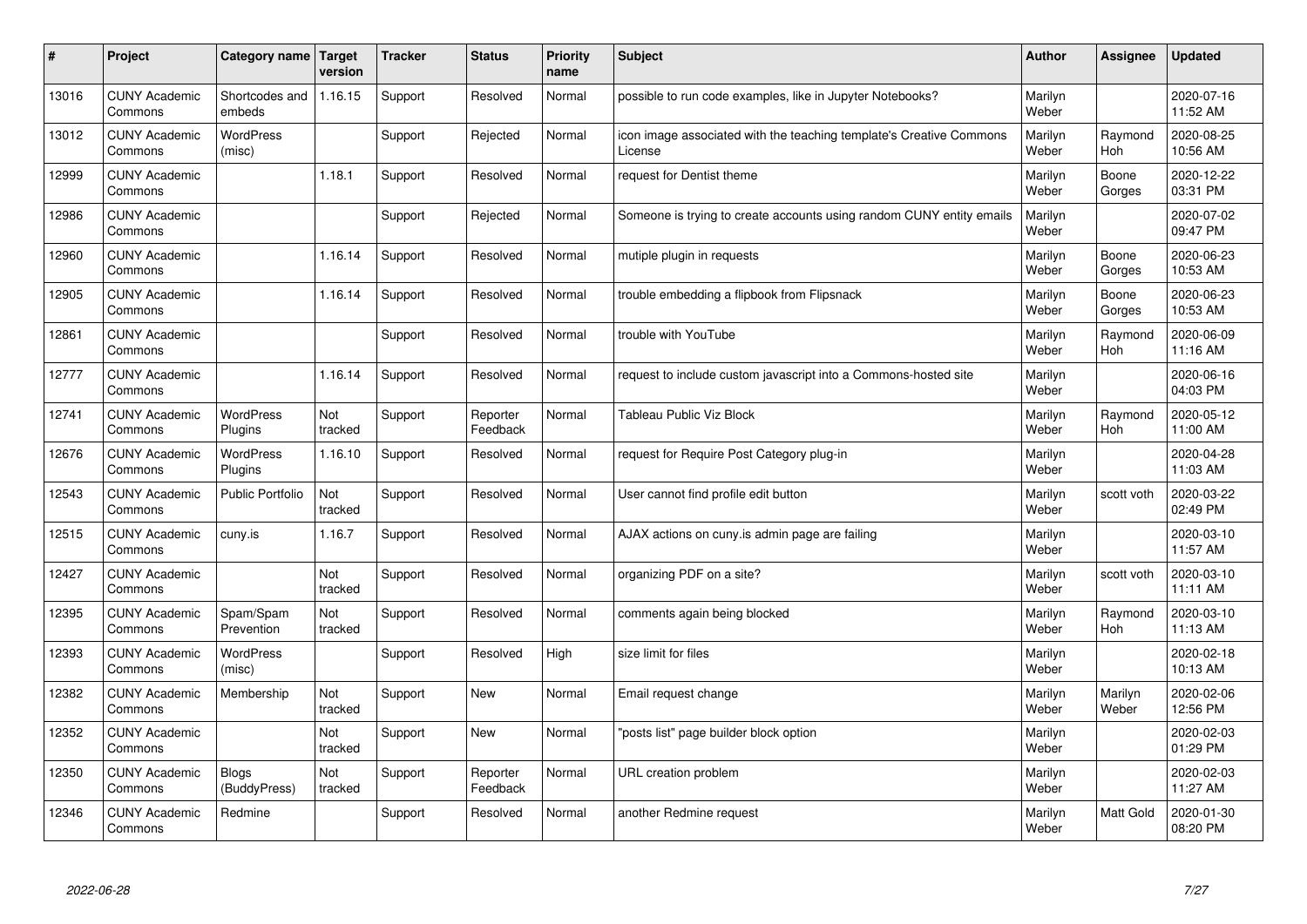| #     | Project                         | Category name   Target            | version        | <b>Tracker</b> | <b>Status</b> | <b>Priority</b><br>name | <b>Subject</b>                                                                       | <b>Author</b>    | Assignee              | <b>Updated</b>         |
|-------|---------------------------------|-----------------------------------|----------------|----------------|---------------|-------------------------|--------------------------------------------------------------------------------------|------------------|-----------------------|------------------------|
| 12334 | <b>CUNY Academic</b><br>Commons |                                   |                | Support        | Resolved      | Normal                  | request for a Redmine account                                                        | Marilyn<br>Weber | <b>Matt Gold</b>      | 2020-01-30<br>12:01 PM |
| 12302 | <b>CUNY Academic</b><br>Commons | <b>WordPress</b><br><b>Themes</b> | 1.16.4         | Support        | Resolved      | Normal                  | Pictorio theme request                                                               | Marilyn<br>Weber | Raymond<br><b>Hoh</b> | 2020-01-28<br>11:44 AM |
| 12205 | <b>CUNY Academic</b><br>Commons |                                   |                | Support        | Rejected      | Normal                  | possible update to the 2019 theme?                                                   | Marilyn<br>Weber |                       | 2020-01-14<br>12:08 PM |
| 12190 | <b>CUNY Academic</b><br>Commons | <b>Blogs</b><br>(BuddyPress)      | Not<br>tracked | Support        | Resolved      | Normal                  | Site avatar in directory is not what user expects                                    | Marilyn<br>Weber |                       | 2019-12-12<br>08:51 PM |
| 12176 | <b>CUNY Academic</b><br>Commons |                                   | Not<br>tracked | Support        | Resolved      | Normal                  | Mp4s?                                                                                | Marilyn<br>Weber |                       | 2019-12-05<br>11:04 AM |
| 12165 | <b>CUNY Academic</b><br>Commons | <b>BuddyPress</b><br>(misc)       | Not<br>tracked | Support        | Resolved      | Normal                  | two reports of Profile problems                                                      | Marilyn<br>Weber | Boone<br>Gorges       | 2019-12-04<br>05:06 PM |
| 12156 | <b>CUNY Academic</b><br>Commons | <b>Blogs</b><br>(BuddyPress)      | Not<br>tracked | Support        | Resolved      | Normal                  | My Sites list (Commons Profile or Sites directory) doesn't match toolbar<br>dropdown | Marilyn<br>Weber |                       | 2019-12-11<br>10:20 AM |
| 12137 | <b>CUNY Academic</b><br>Commons | WordPress<br><b>Themes</b>        | Not<br>tracked | Support        | Resolved      | Normal                  | media player problem                                                                 | Marilyn<br>Weber |                       | 2019-12-12<br>08:52 PM |
| 11977 | <b>CUNY Academic</b><br>Commons |                                   | Not<br>tracked | Support        | Resolved      | Normal                  | please remove me from many sites                                                     | Marilyn<br>Weber |                       | 2019-11-21<br>01:05 PM |
| 11976 | <b>CUNY Academic</b><br>Commons | <b>WordPress</b><br><b>Themes</b> | Not<br>tracked | Support        | Resolved      | Normal                  | ColorMag request                                                                     | Marilyn<br>Weber |                       | 2021-02-01<br>10:25 AM |
| 11961 | <b>CUNY Academic</b><br>Commons | Membership                        | Not<br>tracked | Support        | Resolved      | Normal                  | switch email for student user                                                        | Marilyn<br>Weber |                       | 2019-10-09<br>01:56 PM |
| 11922 | <b>CUNY Academic</b><br>Commons | Membership                        | Not<br>tracked | Support        | Resolved      | Normal                  | https://commons.gc.cuny.edu/members/cunyhealthequity/                                | Marilyn<br>Weber |                       | 2019-10-02<br>04:05 PM |
| 11915 | <b>CUNY Academic</b><br>Commons |                                   | Not<br>tracked | Support        | Resolved      | Normal                  | User not in list                                                                     | Marilyn<br>Weber |                       | 2019-10-28<br>10:13 AM |
| 11912 | <b>CUNY Academic</b><br>Commons |                                   |                | Support        | Resolved      | Normal                  | influence search results?                                                            | Marilyn<br>Weber |                       | 2020-02-11<br>10:51 AM |
| 11908 | <b>CUNY Academic</b><br>Commons | Spam/Spam<br>Prevention           | 1.17.7         | Support        | Resolved      | Normal                  | overeager spam filter                                                                | Marilyn<br>Weber | Raymond<br><b>Hoh</b> | 2020-11-05<br>04:36 PM |
| 11907 | <b>CUNY Academic</b><br>Commons | <b>Public Portfolio</b>           | 1.15.13        | Support        | Resolved      | Normal                  | more publications problems (in profile)                                              | Marilyn<br>Weber |                       | 2019-11-04<br>11:16 AM |
| 11896 | <b>CUNY Academic</b><br>Commons |                                   | Not<br>tracked | Support        | Resolved      | Normal                  | https://thenurseswritingproject.commons.gc.cuny.edu                                  | Marilyn<br>Weber |                       | 2019-09-24<br>08:09 AM |
| 11866 | <b>CUNY Academic</b><br>Commons | <b>WordPress</b><br><b>Themes</b> | 1.15.10        | Support        | Resolved      | Normal                  | problem with project widget and the 'skills' to generate tags                        | Marilyn<br>Weber | Raymond<br>Hoh        | 2019-09-19<br>03:20 PM |
| 11848 | <b>CUNY Academic</b><br>Commons |                                   | Not<br>tracked | Support        | Hold          | Normal                  | a Dean of Faculty wants to share a large file                                        | Marilyn<br>Weber |                       | 2019-09-24<br>08:44 AM |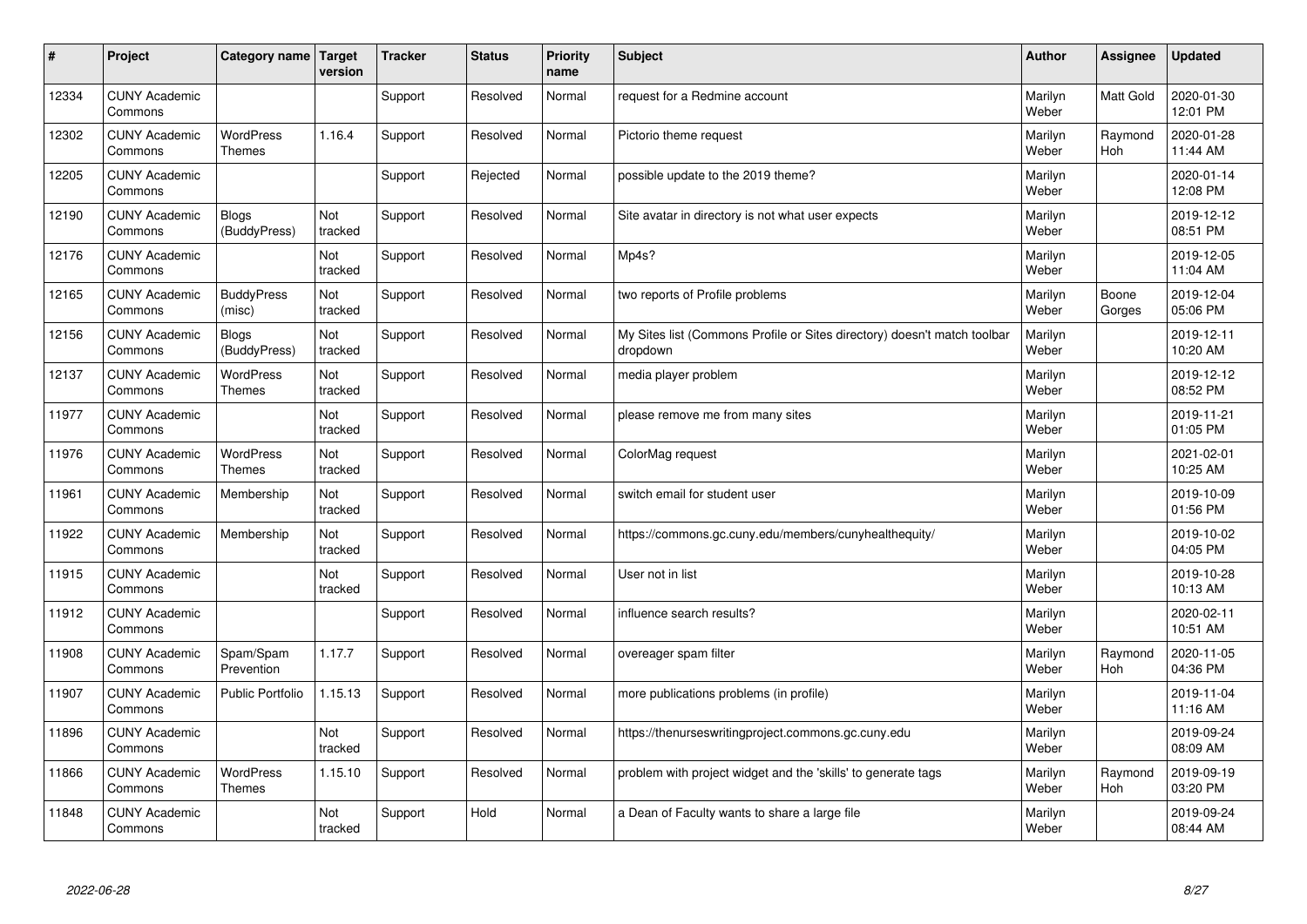| #     | Project                         | Category name                     | <b>Target</b><br>version | <b>Tracker</b> | <b>Status</b>        | <b>Priority</b><br>name | <b>Subject</b>                                                                                        | <b>Author</b>    | Assignee       | <b>Updated</b>         |
|-------|---------------------------------|-----------------------------------|--------------------------|----------------|----------------------|-------------------------|-------------------------------------------------------------------------------------------------------|------------------|----------------|------------------------|
| 11832 | <b>CUNY Academic</b><br>Commons | <b>WordPress</b><br>Plugins       | 1.15.11                  | Support        | Resolved             | Normal                  | Yoast SEO premium for sexgenlab.org                                                                   | Marilyn<br>Weber |                | 2019-10-08<br>11:22 AM |
| 11813 | <b>CUNY Academic</b><br>Commons | <b>WordPress</b><br>Plugins       | 1.15.9                   | Support        | Resolved             | Normal                  | 'Change Password Protected Message" plugin reguests                                                   | Marilyn<br>Weber |                | 2019-09-10<br>05:57 PM |
| 11811 | <b>CUNY Academic</b><br>Commons |                                   | Not<br>tracked           | Support        | Duplicate            | Normal                  | Content of Publications widget on profile page being erased on save                                   | Marilyn<br>Weber |                | 2019-10-08<br>11:16 AM |
| 11787 | <b>CUNY Academic</b><br>Commons |                                   | Not<br>tracked           | Support        | Reporter<br>Feedback | Normal                  | automated comments notifications on ZenDesk                                                           | Marilyn<br>Weber |                | 2019-08-26<br>06:18 PM |
| 11771 | <b>CUNY Academic</b><br>Commons |                                   | Not<br>tracked           | Support        | Reporter<br>Feedback | Normal                  | post displays in sections                                                                             | Marilyn<br>Weber |                | 2019-08-20<br>10:34 AM |
| 11665 | <b>CUNY Academic</b><br>Commons |                                   |                          | Support        | Resolved             | Immediate               | "My Groups" conflating two groups                                                                     | Marilyn<br>Weber |                | 2019-07-24<br>10:43 PM |
| 11650 | <b>CUNY Academic</b><br>Commons |                                   | Not<br>tracked           | Support        | Resolved             | Normal                  | https://commons.gc.cuny.edu/groups/introduction-to-literary-studies-eng<br>ish-252-at-hunter-college/ | Marilyn<br>Weber |                | 2019-07-18<br>02:28 PM |
| 11647 | <b>CUNY Academic</b><br>Commons |                                   | 1.15.6                   | Support        | Resolved             | Normal                  | Tribulant Newsletters update                                                                          | Marilyn<br>Weber |                | 2019-07-18<br>02:27 PM |
| 11609 | <b>CUNY Academic</b><br>Commons |                                   | 1.15.5                   | Support        | Resolved             | Normal                  | Mixed Content flag                                                                                    | Marilyn<br>Weber |                | 2019-06-27<br>06:54 PM |
| 11519 | <b>CUNY Academic</b><br>Commons |                                   | Not<br>tracked           | Support        | Assigned             | Normal                  | comment option not appearing                                                                          | Marilyn<br>Weber |                | 2019-09-24<br>10:28 AM |
| 11516 | <b>CUNY Academic</b><br>Commons | Membership                        | Not<br>tracked           | Support        | Resolved             | Normal                  | request for email change                                                                              | Marilyn<br>Weber |                | 2019-06-04<br>01:48 PM |
| 11509 | <b>CUNY Academic</b><br>Commons |                                   | Not<br>tracked           | Support        | Reporter<br>Feedback | Normal                  | deleted Page causing a Menu problem?                                                                  | Marilyn<br>Weber |                | 2019-06-04<br>09:54 AM |
| 11448 | <b>CUNY Academic</b><br>Commons | <b>BuddyPress</b><br>(misc)       | 1.15.1                   | Support        | Resolved             | Normal                  | sole administrator listed on sites is not an admin at all?                                            | Marilyn<br>Weber | Raymond<br>Hoh | 2019-05-14<br>11:15 AM |
| 11294 | <b>CUNY Academic</b><br>Commons | Account<br>settings               | Not<br>tracked           | Support        | Resolved             | Normal                  | student emqail change                                                                                 | Marilyn<br>Weber | Matt Gold      | 2019-04-07<br>09:11 PM |
| 11267 | <b>CUNY Academic</b><br>Commons |                                   |                          | Support        | Rejected             | Normal                  | signing up with a nonCUNY signup code from the Register page                                          | Marilyn<br>Weber |                | 2019-03-26<br>03:00 PM |
| 11233 | <b>CUNY Academic</b><br>Commons |                                   | 1.14.9                   | Support        | Resolved             | Normal                  | Hotjar?                                                                                               | Marilyn<br>Weber |                | 2019-03-26<br>12:10 PM |
| 11225 | <b>CUNY Academic</b><br>Commons |                                   | Not<br>tracked           | Support        | Resolved             | Normal                  | bulk upload?                                                                                          | Marilyn<br>Weber |                | 2019-09-18<br>10:31 AM |
| 11217 | <b>CUNY Academic</b><br>Commons | Membership                        | Not<br>tracked           | Support        | Resolved             | Normal                  | Another email update                                                                                  | Marilyn<br>Weber |                | 2019-03-12<br>03:37 PM |
| 11211 | <b>CUNY Academic</b><br>Commons | <b>WordPress</b><br><b>Themes</b> | 1.14.8                   | Support        | Resolved             | Normal                  | user needs to edit the HTML coding                                                                    | Marilyn<br>Weber |                | 2019-03-12<br>11:20 AM |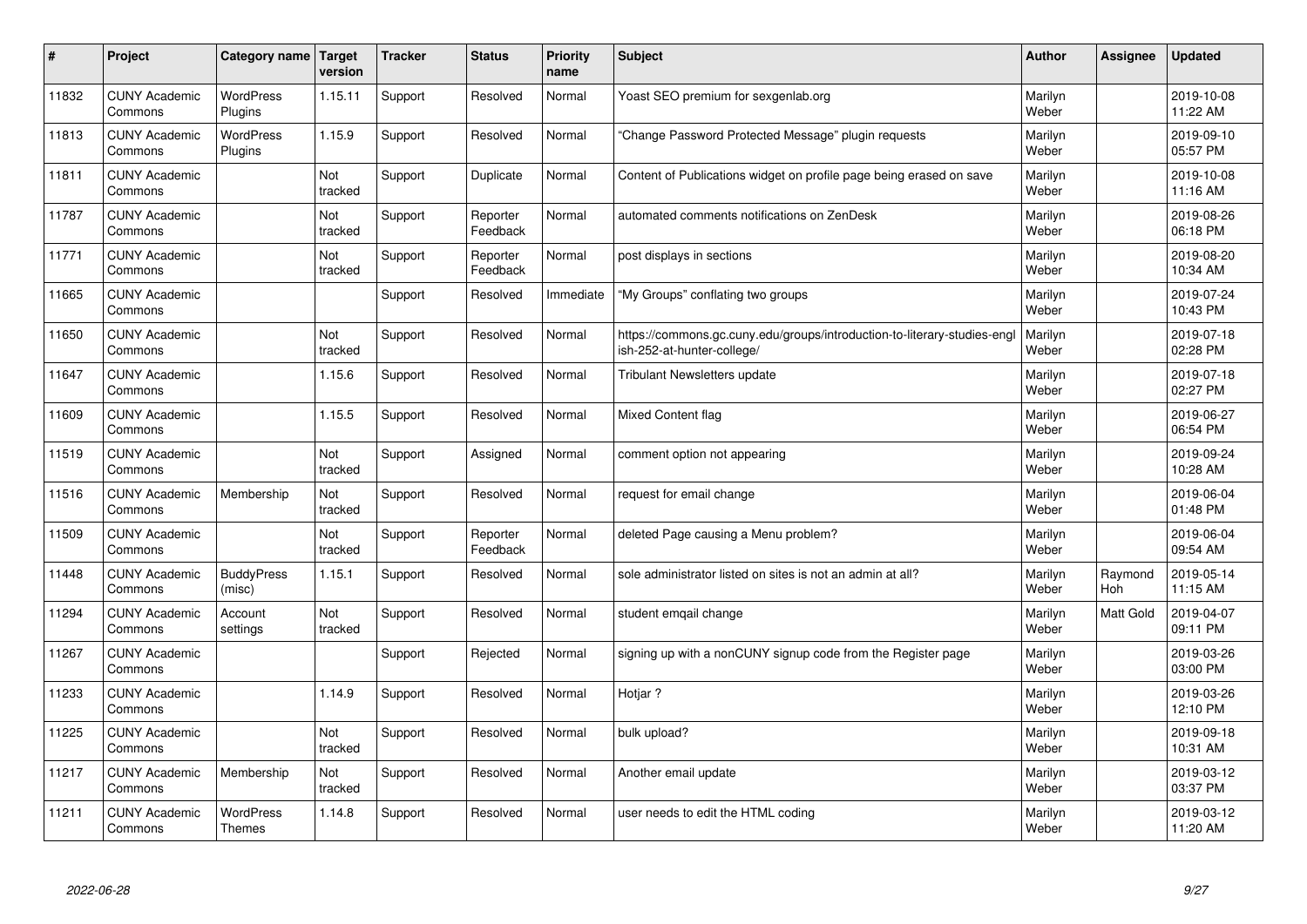| #     | Project                         | Category name               | Target<br>version | <b>Tracker</b> | <b>Status</b>        | <b>Priority</b><br>name | <b>Subject</b>                                  | <b>Author</b>    | Assignee              | <b>Updated</b>         |
|-------|---------------------------------|-----------------------------|-------------------|----------------|----------------------|-------------------------|-------------------------------------------------|------------------|-----------------------|------------------------|
| 11210 | <b>CUNY Academic</b><br>Commons | Membership                  | Not<br>tracked    | Support        | Resolved             | Normal                  | Please change the email                         | Marilyn<br>Weber |                       | 2019-03-11<br>04:16 PM |
| 11205 | <b>CUNY Academic</b><br>Commons | <b>WordPress</b><br>Plugins | Not<br>tracked    | Support        | Resolved             | Normal                  | problems with Google calendar                   | Marilyn<br>Weber | Raymond<br>Hoh        | 2019-03-11<br>02:17 PM |
| 11198 | <b>CUNY Academic</b><br>Commons |                             | Not<br>tracked    | Support        | Resolved             | Normal                  | former CUNY employee                            | Marilyn<br>Weber |                       | 2019-03-07<br>02:21 PM |
| 11149 | <b>CUNY Academic</b><br>Commons |                             | Not<br>tracked    | Support        | Reporter<br>Feedback | Normal                  | comments getting blocked                        | Marilyn<br>Weber | Raymond<br><b>Hoh</b> | 2019-03-26<br>11:40 AM |
| 11147 | <b>CUNY Academic</b><br>Commons | Membership                  | Not<br>tracked    | Support        | Resolved             | Normal                  | employee email change                           | Marilyn<br>Weber |                       | 2019-03-12<br>03:58 PM |
| 11127 | <b>CUNY Academic</b><br>Commons | Membership                  | Not<br>tracked    | Support        | Resolved             | Normal                  | user with new campus affiliation                | Marilyn<br>Weber |                       | 2019-02-19<br>02:09 PM |
| 11091 | <b>CUNY Academic</b><br>Commons | <b>BuddyPress</b><br>Docs   | 1.14.7            | Support        | Resolved             | Normal                  | word limit for comments on a group doc?         | Marilyn<br>Weber |                       | 2019-02-26<br>02:04 PM |
| 11031 | <b>CUNY Academic</b><br>Commons |                             | Not<br>tracked    | Support        | Resolved             | Normal                  | new group with seemingly old topics             | Marilyn<br>Weber |                       | 2019-02-11<br>12:17 PM |
| 11029 | <b>CUNY Academic</b><br>Commons | Authentication              | 1.14.9            | Support        | Resolved             | Normal                  | Sujatha Fernandes cannot edit her site          | Marilyn<br>Weber | Raymond<br><b>Hoh</b> | 2019-03-26<br>12:10 PM |
| 11017 | <b>CUNY Academic</b><br>Commons |                             | Not<br>tracked    | Support        | Resolved             | Normal                  | site didn't save?                               | Marilyn<br>Weber |                       | 2019-01-25<br>03:47 PM |
| 11006 | <b>CUNY Academic</b><br>Commons | Groups (misc)               | 1.14.6            | Support        | Resolved             | Normal                  | removing members from a group isn't working     | Marilyn<br>Weber |                       | 2019-01-24<br>03:18 PM |
| 11003 | <b>CUNY Academic</b><br>Commons |                             | Not<br>tracked    | Support        | Resolved             | Normal                  | user email change                               | Marilyn<br>Weber |                       | 2019-01-24<br>02:50 PM |
| 11002 | <b>CUNY Academic</b><br>Commons |                             | Not<br>tracked    | Support        | Resolved             | Normal                  | open link in a new tab not working              | Marilyn<br>Weber |                       | 2019-06-03<br>07:57 PM |
| 10986 | <b>CUNY Academic</b><br>Commons |                             | Not<br>tracked    | Support        | Resolved             | Normal                  | PDF embedder provoking error                    | Marilyn<br>Weber |                       | 2019-03-29<br>04:28 PM |
| 10941 | <b>CUNY Academic</b><br>Commons | Membership                  | Not<br>tracked    | Support        | Resolved             | Normal                  | update user email                               | Marilyn<br>Weber |                       | 2019-02-13<br>02:24 PM |
| 10932 | <b>CUNY Academic</b><br>Commons |                             |                   | Support        | Resolved             | Normal                  | add me as admin to meenaalexander.com           | Marilyn<br>Weber | <b>Matt Gold</b>      | 2019-01-09<br>02:12 PM |
| 10910 | <b>CUNY Academic</b><br>Commons | Membership                  | Not<br>tracked    | Support        | Resolved             | Normal                  | request to be an admin to a prof's site         | Marilyn<br>Weber |                       | 2019-01-04<br>10:45 AM |
| 10850 | <b>CUNY Academic</b><br>Commons |                             |                   | Support        | Rejected             | Normal                  | Gravity form being resent                       | Marilyn<br>Weber |                       | 2018-12-20<br>10:18 PM |
| 10838 | <b>CUNY Academic</b><br>Commons |                             | 1.15.3            | Support        | Rejected             | Normal                  | two plugin/theme requests from a digital fellow | Marilyn<br>Weber |                       | 2019-06-11<br>10:31 AM |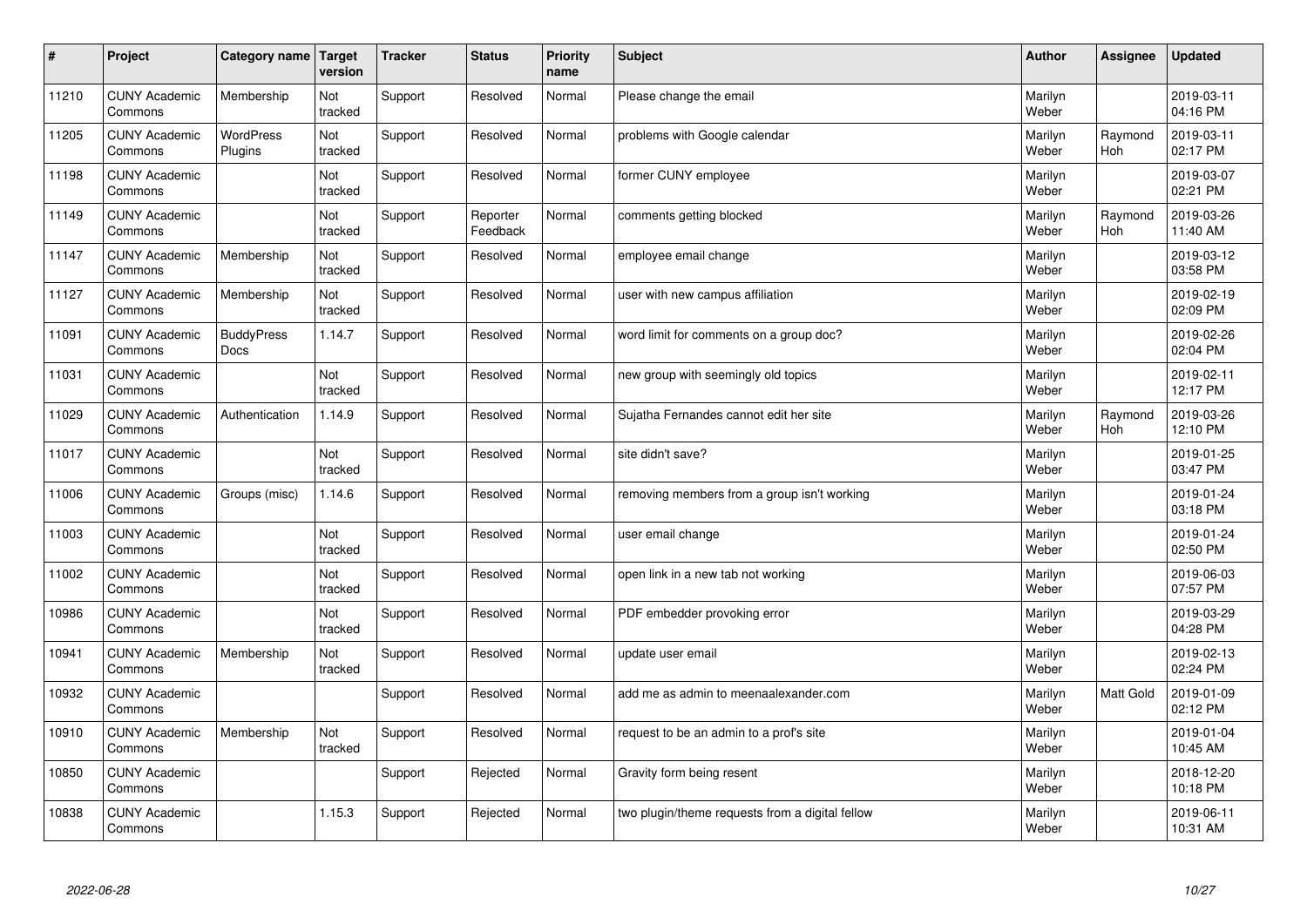| #     | Project                         | Category name                     | Target<br>version     | <b>Tracker</b> | <b>Status</b>        | <b>Priority</b><br>name | <b>Subject</b>                                                                           | <b>Author</b>    | Assignee         | <b>Updated</b>         |
|-------|---------------------------------|-----------------------------------|-----------------------|----------------|----------------------|-------------------------|------------------------------------------------------------------------------------------|------------------|------------------|------------------------|
| 10820 | <b>CUNY Academic</b><br>Commons |                                   | Not<br>tracked        | Support        | Resolved             | Normal                  | retrieve deleted pages/posts                                                             | Marilyn<br>Weber |                  | 2018-12-13<br>06:33 PM |
| 10657 | <b>CUNY Academic</b><br>Commons |                                   | Not<br>tracked        | Support        | Reporter<br>Feedback | Normal                  | child theme problems                                                                     | Marilyn<br>Weber |                  | 2018-11-08<br>01:19 PM |
| 10606 | <b>CUNY Academic</b><br>Commons | cdev.gc.cuny.ed<br>u.             | <b>Not</b><br>tracked | Support        | Resolved             | Normal                  | problems with testing environment                                                        | Marilyn<br>Weber |                  | 2018-11-02<br>10:27 AM |
| 10571 | <b>CUNY Academic</b><br>Commons |                                   | Not<br>tracked        | Support        | Abandoned            | Normal                  | newsletter queue problem                                                                 | Marilyn<br>Weber |                  | 2018-12-10<br>03:58 PM |
| 10440 | <b>CUNY Academic</b><br>Commons |                                   | Not<br>tracked        | Support        | Resolved             | Normal                  | Acert post problem                                                                       | Marilyn<br>Weber |                  | 2018-12-10<br>03:57 PM |
| 10407 | <b>CUNY Academic</b><br>Commons |                                   | Not<br>tracked        | Support        | Resolved             | Normal                  | toolbar problem                                                                          | Marilyn<br>Weber | Boone<br>Gorges  | 2018-10-23<br>10:52 AM |
| 10387 | <b>CUNY Academic</b><br>Commons | Membership                        | Not<br>tracked        | Support        | Resolved             | Normal                  | remove user page                                                                         | Marilyn<br>Weber |                  | 2018-09-28<br>02:26 PM |
| 10298 | <b>CUNY Academic</b><br>Commons |                                   | Not<br>tracked        | Support        | Resolved             | Normal                  | RSS feed to itunes problem                                                               | Marilyn<br>Weber |                  | 2018-12-10<br>03:57 PM |
| 10273 | <b>CUNY Academic</b><br>Commons | Registration                      | Not<br>tracked        | Support        | Reporter<br>Feedback | Normal                  | users combining CF and campus address                                                    | Marilyn<br>Weber |                  | 2019-09-18<br>10:58 AM |
| 10266 | <b>CUNY Academic</b><br>Commons |                                   |                       | Support        | Resolved             | Normal                  | GC email change requested                                                                | Marilyn<br>Weber | <b>Matt Gold</b> | 2018-08-30<br>03:07 PM |
| 10257 | <b>CUNY Academic</b><br>Commons | Membership                        | Not<br>tracked        | Support        | Resolved             | Normal                  | change the email from @login.cuny.edu to campu email                                     | Marilyn<br>Weber |                  | 2018-12-10<br>03:55 PM |
| 10256 | <b>CUNY Academic</b><br>Commons |                                   |                       | Support        | Resolved             | Normal                  | email change requested                                                                   | Marilyn<br>Weber | <b>Matt Gold</b> | 2018-08-29<br>02:52 PM |
| 10245 | <b>CUNY Academic</b><br>Commons | Email<br><b>Notifications</b>     | 1.13.8                | Support        | Resolved             | Urgent                  | Placeholders in action emails (activation, password reset) not being<br>properly swapped | Marilyn<br>Weber | Raymond<br>Hoh   | 2018-08-30<br>04:02 PM |
| 10240 | <b>CUNY Academic</b><br>Commons | <b>WordPress</b><br>Plugins       | 1.13.8                | Support        | Resolved             | Normal                  | require-featured-image plug-in request                                                   | Marilyn<br>Weber |                  | 2018-08-29<br>05:15 PM |
| 10239 | <b>CUNY Academic</b><br>Commons |                                   | Not<br>tracked        | Support        | Resolved             | Normal                  | musicroombooking.commons.gc.cuny.edu                                                     | Marilyn<br>Weber |                  | 2018-08-29<br>03:06 PM |
| 10227 | <b>CUNY Academic</b><br>Commons |                                   |                       | Support        | Resolved             | Normal                  | user incorrectly entered her email address                                               | Marilyn<br>Weber | <b>Matt Gold</b> | 2018-08-26<br>08:55 PM |
| 10133 | <b>CUNY Academic</b><br>Commons | WordPress<br>(misc)               | Not<br>tracked        | Support        | Resolved             | Normal                  | two Commons sites to be migrated elsewhere                                               | Marilyn<br>Weber |                  | 2018-12-10<br>03:54 PM |
| 10066 | <b>CUNY Academic</b><br>Commons | Membership                        | Not<br>tracked        | Support        | Resolved             | Normal                  | add me as an admin to https://pkms.commons.gc.cuny.edu/                                  | Marilyn<br>Weber |                  | 2018-07-26<br>11:54 AM |
| 10059 | <b>CUNY Academic</b><br>Commons | <b>WordPress</b><br><b>Themes</b> | Not<br>tracked        | Support        | Resolved             | Normal                  | Magazine Premium theme for new site                                                      | Marilyn<br>Weber |                  | 2020-02-17<br>03:39 PM |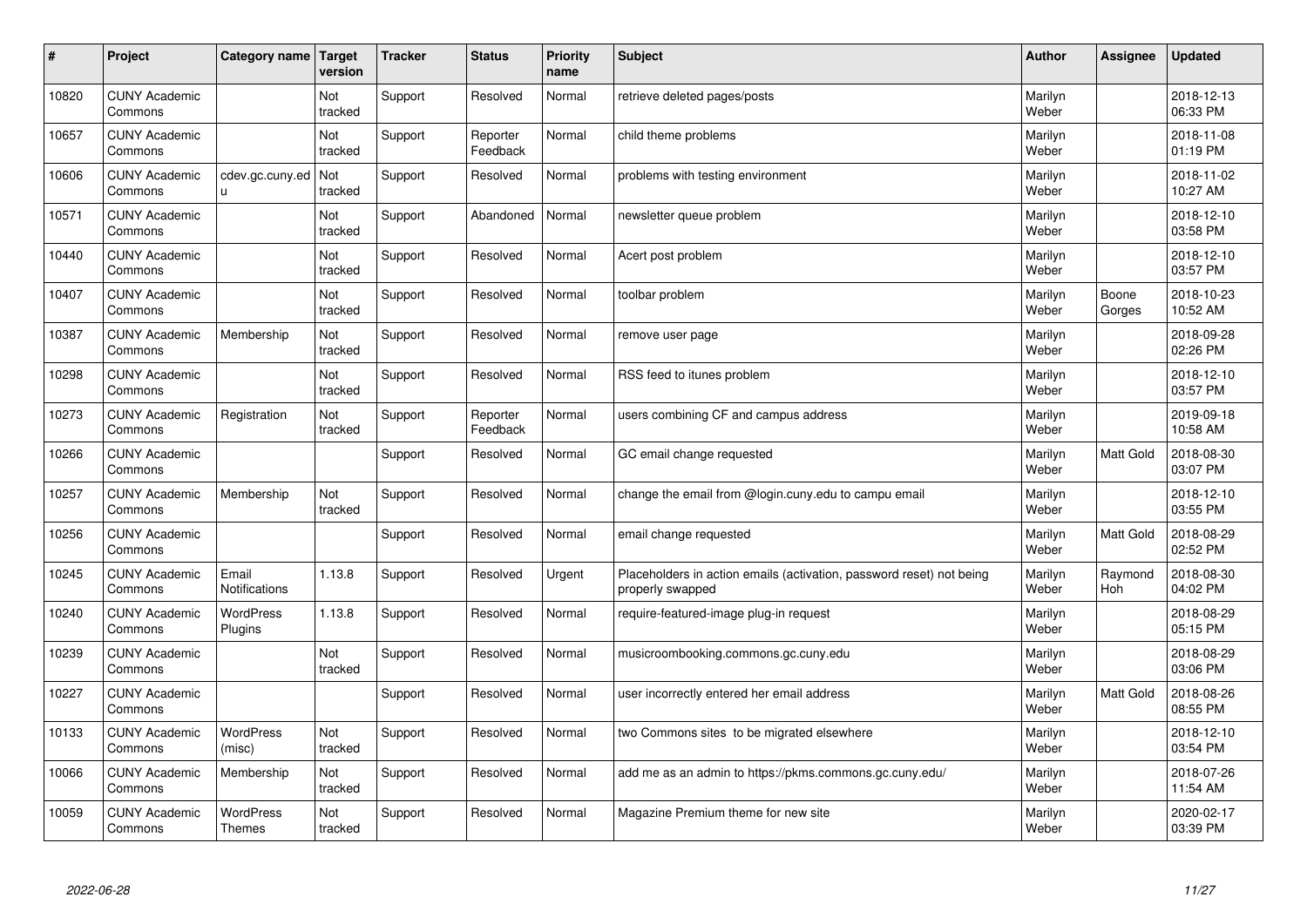| $\sharp$ | Project                         | Category name   Target      | version        | <b>Tracker</b> | <b>Status</b> | <b>Priority</b><br>name | <b>Subject</b>                           | <b>Author</b>    | Assignee              | <b>Updated</b>         |
|----------|---------------------------------|-----------------------------|----------------|----------------|---------------|-------------------------|------------------------------------------|------------------|-----------------------|------------------------|
| 10006    | <b>CUNY Academic</b><br>Commons | Membership                  | Not<br>tracked | Support        | Resolved      | Normal                  | another email change request             | Marilyn<br>Weber |                       | 2018-07-13<br>12:36 PM |
| 9996     | <b>CUNY Academic</b><br>Commons | Membership                  | Not<br>tracked | Support        | Rejected      | Normal                  | user email change request                | Marilyn<br>Weber |                       | 2018-07-16<br>10:49 AM |
| 9965     | <b>CUNY Academic</b><br>Commons | <b>WordPress</b><br>Plugins | 1.13.4         | Support        | Resolved      | Normal                  | plug-in request for OneTone Companion    | Marilyn<br>Weber | Raymond<br><b>Hoh</b> | 2018-06-26<br>12:00 PM |
| 9955     | <b>CUNY Academic</b><br>Commons | <b>WordPress</b><br>Plugins | 1.13.4         | Support        | Rejected      | Normal                  | docx converter plugin?                   | Marilyn<br>Weber |                       | 2018-06-26<br>11:39 AM |
| 9949     | <b>CUNY Academic</b><br>Commons |                             | 1.13.4         | Support        | Resolved      | Normal                  | raise storage space limit?               | Marilyn<br>Weber | Boone<br>Gorges       | 2018-06-26<br>12:00 PM |
| 9928     | <b>CUNY Academic</b><br>Commons | Account<br>settings         |                | Support        | Resolved      | Normal                  | email change request from former student | Marilyn<br>Weber | <b>Matt Gold</b>      | 2018-06-14<br>10:20 AM |
| 9927     | <b>CUNY Academic</b><br>Commons | Membership                  | Not<br>tracked | Support        | Resolved      | Normal                  | wrong email used                         | Marilyn<br>Weber | Matt Gold             | 2018-06-14<br>10:21 AM |
| 9889     | <b>CUNY Academic</b><br>Commons |                             | Not<br>tracked | Support        | Resolved      | Normal                  | remove comments from activity feed?      | Marilyn<br>Weber |                       | 2018-12-10<br>03:53 PM |
| 9888     | <b>CUNY Academic</b><br>Commons | <b>WordPress</b><br>Plugins | 1.13.3         | Support        | Resolved      | Normal                  | Business directory Plug-in request       | Marilyn<br>Weber |                       | 2018-06-12<br>11:52 AM |
| 9886     | <b>CUNY Academic</b><br>Commons | cuny.is                     | Not<br>tracked | Support        | Resolved      | Normal                  | cuny.is SSL                              | Marilyn<br>Weber |                       | 2018-10-26<br>02:07 PM |
| 9885     | <b>CUNY Academic</b><br>Commons |                             |                | Support        | Rejected      | Normal                  | Publications field problem               | Marilyn<br>Weber |                       | 2018-06-06<br>01:18 PM |
| 9834     | <b>CUNY Academic</b><br>Commons |                             |                | Support        | Duplicate     | Normal                  | add a "like" function                    | Marilyn<br>Weber |                       | 2018-05-25<br>10:38 AM |
| 9823     | <b>CUNY Academic</b><br>Commons | Account<br>settings         | Not<br>tracked | Support        | Resolved      | Normal                  | email change                             | Marilyn<br>Weber | Matt Gold             | 2018-05-23<br>01:58 PM |
| 9787     | <b>CUNY Academic</b><br>Commons | Registration                |                | Support        | Resolved      | Normal                  | email change request                     | Marilyn<br>Weber | Matt Gold             | 2018-05-16<br>09:55 PM |
| 9780     | <b>CUNY Academic</b><br>Commons |                             | Not<br>tracked | Support        | Resolved      | Normal                  | remove the phone number on this profile? | Marilyn<br>Weber |                       | 2018-05-15<br>10:35 AM |
| 9779     | <b>CUNY Academic</b><br>Commons | Membership                  | Not<br>tracked | Support        | Resolved      | Normal                  | user not sure if she is registered.      | Marilyn<br>Weber |                       | 2018-12-10<br>03:53 PM |
| 9767     | <b>CUNY Academic</b><br>Commons | Registration                | Not<br>tracked | Support        | Resolved      | Normal                  | user deleted account but now needs one   | Marilyn<br>Weber |                       | 2018-05-11<br>02:39 PM |
| 9726     | <b>CUNY Academic</b><br>Commons | WordPress<br>Plugins        | Not<br>tracked | Support        | Abandoned     | Normal                  | technical error on Contact page          | Marilyn<br>Weber |                       | 2018-12-10<br>03:53 PM |
| 9725     | <b>CUNY Academic</b><br>Commons |                             | Not<br>tracked | Support        | Resolved      | Normal                  | problems with deleting a site            | Marilyn<br>Weber |                       | 2018-05-07<br>10:24 PM |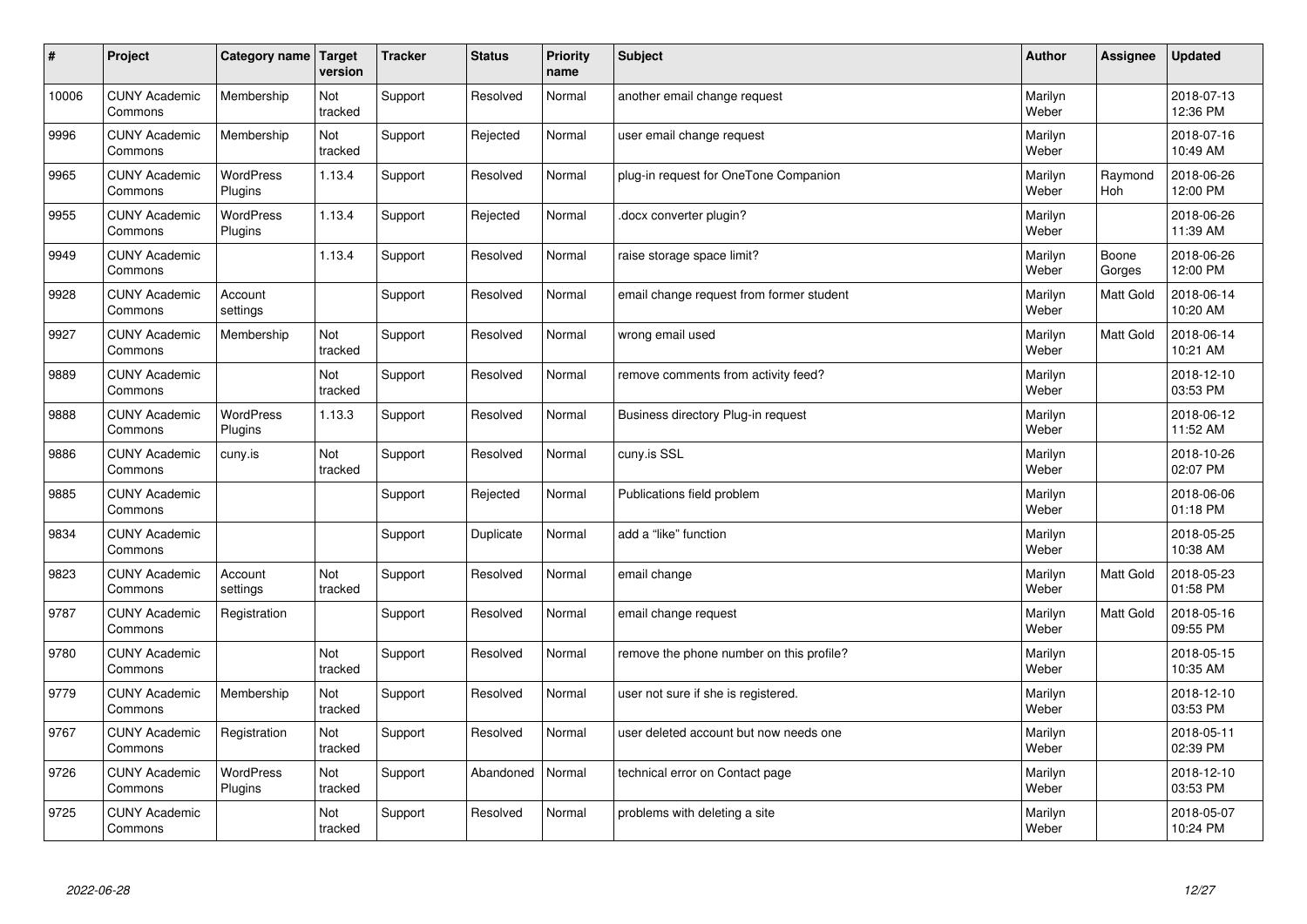| #    | Project                         | Category name               | Target<br>version | <b>Tracker</b> | <b>Status</b>        | <b>Priority</b><br>name | <b>Subject</b>                                    | <b>Author</b>    | Assignee              | <b>Updated</b>         |
|------|---------------------------------|-----------------------------|-------------------|----------------|----------------------|-------------------------|---------------------------------------------------|------------------|-----------------------|------------------------|
| 9684 | <b>CUNY Academic</b><br>Commons |                             |                   | Support        | Rejected             | Normal                  | SEO cleanup for newlaborforum.cuny.edu            | Marilyn<br>Weber |                       | 2018-04-30<br>10:29 AM |
| 9659 | <b>CUNY Academic</b><br>Commons | Account<br>settings         |                   | Support        | Resolved             | Normal                  | user email change                                 | Marilyn<br>Weber | <b>Matt Gold</b>      | 2018-04-24<br>12:08 PM |
| 9604 | <b>CUNY Academic</b><br>Commons |                             | Not<br>tracked    | Support        | Resolved             | Normal                  | I (Marilyn) can only log into cdev as teststudent | Marilyn<br>Weber |                       | 2018-04-21<br>10:20 AM |
| 9587 | <b>CUNY Academic</b><br>Commons |                             |                   | Support        | Rejected             | Normal                  | possible request for the "PDF Poster" plugin      | Marilyn<br>Weber |                       | 2018-04-24<br>10:52 AM |
| 9541 | <b>CUNY Academic</b><br>Commons | <b>WordPress</b><br>(misc)  | Not<br>tracked    | Support        | Resolved             | Normal                  | repeating header banner                           | Marilyn<br>Weber | Raymond<br>Hoh        | 2018-04-06<br>12:33 PM |
| 9535 | <b>CUNY Academic</b><br>Commons |                             | Not<br>tracked    | Support        | Resolved             | Normal                  | admin for https://video.commons.gc.cuny.edu/?     | Marilyn<br>Weber | Matt Gold             | 2018-04-13<br>05:06 PM |
| 9518 | <b>CUNY Academic</b><br>Commons |                             | Not<br>tracked    | Support        | Rejected             | Normal                  | problems with site on Internet Explorer           | Marilyn<br>Weber | Raymond<br>Hoh        | 2019-03-11<br>11:18 PM |
| 9500 | <b>CUNY Academic</b><br>Commons | <b>WordPress</b><br>Plugins | 1.12.12           | Support        | Resolved             | Normal                  | PowerPoint in the media library?                  | Marilyn<br>Weber | Raymond<br>Hoh        | 2018-04-12<br>02:28 PM |
| 9499 | <b>CUNY Academic</b><br>Commons | <b>WordPress</b><br>(misc)  | Not<br>tracked    | Support        | Resolved             | Normal                  | tiny question - preventing dates on posts?        | Marilyn<br>Weber | Raymond<br><b>Hoh</b> | 2018-04-04<br>03:55 PM |
| 9477 | <b>CUNY Academic</b><br>Commons | Account<br>settings         |                   | Support        | Resolved             | Normal                  | email change request                              | Marilyn<br>Weber | <b>Matt Gold</b>      | 2018-03-24<br>08:53 AM |
| 9355 | <b>CUNY Academic</b><br>Commons |                             | Not<br>tracked    | Support        | Resolved             | Normal                  | 14gb of video?                                    | Marilyn<br>Weber |                       | 2018-03-13<br>11:56 AM |
| 9275 | <b>CUNY Academic</b><br>Commons |                             |                   | Support        | Rejected             | Normal                  | soft chalk page?                                  | Marilyn<br>Weber | Boone<br>Gorges       | 2018-04-09<br>10:37 AM |
| 9223 | <b>CUNY Academic</b><br>Commons |                             | Not<br>tracked    | Support        | Resolved             | Normal                  | moving wordpress sites                            | Marilyn<br>Weber |                       | 2018-02-18<br>08:44 PM |
| 9207 | <b>CUNY Academic</b><br>Commons |                             | Future<br>release | Support        | Reporter<br>Feedback | Normal                  | display dashboards made in Tableau?               | Marilyn<br>Weber | Boone<br>Gorges       | 2018-04-10<br>10:42 AM |
| 9163 | <b>CUNY Academic</b><br>Commons | Layout                      | 1.12.8            | Support        | Resolved             | Normal                  | Mobile responsiveness issues                      | Marilyn<br>Weber | Raymond<br><b>Hoh</b> | 2018-02-13<br>10:49 AM |
| 9162 | <b>CUNY Academic</b><br>Commons | Registration                | Not<br>tracked    | Support        | Resolved             | Normal                  | email change due to user error                    | Marilyn<br>Weber | <b>Matt Gold</b>      | 2018-02-13<br>11:11 AM |
| 9134 | <b>CUNY Academic</b><br>Commons | Membership                  | Not<br>tracked    | Support        | Abandoned            | Normal                  | former user                                       | Marilyn<br>Weber | Matt Gold             | 2019-09-18<br>10:26 AM |
| 9133 | <b>CUNY Academic</b><br>Commons |                             |                   | Support        | Duplicate            | Normal                  | webrecorder.io                                    | Marilyn<br>Weber |                       | 2018-01-29<br>10:34 AM |
| 9131 | <b>CUNY Academic</b><br>Commons |                             |                   | Support        | Resolved             | Normal                  | webrecorder.io via Firefox                        | Marilyn<br>Weber |                       | 2018-01-29<br>11:11 AM |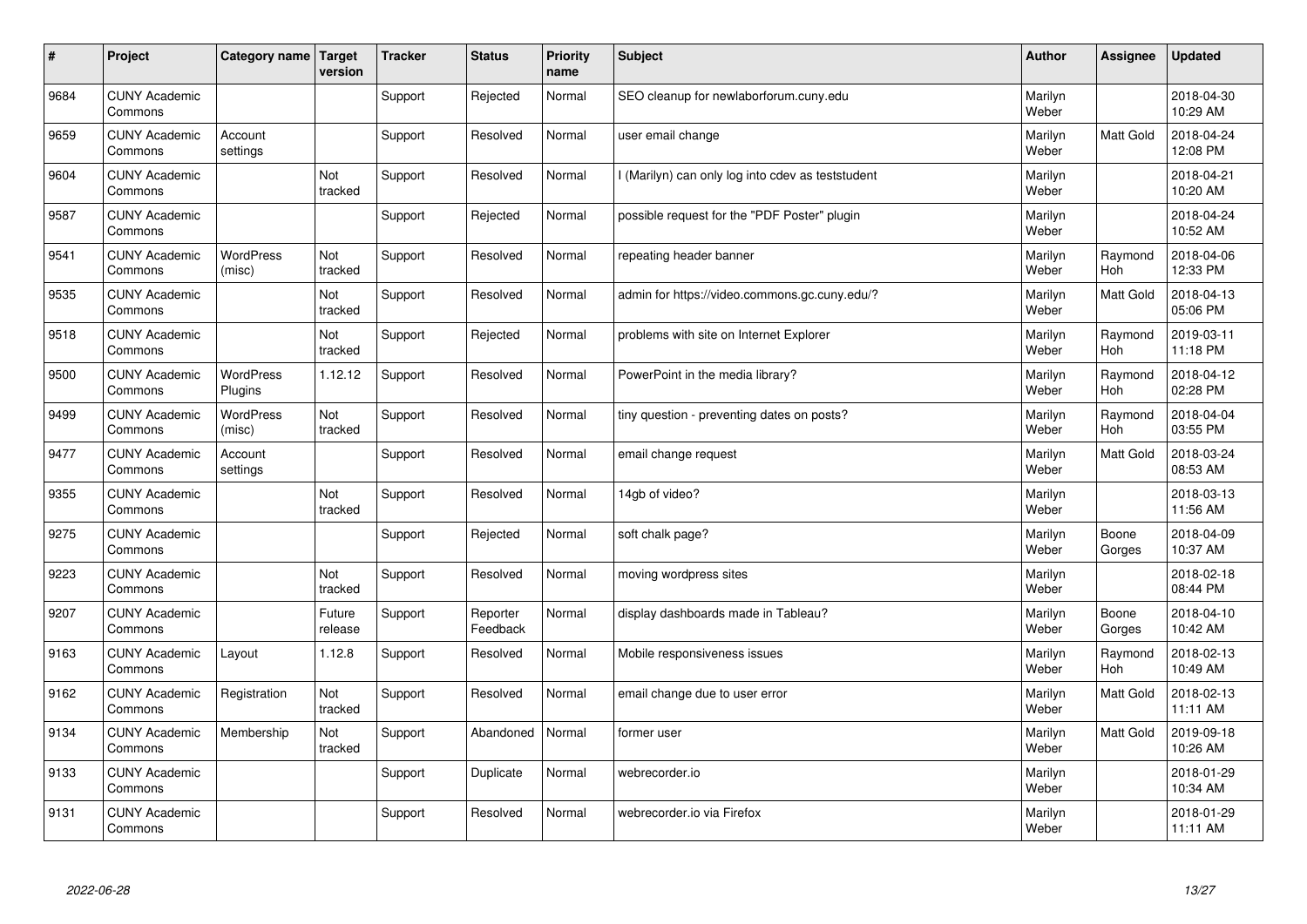| $\sharp$ | Project                         | Category name   Target            | version        | <b>Tracker</b> | <b>Status</b> | <b>Priority</b><br>name | <b>Subject</b>                                                              | <b>Author</b>    | Assignee              | <b>Updated</b>         |
|----------|---------------------------------|-----------------------------------|----------------|----------------|---------------|-------------------------|-----------------------------------------------------------------------------|------------------|-----------------------|------------------------|
| 9087     | <b>CUNY Academic</b><br>Commons | <b>WordPress</b><br>Plugins       | 1.12.7         | Support        | Resolved      | Normal                  | request for WP Social Sharing                                               | Marilyn<br>Weber |                       | 2018-01-23<br>11:17 AM |
| 9078     | <b>CUNY Academic</b><br>Commons | <b>WordPress</b><br>Plugins       | 1.12.7         | Support        | Resolved      | Normal                  | arcgis web maps?                                                            | Marilyn<br>Weber | Raymond<br>Hoh        | 2018-01-23<br>11:11 AM |
| 9033     | <b>CUNY Academic</b><br>Commons |                                   |                | Support        | Rejected      | Normal                  | Site search terms                                                           | Marilyn<br>Weber |                       | 2017-12-22<br>01:10 PM |
| 9026     | <b>CUNY Academic</b><br>Commons | <b>WordPress</b><br>Plugins       | 1.12.6         | Support        | Resolved      | Normal                  | plugin request from Carlos Guevara                                          | Marilyn<br>Weber |                       | 2018-01-03<br>09:33 AM |
| 9004     | <b>CUNY Academic</b><br>Commons | Membership                        | Not<br>tracked | Support        | Resolved      | Normal                  | email change request                                                        | Marilyn<br>Weber |                       | 2017-12-14<br>12:27 PM |
| 8978     | <b>CUNY Academic</b><br>Commons | Groups (misc)                     | Not<br>tracked | Support        | Resolved      | Normal                  | removing old groups                                                         | Marilyn<br>Weber |                       | 2018-12-10<br>03:52 PM |
| 8941     | <b>CUNY Academic</b><br>Commons | <b>WordPress</b><br><b>Themes</b> | 1.13.1         | Support        | Resolved      | Normal                  | Theme request: ColorNews                                                    | Marilyn<br>Weber |                       | 2018-05-08<br>10:42 AM |
| 8934     | <b>CUNY Academic</b><br>Commons | Reply By Email                    | 1.12.4         | Support        | Resolved      | High                    | RBE "could not post" email should have info about attempted From<br>address | Marilyn<br>Weber | Raymond<br><b>Hoh</b> | 2017-12-12<br>11:25 AM |
| 8908     | <b>CUNY Academic</b><br>Commons | WordPress<br>Plugins              | 1.12.2         | Support        | Resolved      | Normal                  | Plugin request from Steve Brier                                             | Marilyn<br>Weber |                       | 2017-11-27<br>11:39 AM |
| 8906     | <b>CUNY Academic</b><br>Commons | Redmine                           | Not<br>tracked | Support        | Resolved      | Normal                  | Redmine access?                                                             | Marilyn<br>Weber | Matt Gold             | 2017-11-13<br>06:02 PM |
| 8893     | <b>CUNY Academic</b><br>Commons | Social Paper                      | 1.12.1         | Support        | Resolved      | Normal                  | Social paper won't connect to group?                                        | Marilyn<br>Weber |                       | 2017-12-11<br>01:16 PM |
| 8882     | <b>CUNY Academic</b><br>Commons |                                   | Not<br>tracked | Support        | Resolved      | Normal                  | question about search engines                                               | Marilyn<br>Weber |                       | 2017-11-01<br>03:26 PM |
| 8873     | <b>CUNY Academic</b><br>Commons |                                   | Not<br>tracked | Support        | Resolved      | Normal                  | maximum file upload size?                                                   | Marilyn<br>Weber |                       | 2017-10-30<br>11:23 AM |
| 8855     | <b>CUNY Academic</b><br>Commons |                                   | Not<br>tracked | Support        | Resolved      | Normal                  | another email change request                                                | Marilyn<br>Weber |                       | 2017-10-25<br>10:55 AM |
| 8848     | <b>CUNY Academic</b><br>Commons |                                   | Not<br>tracked | Support        | Resolved      | Normal                  | email change request                                                        | Marilyn<br>Weber |                       | 2017-10-24<br>11:19 AM |
| 8768     | <b>CUNY Academic</b><br>Commons |                                   | Not<br>tracked | Support        | Resolved      | Normal                  | unsafe redirect?                                                            | Marilyn<br>Weber |                       | 2017-10-06<br>12:14 PM |
| 8729     | <b>CUNY Academic</b><br>Commons |                                   | Not<br>tracked | Support        | Resolved      | Normal                  | email change                                                                | Marilyn<br>Weber |                       | 2017-09-25<br>02:14 PM |
| 8726     | <b>CUNY Academic</b><br>Commons |                                   |                | Support        | Resolved      | Normal                  | Redirect problem                                                            | Marilyn<br>Weber |                       | 2017-09-21<br>12:14 PM |
| 8693     | <b>CUNY Academic</b><br>Commons | <b>WordPress</b><br>Plugins       |                | Support        | Resolved      | Normal                  | Existing blog wants to replace Mailpoet with Newsletters                    | Marilyn<br>Weber |                       | 2017-09-12<br>02:24 PM |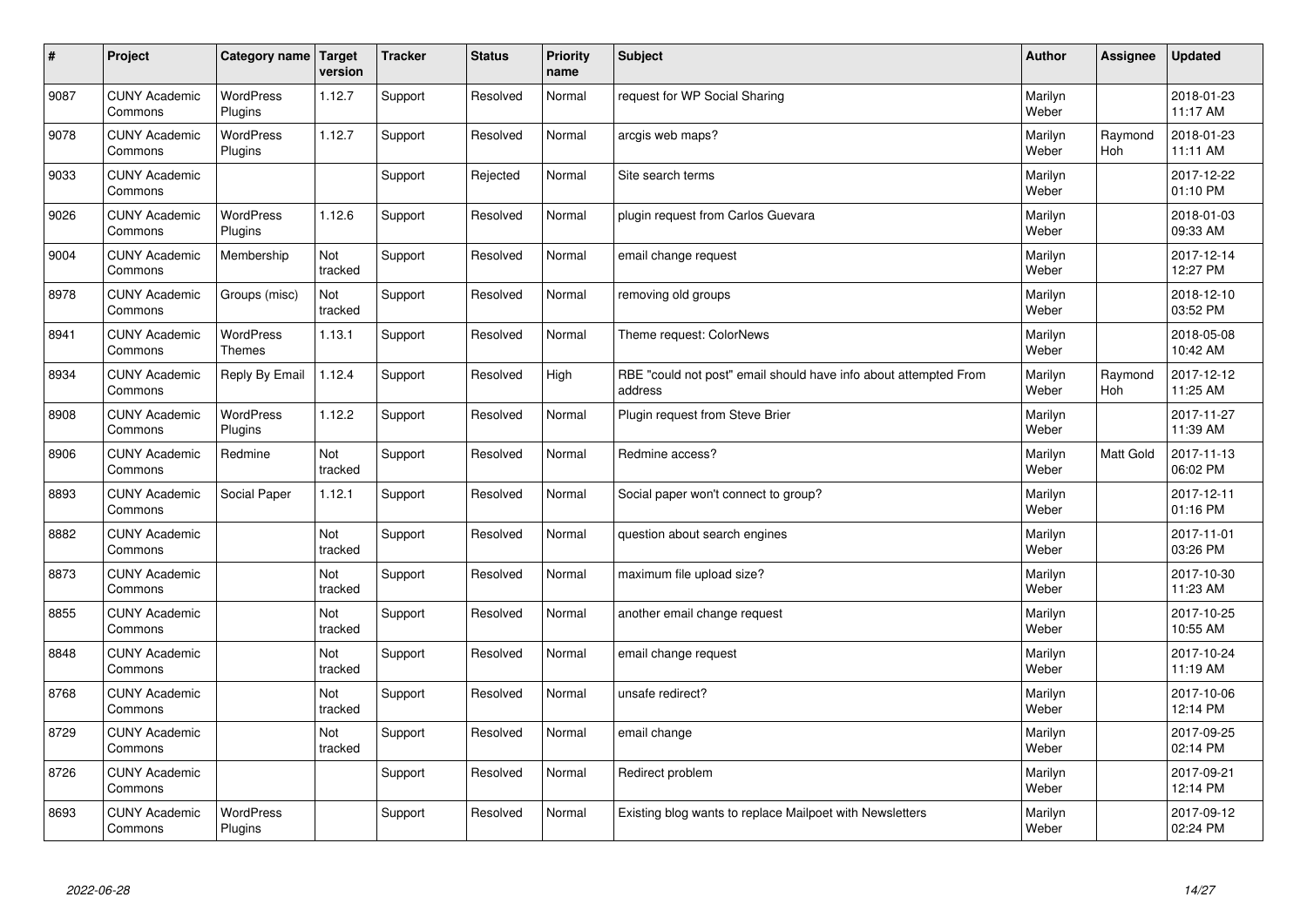| $\vert$ # | Project                         | Category name               | Target<br>version | <b>Tracker</b> | <b>Status</b> | <b>Priority</b><br>name | <b>Subject</b>                                             | <b>Author</b>    | Assignee         | <b>Updated</b>         |
|-----------|---------------------------------|-----------------------------|-------------------|----------------|---------------|-------------------------|------------------------------------------------------------|------------------|------------------|------------------------|
| 8630      | <b>CUNY Academic</b><br>Commons | Membership                  | Not<br>tracked    | Support        | Resolved      | Normal                  | Change in email/campus                                     | Marilyn<br>Weber |                  | 2017-08-30<br>03:48 PM |
| 8607      | <b>CUNY Academic</b><br>Commons |                             | Not<br>tracked    | Support        | New           | Normal                  | Paypal?                                                    | Marilyn<br>Weber | <b>Matt Gold</b> | 2018-05-15<br>01:37 PM |
| 8577      | <b>CUNY Academic</b><br>Commons | Membership                  | Not<br>tracked    | Support        | Resolved      | Normal                  | another user email change                                  | Marilyn<br>Weber |                  | 2017-08-25<br>10:23 AM |
| 8576      | <b>CUNY Academic</b><br>Commons | <b>WordPress</b><br>Plugins | 1.11.11           | Support        | Resolved      | Normal                  | Digital Measures plugin request                            | Marilyn<br>Weber |                  | 2017-09-01<br>03:44 PM |
| 8566      | <b>CUNY Academic</b><br>Commons | Membership                  | Not<br>tracked    | Support        | Resolved      | Normal                  | user email change                                          | Marilyn<br>Weber |                  | 2017-11-15<br>01:27 PM |
| 8553      | <b>CUNY Academic</b><br>Commons |                             | Not<br>tracked    | Support        | Resolved      | Normal                  | storage limits?                                            | Marilyn<br>Weber |                  | 2017-08-18<br>04:36 PM |
| 8531      | <b>CUNY Academic</b><br>Commons | Membership                  | Not<br>tracked    | Support        | Resolved      | Normal                  | admin of https://admissions.commons.gc.cuny.edu            | Marilyn<br>Weber |                  | 2017-08-15<br>04:20 PM |
| 8529      | <b>CUNY Academic</b><br>Commons |                             | Not<br>tracked    | Support        | Resolved      | Normal                  | Iframe regiest?                                            | Marilyn<br>Weber |                  | 2017-08-16<br>04:40 PM |
| 8481      | <b>CUNY Academic</b><br>Commons | Membership                  | Not<br>tracked    | Support        | Resolved      | Normal                  | admin of http://swipanalytic.org/organizers/               | Marilyn<br>Weber |                  | 2019-02-19<br>01:58 PM |
| 8471      | <b>CUNY Academic</b><br>Commons |                             | Not<br>tracked    | Support        | Resolved      | Normal                  | admin at https://commons.gc.cuny.edu/                      | Marilyn<br>Weber |                  | 2017-09-06<br>01:50 PM |
| 8464      | <b>CUNY Academic</b><br>Commons |                             | Not<br>tracked    | Support        | Resolved      | Normal                  | WP UI                                                      | Marilyn<br>Weber |                  | 2017-10-11<br>11:23 AM |
| 8446      | <b>CUNY Academic</b><br>Commons | <b>WordPress</b><br>Plugins | 1.11.14           | Support        | Resolved      | Normal                  | request for multiple accordion menu plugins                | Marilyn<br>Weber |                  | 2018-05-07<br>09:57 PM |
| 8429      | <b>CUNY Academic</b><br>Commons | Membership                  | Not<br>tracked    | Support        | Resolved      | Normal                  | Please make me an admin of https://arc.commons.gc.cuny.edu | Marilyn<br>Weber | Boone<br>Gorges  | 2017-07-24<br>03:33 PM |
| 8401      | <b>CUNY Academic</b><br>Commons | Membership                  | Not<br>tracked    | Support        | Resolved      | Normal                  | add me as an admin                                         | Marilyn<br>Weber | Boone<br>Gorges  | 2017-07-11<br>11:40 AM |
| 8379      | <b>CUNY Academic</b><br>Commons |                             | Not<br>tracked    | Support        | Resolved      | Normal                  | request for site build help                                | Marilyn<br>Weber |                  | 2017-07-01<br>10:48 AM |
| 8308      | <b>CUNY Academic</b><br>Commons | WordPress<br>Plugins        | Not<br>tracked    | Support        | Resolved      | Normal                  | WP Migration plugin                                        | Marilyn<br>Weber |                  | 2017-11-15<br>01:27 PM |
| 8289      | <b>CUNY Academic</b><br>Commons |                             | Not<br>tracked    | Support        | Resolved      | Normal                  | removing my access to sites                                | Marilyn<br>Weber | Luke<br>Waltzer  | 2017-06-19<br>12:40 PM |
| 8222      | <b>CUNY Academic</b><br>Commons | Membership                  | Not<br>tracked    | Support        | Resolved      | Normal                  | Admin for iletc.commons.gc.cuny.edu                        | Marilyn<br>Weber | Boone<br>Gorges  | 2017-06-08<br>10:06 AM |
| 8195      | <b>CUNY Academic</b><br>Commons |                             |                   | Support        | Rejected      | Normal                  | possible to make the Profile pic semi-hidden?              | Marilyn<br>Weber |                  | 2017-05-24<br>11:00 PM |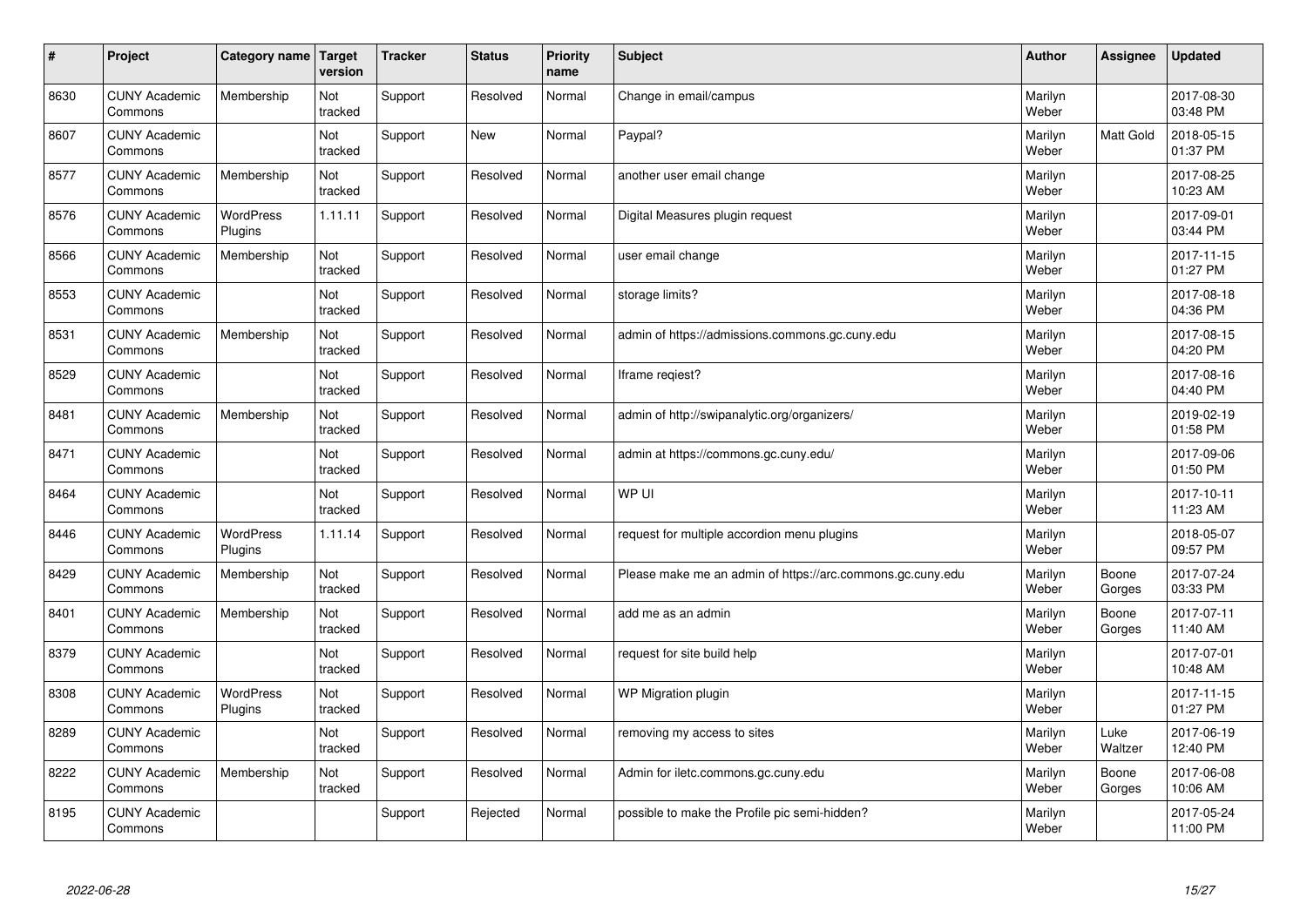| $\sharp$ | Project                         | Category name   Target      | version        | <b>Tracker</b> | <b>Status</b> | <b>Priority</b><br>name | <b>Subject</b>                                              | Author           | Assignee        | <b>Updated</b>         |
|----------|---------------------------------|-----------------------------|----------------|----------------|---------------|-------------------------|-------------------------------------------------------------|------------------|-----------------|------------------------|
| 8120     | <b>CUNY Academic</b><br>Commons | Membership                  | Not<br>tracked | Support        | Resolved      | Normal                  | add me as an admin to https://nyslavery.commons.gc.cuny.edu | Marilyn<br>Weber |                 | 2017-05-10<br>02:19 PM |
| 8071     | <b>CUNY Academic</b><br>Commons | <b>WordPress</b><br>Plugins | Not<br>tracked | Support        | Rejected      | Normal                  | Anthologize                                                 | Marilyn<br>Weber |                 | 2017-05-10<br>10:15 AM |
| 7972     | <b>CUNY Academic</b><br>Commons |                             | Not<br>tracked | Support        | Resolved      | Normal                  | expand the memory limit for videos?                         | Marilyn<br>Weber |                 | 2017-04-20<br>10:07 AM |
| 7922     | <b>CUNY Academic</b><br>Commons | Membership                  | Not<br>tracked | Support        | Resolved      | Normal                  | add me as an admin to the MALs alumni site?                 | Marilyn<br>Weber |                 | 2017-04-06<br>05:19 PM |
| 7836     | <b>CUNY Academic</b><br>Commons | Social Paper                | Not<br>tracked | Support        | Resolved      | Normal                  | missing Social Paper                                        | Marilyn<br>Weber |                 | 2017-11-15<br>01:31 PM |
| 7785     | <b>CUNY Academic</b><br>Commons |                             | Not<br>tracked | Support        | Resolved      | Normal                  | ftp access or files?                                        | Marilyn<br>Weber | Boone<br>Gorges | 2017-03-13<br>02:34 PM |
| 7775     | <b>CUNY Academic</b><br>Commons | Membership                  | Not<br>tracked | Support        | Resolved      | Normal                  | Email change                                                | Marilyn<br>Weber |                 | 2017-03-08<br>10:09 PM |
| 7771     | <b>CUNY Academic</b><br>Commons | Membership                  | Not<br>tracked | Support        | Resolved      | Normal                  | User would like to be uncoupled from sites                  | Marilyn<br>Weber | Boone<br>Gorges | 2017-03-09<br>12:38 PM |
| 7745     | <b>CUNY Academic</b><br>Commons | <b>WordPress</b><br>Plugins | 1.10.13        | Support        | Resolved      | Normal                  | Featured Video Plus plugin requested                        | Marilyn<br>Weber |                 | 2017-03-03<br>01:51 PM |
| 7724     | <b>CUNY Academic</b><br>Commons |                             | Not<br>tracked | Support        | Abandoned     | Normal                  | User name confusion                                         | Marilyn<br>Weber | Boone<br>Gorges | 2017-11-15<br>11:12 AM |
| 7700     | <b>CUNY Academic</b><br>Commons |                             | Not<br>tracked | Support        | Abandoned     | Normal                  | slow loading Page on site                                   | Marilyn<br>Weber | Boone<br>Gorges | 2017-11-15<br>11:02 AM |
| 7685     | <b>CUNY Academic</b><br>Commons | Password<br>Reset           | Not<br>tracked | Support        | Resolved      | Normal                  | temporary password                                          | Marilyn<br>Weber | Boone<br>Gorges | 2017-02-15<br>07:36 PM |
| 7678     | <b>CUNY Academic</b><br>Commons | Groups (misc)               | Not<br>tracked | Support        | Resolved      | Normal                  | add admin to student group                                  | Marilyn<br>Weber | Boone<br>Gorges | 2017-02-15<br>11:58 AM |
| 7668     | <b>CUNY Academic</b><br>Commons | WordPress<br>Plugins        |                | Support        | Rejected      | Normal                  | Iframes question                                            | Marilyn<br>Weber |                 | 2017-04-11<br>09:29 PM |
| 7619     | <b>CUNY Academic</b><br>Commons | Membership                  | Not<br>tracked | Support        | Resolved      | Normal                  | outside users for a site that isn't a class?                | Marilyn<br>Weber | Matt Gold       | 2017-11-15<br>06:18 PM |
| 7613     | <b>CUNY Academic</b><br>Commons | Registration                | Not<br>tracked | Support        | Resolved      | Normal                  | non-matriculated students                                   | Marilyn<br>Weber | Boone<br>Gorges | 2017-11-15<br>11:03 AM |
| 7486     | <b>CUNY Academic</b><br>Commons | Membership                  | Not<br>tracked | Support        | Resolved      | Normal                  | changed email address                                       | Marilyn<br>Weber |                 | 2017-01-24<br>10:00 PM |
| 7460     | <b>CUNY Academic</b><br>Commons | WordPress<br><b>Themes</b>  | 1.10.8         | Support        | Resolved      | Normal                  | install Independent Publisher theme?                        | Marilyn<br>Weber | Boone<br>Gorges | 2017-01-21<br>09:34 PM |
| 6899     | <b>CUNY Academic</b><br>Commons | Account<br>settings         | Not<br>tracked | Support        | Resolved      | Normal                  | New user has misspelled her own name                        | Marilyn<br>Weber | Boone<br>Gorges | 2016-12-01<br>05:10 PM |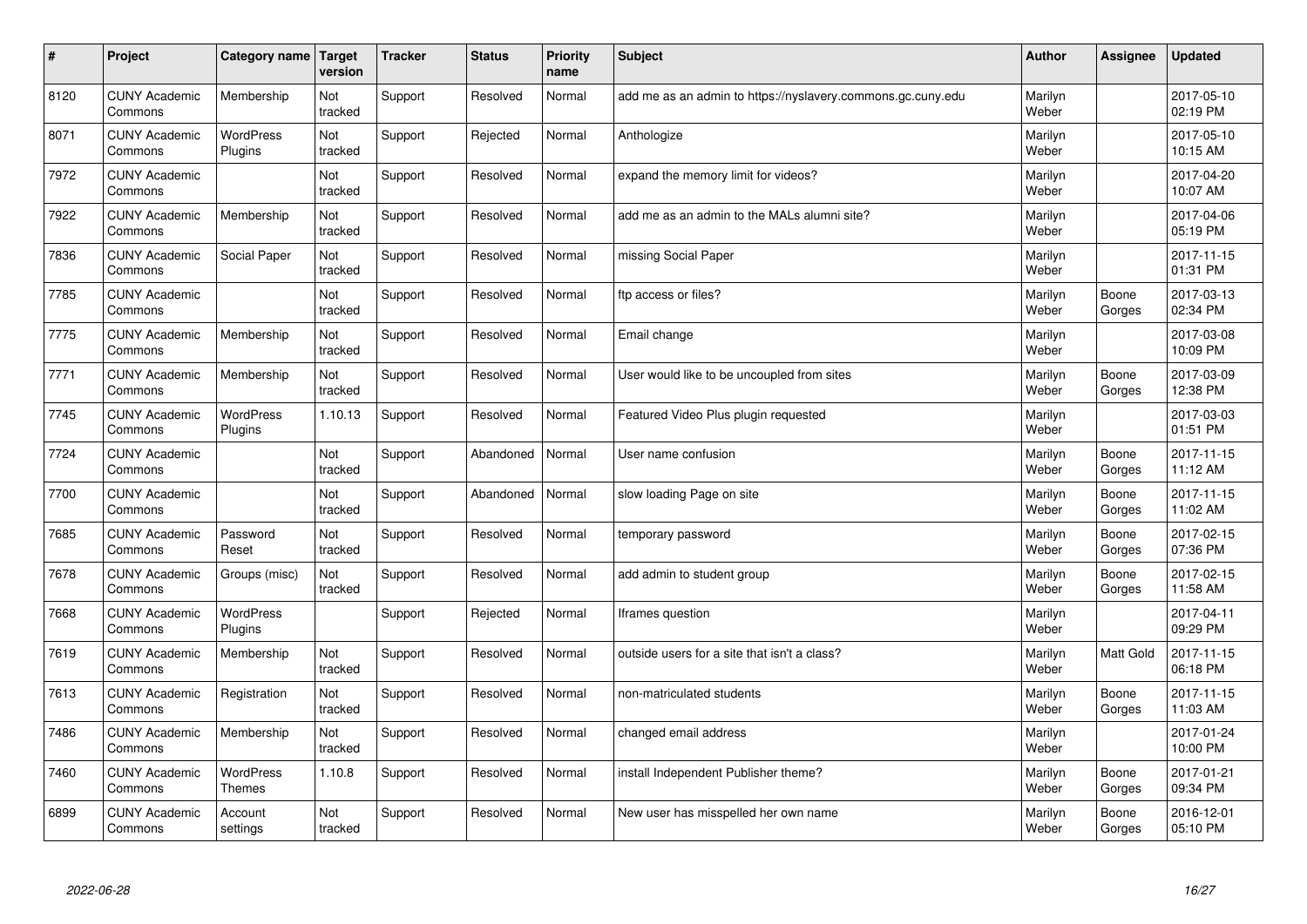| $\vert$ # | Project                         | Category name                 | <b>Target</b><br>version | <b>Tracker</b> | <b>Status</b> | <b>Priority</b><br>name | <b>Subject</b>                                              | <b>Author</b>    | <b>Assignee</b>   | <b>Updated</b>         |
|-----------|---------------------------------|-------------------------------|--------------------------|----------------|---------------|-------------------------|-------------------------------------------------------------|------------------|-------------------|------------------------|
| 6866      | <b>CUNY Academic</b><br>Commons |                               | Not<br>tracked           | Support        | Resolved      | Normal                  | User would like to have her account deleted                 | Marilyn<br>Weber | <b>Matt Gold</b>  | 2017-11-15<br>05:49 PM |
| 6857      | <b>CUNY Academic</b><br>Commons | <b>Blogs</b><br>(BuddyPress)  | Not<br>tracked           | Support        | Resolved      | Normal                  | Committee on Religion website                               | Marilyn<br>Weber | Boone<br>Gorges   | 2017-08-17<br>10:24 AM |
| 6851      | <b>CUNY Academic</b><br>Commons | Redmine                       | Not<br>tracked           | Support        | Resolved      | Normal                  | How do I help users join Redmine?                           | Marilyn<br>Weber | <b>Matt Gold</b>  | 2016-11-28<br>10:16 AM |
| 6818      | <b>CUNY Academic</b><br>Commons | Email<br><b>Notifications</b> | 1.10.3                   | Support        | Resolved      | Normal                  | No more email notifications?                                | Marilyn<br>Weber |                   | 2016-11-22<br>02:51 PM |
| 6815      | <b>CUNY Academic</b><br>Commons | Password<br>Reset             | Not<br>tracked           | Support        | Resolved      | Normal                  | password reset requested                                    | Marilyn<br>Weber | <b>Matt Gold</b>  | 2016-11-22<br>10:30 AM |
| 6812      | <b>CUNY Academic</b><br>Commons |                               | Not<br>tracked           | Support        | Resolved      | Normal                  | User cannot change email                                    | Marilyn<br>Weber | Matt Gold         | 2016-12-01<br>06:24 PM |
| 6656      | <b>CUNY Academic</b><br>Commons | Support                       | Not<br>tracked           | Support        | Resolved      | Normal                  | Remove user profile                                         | Marilyn<br>Weber | Matt Gold         | 2016-11-10<br>02:18 PM |
| 6533      | <b>CUNY Academic</b><br>Commons | WordPress<br>Plugins          | Future<br>release        | Support        | Duplicate     | Low                     | very old plugins?                                           | Marilyn<br>Weber | <b>Tahir Butt</b> | 2018-10-04<br>12:27 PM |
| 6175      | <b>CUNY Academic</b><br>Commons | Account<br>settings           |                          | Support        | Resolved      | Normal                  | Email address (user cannot access old)                      | Marilyn<br>Weber | <b>Matt Gold</b>  | 2016-11-29<br>06:31 PM |
| 5991      | <b>CUNY Academic</b><br>Commons | Email<br><b>Notifications</b> | Future<br>release        | Support        | Resolved      | Normal                  | change format of autogenerated blog emails                  | Marilyn<br>Weber | Paige<br>Dupont   | 2018-01-12<br>02:55 PM |
| 5988      | <b>CUNY Academic</b><br>Commons | Support                       |                          | Support        | Rejected      | Normal                  | Forbidden error when trying to join                         | Marilyn<br>Weber | Boone<br>Gorges   | 2016-09-08<br>01:42 PM |
| 5985      | <b>CUNY Academic</b><br>Commons | Support                       | Not<br>tracked           | Support        | Resolved      | Normal                  | change user's email address (she cannot access old)         | Marilyn<br>Weber | Boone<br>Gorges   | 2016-09-07<br>01:43 PM |
| 5844      | <b>CUNY Academic</b><br>Commons |                               | Not<br>tracked           | Support        | Resolved      | Normal                  | edit Host Files on Windows 10 problems                      | Marilyn<br>Weber |                   | 2016-07-27<br>09:08 AM |
| 5772      | <b>CUNY Academic</b><br>Commons | Membership                    | Not<br>tracked           | Support        | Resolved      | Normal                  | User email change and forgotten password                    | Marilyn<br>Weber | <b>Matt Gold</b>  | 2017-11-15<br>06:18 PM |
| 5753      | <b>CUNY Academic</b><br>Commons | <b>WordPress</b><br>(misc)    | Not<br>tracked           | Support        | Resolved      | Normal                  | merging blogs and groups                                    | Marilyn<br>Weber | Boone<br>Gorges   | 2016-08-29<br>03:09 PM |
| 5629      | <b>CUNY Academic</b><br>Commons | <b>Public Portfolio</b>       | 1.10.4                   | Support        | Resolved      | Normal                  | Title field in profile can't be edited                      | Marilyn<br>Weber |                   | 2016-12-13<br>11:19 AM |
| 5083      | <b>CUNY Academic</b><br>Commons | <b>WordPress</b><br>Plugins   | 1.9.5                    | Support        | Rejected      | Normal                  | creating a shortcode for the iframe code of the google form | Marilyn<br>Weber | Marilyn<br>Weber  | 2016-01-12<br>04:25 PM |
| 5037      | <b>CUNY Academic</b><br>Commons | Registration                  | Not<br>tracked           | Support        | Resolved      | Normal                  | Another Forgotten password for user with new email address  | Marilyn<br>Weber | Boone<br>Gorges   | 2015-12-22<br>05:24 PM |
| 5019      | <b>CUNY Academic</b><br>Commons | Registration                  | Not<br>tracked           | Support        | Resolved      | Normal                  | Forgotten password for user with new email address          | Marilyn<br>Weber | Marilyn<br>Weber  | 2015-12-11<br>04:18 PM |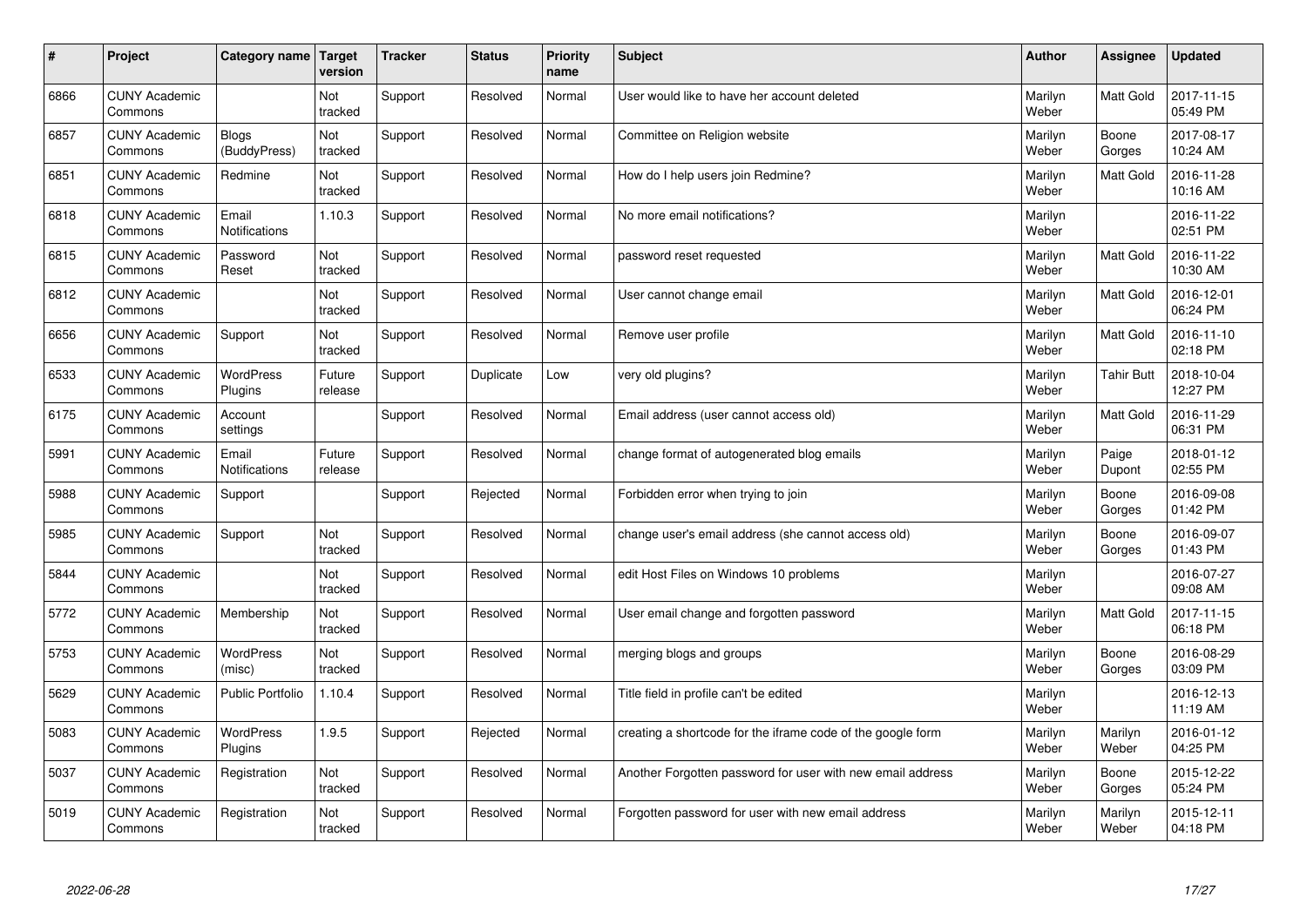| $\sharp$ | Project                         | Category name   Target            | version           | <b>Tracker</b> | <b>Status</b> | <b>Priority</b><br>name | <b>Subject</b>                                      | <b>Author</b>    | Assignee            | <b>Updated</b>         |
|----------|---------------------------------|-----------------------------------|-------------------|----------------|---------------|-------------------------|-----------------------------------------------------|------------------|---------------------|------------------------|
| 4880     | <b>CUNY Academic</b><br>Commons | Password<br>Reset                 | Not<br>tracked    | Support        | Resolved      | High                    | CUNY Central person having password trouble         | Marilyn<br>Weber |                     | 2015-11-10<br>12:40 PM |
| 3029     | <b>CUNY Academic</b><br>Commons | cuny.is                           | Not<br>tracked    | Support        | Resolved      | Normal                  | shortlink request                                   | Marilyn<br>Weber | Boone<br>Gorges     | 2014-02-12<br>10:03 AM |
| 3001     | <b>CUNY Academic</b><br>Commons | <b>WordPress</b><br>(misc)        | Not<br>tracked    | Support        | Resolved      | Normal                  | shortlink requested                                 | Marilyn<br>Weber | Boone<br>Gorges     | 2014-01-30<br>01:26 PM |
| 15545    | <b>CUNY Academic</b><br>Commons | <b>WordPress</b><br>Plugins       | 1.19.5            | Feature        | Resolved      | Normal                  | 'ZI Hide Featured Image" plugin request             | Marilyn<br>Weber | Boone<br>Gorges     | 2022-03-09<br>10:09 AM |
| 13912    | <b>CUNY Academic</b><br>Commons |                                   | Not<br>tracked    | Feature        | Hold          | Low                     | posting "missed schedule"                           | Marilyn<br>Weber |                     | 2021-02-23<br>10:46 AM |
| 9224     | <b>CUNY Academic</b><br>Commons | Group Files                       | 1.13              | Feature        | Resolved      | Normal                  | attachments to forum posts clutter up Files area    | Marilyn<br>Weber | Boone<br>Gorges     | 2018-03-22<br>03:34 PM |
| 7608     | <b>CUNY Academic</b><br>Commons | Registration                      | Not<br>tracked    | Feature        | Resolved      | Normal                  | create an account                                   | Marilyn<br>Weber |                     | 2017-02-15<br>10:45 PM |
| 7607     | <b>CUNY Academic</b><br>Commons | WordPress<br>(misc)               | Not<br>tracked    | Feature        | Resolved      | Normal                  | mp4 files                                           | Marilyn<br>Weber |                     | 2017-02-15<br>07:37 PM |
| 6118     | <b>CUNY Academic</b><br>Commons | cuny.is                           |                   | Feature        | Resolved      | Normal                  | Cuny. Is request from Javier Otero Peña             | Marilyn<br>Weber | Sarah<br>Morgano    | 2016-10-04<br>07:02 PM |
| 5992     | <b>CUNY Academic</b><br>Commons | Email<br><b>Notifications</b>     | Future<br>release | Feature        | <b>New</b>    | Normal                  | Changing the From line of autogenerated blog emails | Marilyn<br>Weber |                     | 2018-09-27<br>05:19 PM |
| 5799     | <b>CUNY Academic</b><br>Commons | <b>Blogs</b><br>(BuddyPress)      | Not<br>tracked    | Feature        | Resolved      | Normal                  | removing one's own access to sites?                 | Marilyn<br>Weber | Boone<br>Gorges     | 2016-07-26<br>01:55 PM |
| 5657     | <b>CUNY Academic</b><br>Commons | <b>WordPress</b><br>Plugins       | 1.9.18            | Feature        | Resolved      | Normal                  | Plugin Request - Instagram Feed WD                  | Marilyn<br>Weber | Boone<br>Gorges     | 2016-06-08<br>12:36 PM |
| 5630     | <b>CUNY Academic</b><br>Commons | <b>WordPress</b><br><b>Themes</b> | 1.9.17            | Feature        | Resolved      | Normal                  | Bavota magazine Pro theme                           | Marilyn<br>Weber | Boone<br>Gorges     | 2016-06-02<br>12:09 AM |
| 5621     | <b>CUNY Academic</b><br>Commons | WordPress<br>Plugins              | 1.9.17            | Feature        | Resolved      | Normal                  | Taxonomy plugin request                             | Marilyn<br>Weber | Boone<br>Gorges     | 2016-06-01<br>11:28 PM |
| 5522     | <b>CUNY Academic</b><br>Commons | <b>WordPress</b><br>Plugins       | 1.9.15            | Feature        | Resolved      | Normal                  | plugin request                                      | Marilyn<br>Weber | Boone<br>Gorges     | 2016-05-09<br>10:36 AM |
| 5397     | <b>CUNY Academic</b><br>Commons | Social Paper                      | Future<br>release | Feature        | <b>New</b>    | Normal                  | frustrating to have to enable/disable in SP         | Marilyn<br>Weber | Samantha<br>Raddatz | 2016-04-20<br>03:39 PM |
| 5345     | <b>CUNY Academic</b><br>Commons | Social Paper                      | 1.9.17            | Feature        | Rejected      | Normal                  | Plus symbol problem in SP                           | Marilyn<br>Weber | Christian<br>Wach   | 2016-05-27<br>04:26 AM |
| 5302     | <b>CUNY Academic</b><br>Commons | WordPress<br>Plugins              | 1.9.10            | Feature        | Resolved      | Normal                  | request for WP Gallery Custom Links plug-in         | Marilyn<br>Weber | Boone<br>Gorges     | 2016-03-11<br>09:20 PM |
| 5205     | <b>CUNY Academic</b><br>Commons | Social Paper                      | Future<br>release | Feature        | <b>New</b>    | Normal                  | Social Paper folders                                | Marilyn<br>Weber |                     | 2016-02-11<br>10:24 PM |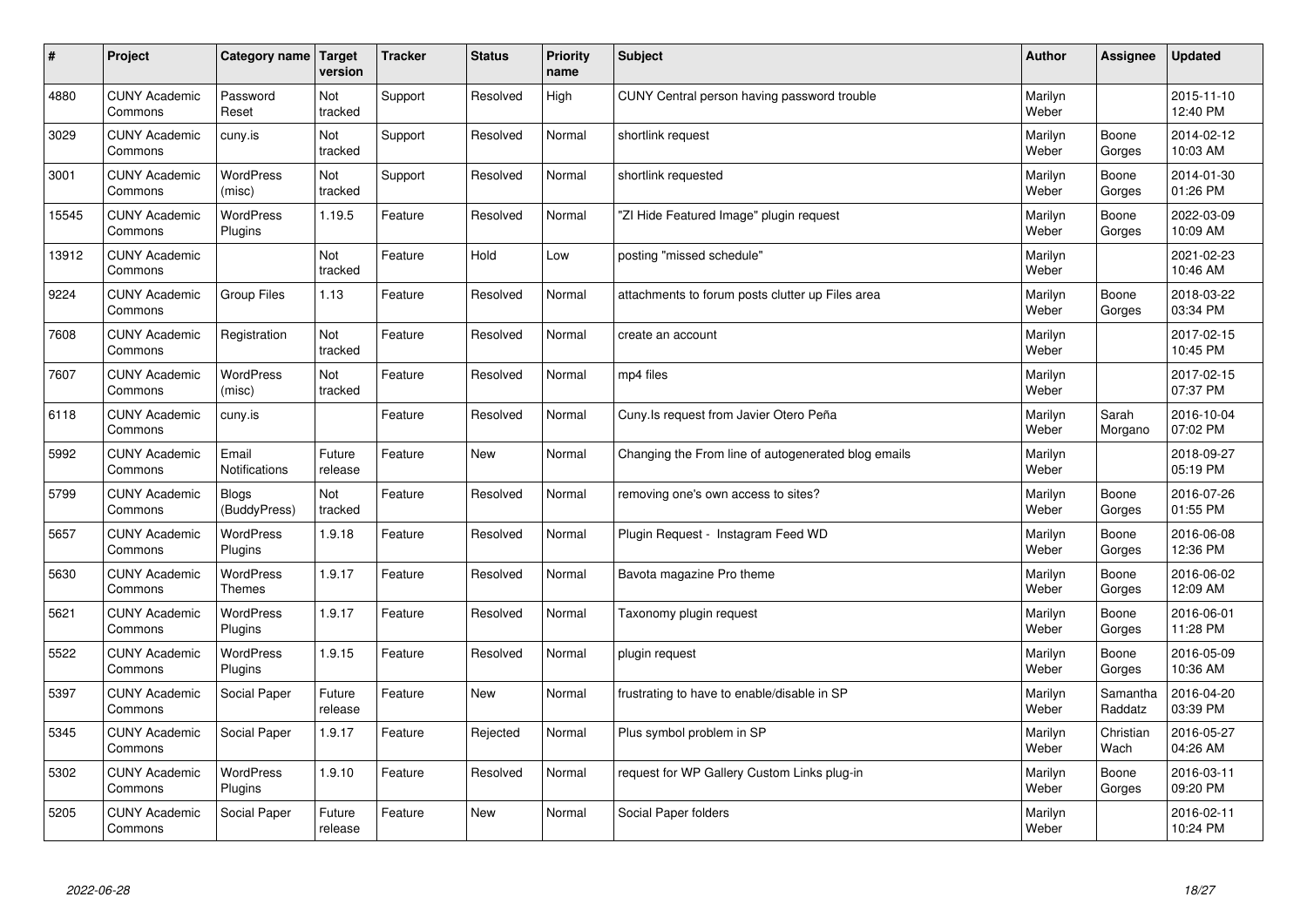| $\pmb{\#}$ | Project                         | Category name                     | <b>Target</b><br>version | <b>Tracker</b> | <b>Status</b> | <b>Priority</b><br>name | <b>Subject</b>                                                                                                                                  | <b>Author</b>    | Assignee              | <b>Updated</b>         |
|------------|---------------------------------|-----------------------------------|--------------------------|----------------|---------------|-------------------------|-------------------------------------------------------------------------------------------------------------------------------------------------|------------------|-----------------------|------------------------|
| 5199       | <b>CUNY Academic</b><br>Commons | Social Paper                      | Future<br>release        | Feature        | <b>New</b>    | Normal                  | add tables to the SP editor                                                                                                                     | Marilyn<br>Weber |                       | 2016-10-24<br>11:27 AM |
| 5072       | <b>CUNY Academic</b><br>Commons |                                   |                          | Feature        | Duplicate     | Normal                  | redirect shortcode handler                                                                                                                      | Marilyn<br>Weber | Boone<br>Gorges       | 2016-01-07<br>12:34 PM |
| 5058       | <b>CUNY Academic</b><br>Commons | Social Paper                      | Future<br>release        | Feature        | <b>New</b>    | Low                     | Can there be a clearer signal that even when comments have already<br>been made you add comments by clicking on the side? (SP suggestion<br>#5) | Marilyn<br>Weber | Samantha<br>Raddatz   | 2016-02-11<br>10:24 PM |
| 5053       | <b>CUNY Academic</b><br>Commons | Social Paper                      | Future<br>release        | Feature        | <b>New</b>    | Low                     | Scrollable menu to add readers (SP suggestion #4)                                                                                               | Marilyn<br>Weber | Samantha<br>Raddatz   | 2016-04-21<br>05:21 PM |
| 5052       | <b>CUNY Academic</b><br>Commons | Social Paper                      | Future<br>release        | Feature        | <b>New</b>    | Low                     | Sentence by sentence or line by line comments (SP suggestion #3)                                                                                | Marilyn<br>Weber | Boone<br>Gorges       | 2016-02-11<br>10:24 PM |
| 5051       | <b>CUNY Academic</b><br>Commons | Social Paper                      |                          | Feature        | Rejected      | Low                     | Visual cues for comments (SP suggestion #2)                                                                                                     | Marilyn<br>Weber | Samantha<br>Raddatz   | 2016-02-10<br>10:01 AM |
| 5050       | <b>CUNY Academic</b><br>Commons | Social Paper                      | Future<br>release        | Feature        | <b>New</b>    | Low                     | Making comments visible in SP editing mode (SP suggestion #1)                                                                                   | Marilyn<br>Weber | Samantha<br>Raddatz   | 2019-09-17<br>11:10 PM |
| 5036       | <b>CUNY Academic</b><br>Commons | <b>WordPress</b><br>Plugins       | 1.9.1.1                  | Feature        | Resolved      | Normal                  | Embeds request                                                                                                                                  | Marilyn<br>Weber | Boone<br>Gorges       | 2015-12-18<br>10:12 PM |
| 4997       | <b>CUNY Academic</b><br>Commons | <b>WordPress</b><br>Plugins       | 1.9.4                    | Feature        | Resolved      | Normal                  | ability to embed maps from StoryMapJS?                                                                                                          | Marilyn<br>Weber | Boone<br>Gorges       | 2016-01-07<br>12:34 PM |
| 4965       | <b>CUNY Academic</b><br>Commons | <b>WordPress</b><br><b>Themes</b> | Not<br>tracked           | Feature        | Resolved      | Normal                  | Theme requested                                                                                                                                 | Marilyn<br>Weber | Boone<br>Gorges       | 2016-02-24<br>09:46 PM |
| 4340       | <b>CUNY Academic</b><br>Commons | WordPress -<br>Media              | 1.8.14                   | Feature        | Resolved      | Normal                  | embedding a video                                                                                                                               | Marilyn<br>Weber | Daniel<br>Jones       | 2015-10-20<br>12:01 AM |
| 3466       | <b>CUNY Academic</b><br>Commons | Membership                        | 1.6.16                   | Feature        | Resolved      | Normal                  | restricting undergrad registration                                                                                                              | Marilyn<br>Weber | Boone<br>Gorges       | 2014-09-18<br>12:02 AM |
| 16198      | <b>CUNY Academic</b><br>Commons |                                   | 2.0.1                    | <b>Bug</b>     | Resolved      | Normal                  | Change role to                                                                                                                                  | Marilyn<br>Weber | Boone<br>Gorges       | 2022-06-14<br>11:35 AM |
| 16172      | <b>CUNY Academic</b><br>Commons | <b>WordPress</b><br>(misc)        | 2.0.2                    | <b>Bug</b>     | Resolved      | Normal                  | Lost your password" link not in error messge                                                                                                    | Marilyn<br>Weber | Raymond<br><b>Hoh</b> | 2022-06-14<br>09:21 PM |
| 15279      | <b>CUNY Academic</b><br>Commons |                                   |                          | Bug            | Rejected      | Normal                  | big delay - cloning the history site                                                                                                            | Marilyn<br>Weber |                       | 2022-02-09<br>01:49 PM |
| 15252      | <b>CUNY Academic</b><br>Commons | Layout                            | Not<br>tracked           | <b>Bug</b>     | Resolved      | Normal                  | visual glitch with the Segal Center webpage                                                                                                     | Marilyn<br>Weber | Raymond<br><b>Hoh</b> | 2022-02-03<br>04:56 PM |
| 14885      | <b>CUNY Academic</b><br>Commons | <b>WordPress</b><br>Plugins       | 1.18.22                  | Bug            | Resolved      | Normal                  | Long Loading Times -- Wordpress Admin Site                                                                                                      | Marilyn<br>Weber | Raymond<br><b>Hoh</b> | 2021-10-26<br>12:28 PM |
| 14526      | <b>CUNY Academic</b><br>Commons | Registration                      | 1.18.12                  | <b>Bug</b>     | Resolved      | High                    | registration interface won't show a space to enter nonCUNY code                                                                                 | Marilyn<br>Weber |                       | 2021-06-03<br>04:02 PM |
| 14509      | <b>CUNY Academic</b><br>Commons | <b>WordPress</b><br>Plugins       | 1.18.12                  | Bug            | Resolved      | Normal                  | Elementor Editor problem                                                                                                                        | Marilyn<br>Weber |                       | 2021-06-08<br>09:55 AM |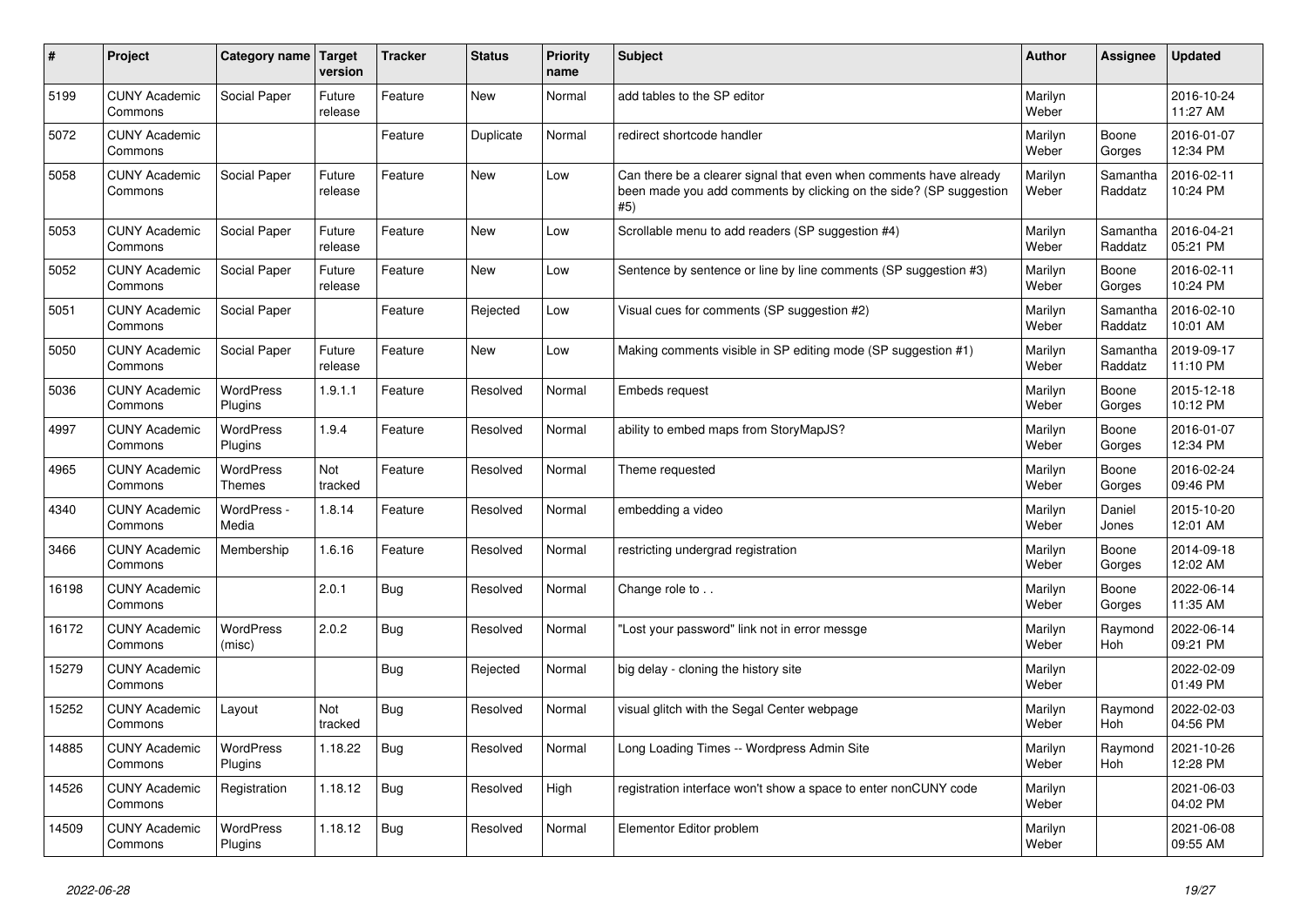| $\sharp$ | Project                         | Category name   Target      | version        | <b>Tracker</b> | <b>Status</b>        | <b>Priority</b><br>name | <b>Subject</b>                                                              | <b>Author</b>    | Assignee              | <b>Updated</b>         |
|----------|---------------------------------|-----------------------------|----------------|----------------|----------------------|-------------------------|-----------------------------------------------------------------------------|------------------|-----------------------|------------------------|
| 14448    | <b>CUNY Academic</b><br>Commons | Password<br>Reset           | Not<br>tracked | Bug            | Rejected             | Normal                  | password reset weirdness                                                    | Marilyn<br>Weber | Raymond<br><b>Hoh</b> | 2021-05-12<br>01:34 PM |
| 14411    | <b>CUNY Academic</b><br>Commons | <b>WordPress</b><br>Themes  | 1.18.10        | Bug            | Resolved             | Normal                  | logo problems                                                               | Marilyn<br>Weber |                       | 2021-05-03<br>04:37 PM |
| 14410    | <b>CUNY Academic</b><br>Commons |                             | 1.18.10        | Bug            | Resolved             | Normal                  | events calendar problem?                                                    | Marilyn<br>Weber |                       | 2021-05-10<br>04:45 PM |
| 14304    | <b>CUNY Academic</b><br>Commons | Group Library               | 1.18.8         | Bug            | Resolved             | Normal                  | Library items change folders when adding subsequent items in new<br>folders | Marilyn<br>Weber | Boone<br>Gorges       | 2021-04-13<br>11:21 AM |
| 14075    | <b>CUNY Academic</b><br>Commons | <b>WordPress</b><br>Plugins | Not<br>tracked | Bug            | Resolved             | Normal                  | sludigitalportfolios.commons.gc.cuny.edu                                    | Marilyn<br>Weber | Boone<br>Gorges       | 2021-03-01<br>10:46 AM |
| 14019    | <b>CUNY Academic</b><br>Commons | WordPress<br>Plugins        | 1.18.5         | Bug            | Resolved             | Normal                  | smorales.commons.gc.cuny.edu                                                | Marilyn<br>Weber | Boone<br>Gorges       | 2021-02-23<br>11:06 AM |
| 14008    | <b>CUNY Academic</b><br>Commons |                             |                | Bug            | Resolved             | High                    | invisible user                                                              | Marilyn<br>Weber |                       | 2021-02-18<br>05:53 PM |
| 13947    | <b>CUNY Academic</b><br>Commons | WordPress<br>Plugins        | 1.18.4         | Bug            | Resolved             | Normal                  | Elementor plugin problem                                                    | Marilyn<br>Weber | Raymond<br>Hoh        | 2021-02-08<br>09:34 PM |
| 13827    | <b>CUNY Academic</b><br>Commons | Group Forums                | 1.18.3         | Bug            | Resolved             | Normal                  | more forum post problems                                                    | Marilyn<br>Weber | Raymond<br><b>Hoh</b> | 2021-01-22<br>08:19 PM |
| 13768    | <b>CUNY Academic</b><br>Commons | Domain<br>Mapping           | Not<br>tracked | Bug            | Resolved             | Normal                  | patricksweeney.commons.gc.cuny.edu down                                     | Marilyn<br>Weber | Raymond<br><b>Hoh</b> | 2021-01-12<br>10:47 AM |
| 13715    | <b>CUNY Academic</b><br>Commons |                             | Not<br>tracked | Bug            | Resolved             | High                    | https://ulysses.commons.gc.cuny.edu down                                    | Marilyn<br>Weber |                       | 2020-12-22<br>03:02 PM |
| 13675    | <b>CUNY Academic</b><br>Commons | Group Library               | 1.18.1         | Bug            | Resolved             | High                    | broken Library                                                              | Marilyn<br>Weber |                       | 2020-12-09<br>05:02 PM |
| 13656    | <b>CUNY Academic</b><br>Commons |                             |                | Bug            | Resolved             | High                    | site down                                                                   | Marilyn<br>Weber |                       | 2020-12-11<br>12:50 PM |
| 13633    | <b>CUNY Academic</b><br>Commons |                             | Not<br>tracked | Bug            | Resolved             | High                    | PublicsLab site down                                                        | Marilyn<br>Weber |                       | 2020-11-30<br>02:01 PM |
| 13378    | <b>CUNY Academic</b><br>Commons |                             | 1.17.5         | Bug            | Resolved             | Normal                  | problem on one of my sites                                                  | Marilyn<br>Weber |                       | 2020-09-24<br>05:27 PM |
| 13341    | <b>CUNY Academic</b><br>Commons | Group Forums                | 1.17.4         | Bug            | Resolved             | Normal                  | Forum reply problems                                                        | Marilyn<br>Weber | Raymond<br>Hoh        | 2020-09-22<br>12:08 PM |
| 13328    | <b>CUNY Academic</b><br>Commons | Group Forums                | Not<br>tracked | Bug            | Reporter<br>Feedback | Normal                  | cross-posting in two related groups                                         | Marilyn<br>Weber | Raymond<br><b>Hoh</b> | 2020-09-15<br>10:39 PM |
| 13227    | <b>CUNY Academic</b><br>Commons | Group Library               | 1.17.2         | Bug            | Resolved             | High                    | folder not appearing in library                                             | Marilyn<br>Weber |                       | 2020-08-21<br>04:22 PM |
| 13013    | <b>CUNY Academic</b><br>Commons |                             | Not<br>tracked | Bug            | Resolved             | Normal                  | an invite to Group Admins from Brian Foote?!                                | Marilyn<br>Weber |                       | 2020-07-07<br>02:36 PM |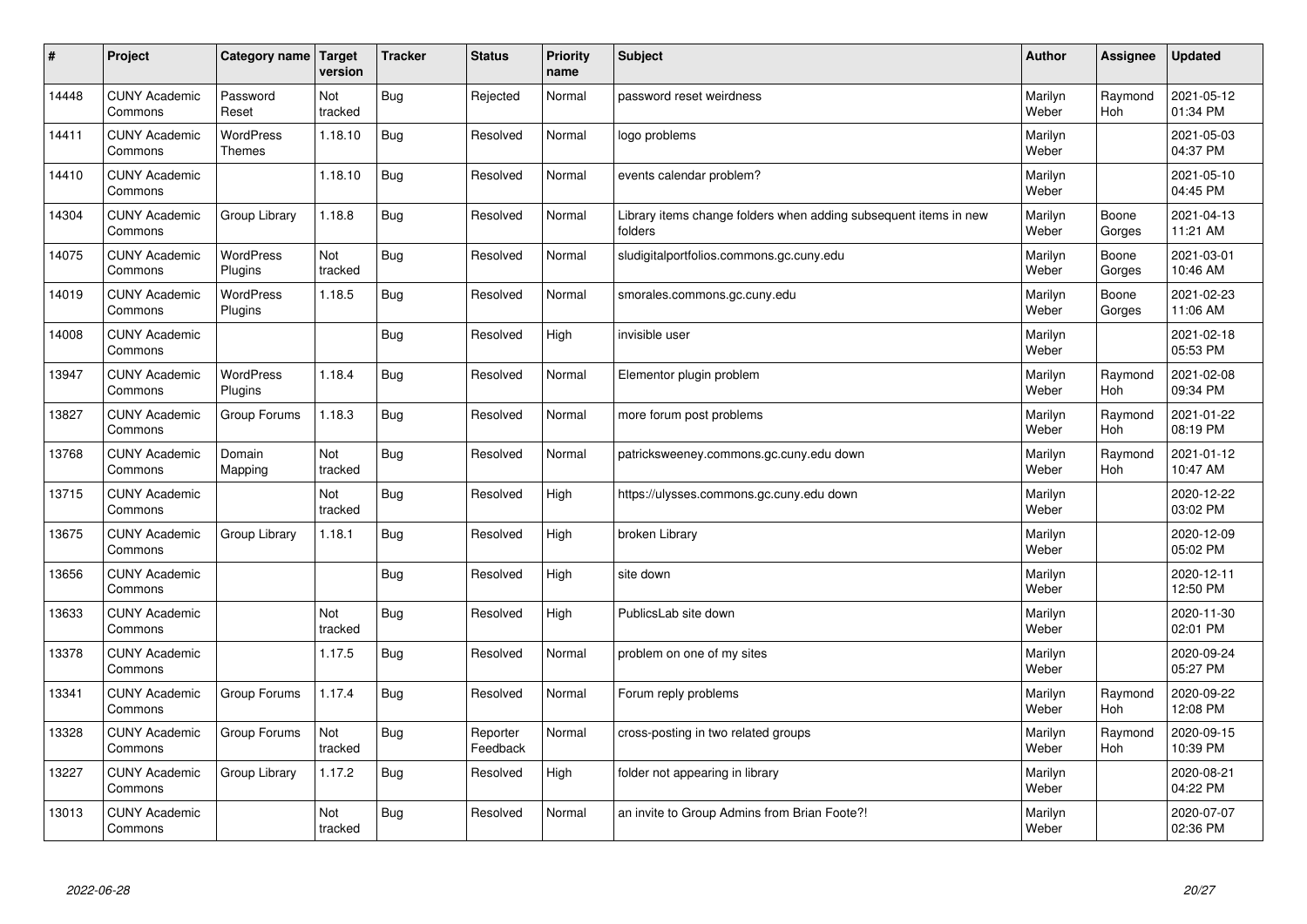| $\sharp$ | Project                         | Category name   Target            | version           | <b>Tracker</b> | <b>Status</b>        | <b>Priority</b><br>name | <b>Subject</b>                                                                             | <b>Author</b>    | Assignee              | <b>Updated</b>         |
|----------|---------------------------------|-----------------------------------|-------------------|----------------|----------------------|-------------------------|--------------------------------------------------------------------------------------------|------------------|-----------------------|------------------------|
| 12584    | <b>CUNY Academic</b><br>Commons |                                   | Not<br>tracked    | Bug            | Resolved             | Urgent                  | No way to register                                                                         | Marilyn<br>Weber |                       | 2020-03-27<br>02:38 PM |
| 12487    | <b>CUNY Academic</b><br>Commons | Group Forums                      | 1.16.7            | Bug            | Resolved             | Normal                  | group posting problems?                                                                    | Marilyn<br>Weber | Raymond<br><b>Hoh</b> | 2020-03-10<br>11:40 AM |
| 12483    | <b>CUNY Academic</b><br>Commons |                                   | 1.16.7            | <b>Bug</b>     | Resolved             | High                    | post error                                                                                 | Marilyn<br>Weber |                       | 2020-02-28<br>02:44 PM |
| 12363    | <b>CUNY Academic</b><br>Commons | <b>WordPress</b><br>Plugins       | 1.16.5            | Bug            | Resolved             | Urgent                  | more bbPress problems - now students unable to post either a new<br>thread or a comment    | Marilyn<br>Weber | Raymond<br>Hoh        | 2020-03-17<br>03:07 PM |
| 12360    | <b>CUNY Academic</b><br>Commons | <b>WordPress</b><br><b>Themes</b> | Not<br>tracked    | <b>Bug</b>     | Reporter<br>Feedback | Normal                  | site just says "DANTE We are currently in maintenance mode, please<br>check back shortly." | Marilyn<br>Weber |                       | 2020-02-04<br>12:13 PM |
| 12354    | <b>CUNY Academic</b><br>Commons | <b>WordPress</b><br>Plugins       | 1.16.5            | Bug            | Resolved             | Urgent                  | sites (including Net-Art) are reporting critical issues                                    | Marilyn<br>Weber | Raymond<br>Hoh        | 2020-02-02<br>03:16 PM |
| 12038    | <b>CUNY Academic</b><br>Commons |                                   | 1.15.13           | Bug            | Resolved             | Normal                  | admin visibility problem at careerplan.commons.gc.cuny.edu                                 | Marilyn<br>Weber |                       | 2019-11-12<br>10:20 AM |
| 12006    | <b>CUNY Academic</b><br>Commons | Group<br>Invitations              | 1.15.13           | <b>Bug</b>     | Resolved             | Immediate               | Invite system is broken.                                                                   | Marilyn<br>Weber | Boone<br>Gorges       | 2019-10-23<br>10:16 AM |
| 11971    | <b>CUNY Academic</b><br>Commons | Email<br>Notifications            | Future<br>release | <b>Bug</b>     | Reporter<br>Feedback | Low                     | Pictures obscured in emailed post notifications                                            | Marilyn<br>Weber | Raymond<br>Hoh        | 2019-11-21<br>01:14 PM |
| 11964    | <b>CUNY Academic</b><br>Commons | Layout                            | 1.15.12           | Bug            | Resolved             | Normal                  | https://commons.gc.cuny.edu/create/ not displaying correctly in Edge                       | Marilyn<br>Weber | Raymond<br><b>Hoh</b> | 2019-10-22<br>11:54 AM |
| 11865    | <b>CUNY Academic</b><br>Commons | Onboarding                        | 1.15.10           | <b>Bug</b>     | Resolved             | Normal                  | Site name not appearing in "Membership" lists of Invitation modal                          | Marilyn<br>Weber | Boone<br>Gorges       | 2019-09-24<br>11:09 AM |
| 11634    | <b>CUNY Academic</b><br>Commons | <b>WordPress</b><br>(misc)        | Not<br>tracked    | <b>Bug</b>     | Rejected             | Normal                  | 'Insert Read More Tag" working oddly                                                       | Marilyn<br>Weber | Raymond<br><b>Hoh</b> | 2019-07-15<br>11:48 PM |
| 11567    | <b>CUNY Academic</b><br>Commons | <b>Group Files</b>                | 1.15.4            | Bug            | Resolved             | Normal                  | Group files pagination doesn't work properly in folders                                    | Marilyn<br>Weber | Boone<br>Gorges       | 2019-06-25<br>04:22 PM |
| 11483    | <b>CUNY Academic</b><br>Commons |                                   | 1.15.2            | Bug            | Resolved             | Normal                  | "Add New user" not working                                                                 | Marilyn<br>Weber |                       | 2019-05-21<br>02:26 PM |
| 11453    | <b>CUNY Academic</b><br>Commons | WordPress<br>(misc)               | 1.15.2            | <b>Bug</b>     | Resolved             | Normal                  | 403 error on Firefox                                                                       | Marilyn<br>Weber | Raymond<br><b>Hoh</b> | 2019-05-28<br>11:46 AM |
| 11088    | <b>CUNY Academic</b><br>Commons | Group Blogs                       | Not<br>tracked    | Bug            | Resolved             | Normal                  | no notification for comments                                                               | Marilyn<br>Weber |                       | 2019-02-15<br>03:30 PM |
| 10810    | <b>CUNY Academic</b><br>Commons | WordPress<br>(misc)               | 1.14.2            | Bug            | Resolved             | Normal                  | Sites set as public are becoming private                                                   | Marilyn<br>Weber |                       | 2018-12-11<br>10:15 AM |
| 10772    | <b>CUNY Academic</b><br>Commons | Groups (misc)                     | 1.14.2            | Bug            | Resolved             | Normal                  | can't create groups                                                                        | Marilyn<br>Weber |                       | 2018-12-04<br>10:42 AM |
| 10562    | <b>CUNY Academic</b><br>Commons |                                   |                   | <b>Bug</b>     | Rejected             | Normal                  | Commons is down                                                                            | Marilyn<br>Weber |                       | 2018-10-23<br>10:49 AM |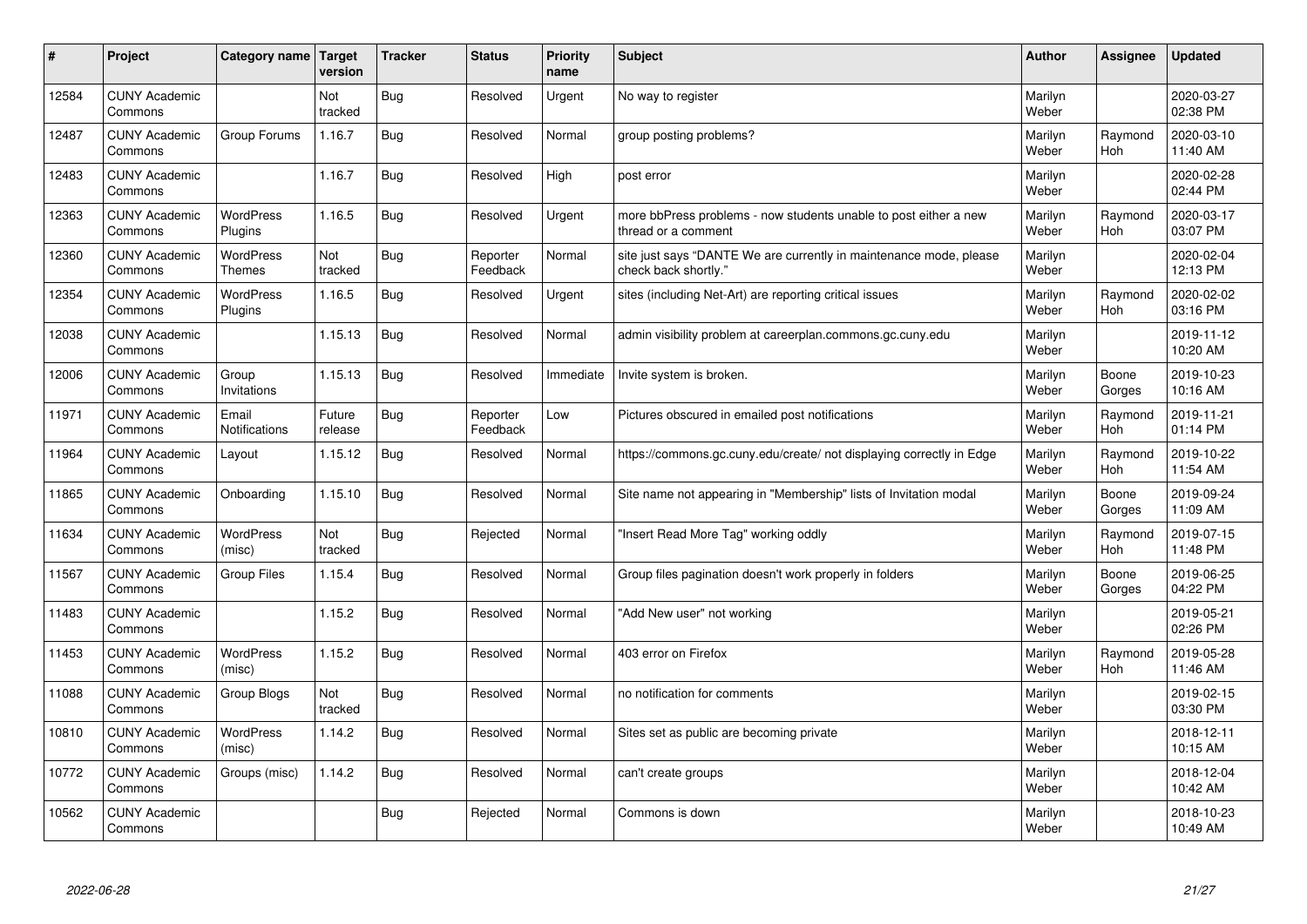| $\sharp$ | Project                         | Category name   Target            | version           | <b>Tracker</b> | <b>Status</b> | <b>Priority</b><br>name | <b>Subject</b>                                       | <b>Author</b>    | Assignee              | <b>Updated</b>         |
|----------|---------------------------------|-----------------------------------|-------------------|----------------|---------------|-------------------------|------------------------------------------------------|------------------|-----------------------|------------------------|
| 10537    | <b>CUNY Academic</b><br>Commons |                                   | Not<br>tracked    | Bug            | Resolved      | Normal                  | jpegs not showing                                    | Marilyn<br>Weber |                       | 2018-10-23<br>10:51 AM |
| 10361    | <b>CUNY Academic</b><br>Commons | Group Forums                      | 1.13.10           | Bug            | Resolved      | Normal                  | forum post pending oddity                            | Marilyn<br>Weber |                       | 2018-09-25<br>10:45 AM |
| 10260    | <b>CUNY Academic</b><br>Commons |                                   |                   | Bug            | Rejected      | Normal                  | bad activation email                                 | Marilyn<br>Weber |                       | 2018-08-30<br>01:25 PM |
| 10176    | <b>CUNY Academic</b><br>Commons | Documentation                     | Not<br>tracked    | <b>Bug</b>     | Resolved      | Normal                  | domain mapping requests                              | Marilyn<br>Weber | scott voth            | 2018-08-29<br>05:30 PM |
| 10101    | <b>CUNY Academic</b><br>Commons |                                   | 1.13.7            | Bug            | Resolved      | Normal                  | URL changes within Manage section of groups          | Marilyn<br>Weber |                       | 2018-08-03<br>01:54 PM |
| 10035    | <b>CUNY Academic</b><br>Commons |                                   | Not<br>tracked    | Bug            | Resolved      | Normal                  | Reconnecting user to site                            | Marilyn<br>Weber |                       | 2018-07-23<br>11:55 AM |
| 9992     | <b>CUNY Academic</b><br>Commons |                                   | 1.13.6            | Bug            | Resolved      | Normal                  | ACERT website down again                             | Marilyn<br>Weber |                       | 2018-07-10<br>12:15 PM |
| 9919     | <b>CUNY Academic</b><br>Commons |                                   | Not<br>tracked    | Bug            | Resolved      | Normal                  | admin of https://sphcurriculum.commons.gc.cuny.edu   | Marilyn<br>Weber |                       | 2018-06-12<br>09:37 PM |
| 9835     | <b>CUNY Academic</b><br>Commons | Group Forums                      | Future<br>release | Bug            | Assigned      | Normal                  | add a "like" function?                               | Marilyn<br>Weber | Erik<br>Trainer       | 2018-06-05<br>01:49 PM |
| 9828     | <b>CUNY Academic</b><br>Commons | Domain<br>Mapping                 | 1.13.3            | Bug            | Resolved      | High                    | redirecting problem                                  | Marilyn<br>Weber | Raymond<br>Hoh        | 2018-05-24<br>02:39 PM |
| 9768     | <b>CUNY Academic</b><br>Commons |                                   | 1.13.2            | Bug            | Resolved      | High                    | search function on the Directory page                | Marilyn<br>Weber | Boone<br>Gorges       | 2018-05-14<br>08:45 PM |
| 9470     | <b>CUNY Academic</b><br>Commons |                                   |                   | Bug            | Resolved      | Normal                  | Users not appearing via "Add New"                    | Marilyn<br>Weber |                       | 2018-03-22<br>07:44 PM |
| 9340     | <b>CUNY Academic</b><br>Commons | WordPress<br>Plugins              | 1.12.10           | Bug            | Resolved      | Normal                  | change the web preview?                              | Marilyn<br>Weber | Raymond<br>Hoh        | 2018-03-13<br>11:50 AM |
| 9335     | <b>CUNY Academic</b><br>Commons | <b>WordPress</b><br><b>Themes</b> | 1.12.10           | Bug            | Resolved      | Normal                  | clone http://digitalscholarship.ccny.cuny.edu site?  | Marilyn<br>Weber | Boone<br>Gorges       | 2018-03-14<br>12:43 PM |
| 9330     | <b>CUNY Academic</b><br>Commons | <b>WordPress</b><br>Plugins       | 1.12.10           | Bug            | Resolved      | Normal                  | part 2 of problems with the Leaflet plug -in         | Marilyn<br>Weber |                       | 2018-03-04<br>05:58 PM |
| 9282     | <b>CUNY Academic</b><br>Commons | Group Forums                      | 1.12.9            | Bug            | Resolved      | Normal                  | "Forum ID is missing" error?                         | Marilyn<br>Weber |                       | 2018-02-27<br>10:32 AM |
| 9276     | <b>CUNY Academic</b><br>Commons |                                   |                   | Bug            | Resolved      | High                    | problem adding a member to a group - wrong username? | Marilyn<br>Weber |                       | 2018-02-25<br>12:47 PM |
| 9192     | <b>CUNY Academic</b><br>Commons | <b>WordPress</b><br>Plugins       | 1.12.8            | Bug            | Resolved      | Normal                  | problems with the Leaflet plug -in                   | Marilyn<br>Weber | Boone<br>Gorges       | 2018-02-13<br>11:07 AM |
| 9154     | <b>CUNY Academic</b><br>Commons | Events                            | 1.12.8            | <b>Bug</b>     | Resolved      | Normal                  | problem with group calendar                          | Marilyn<br>Weber | Raymond<br><b>Hoh</b> | 2018-02-13<br>10:49 AM |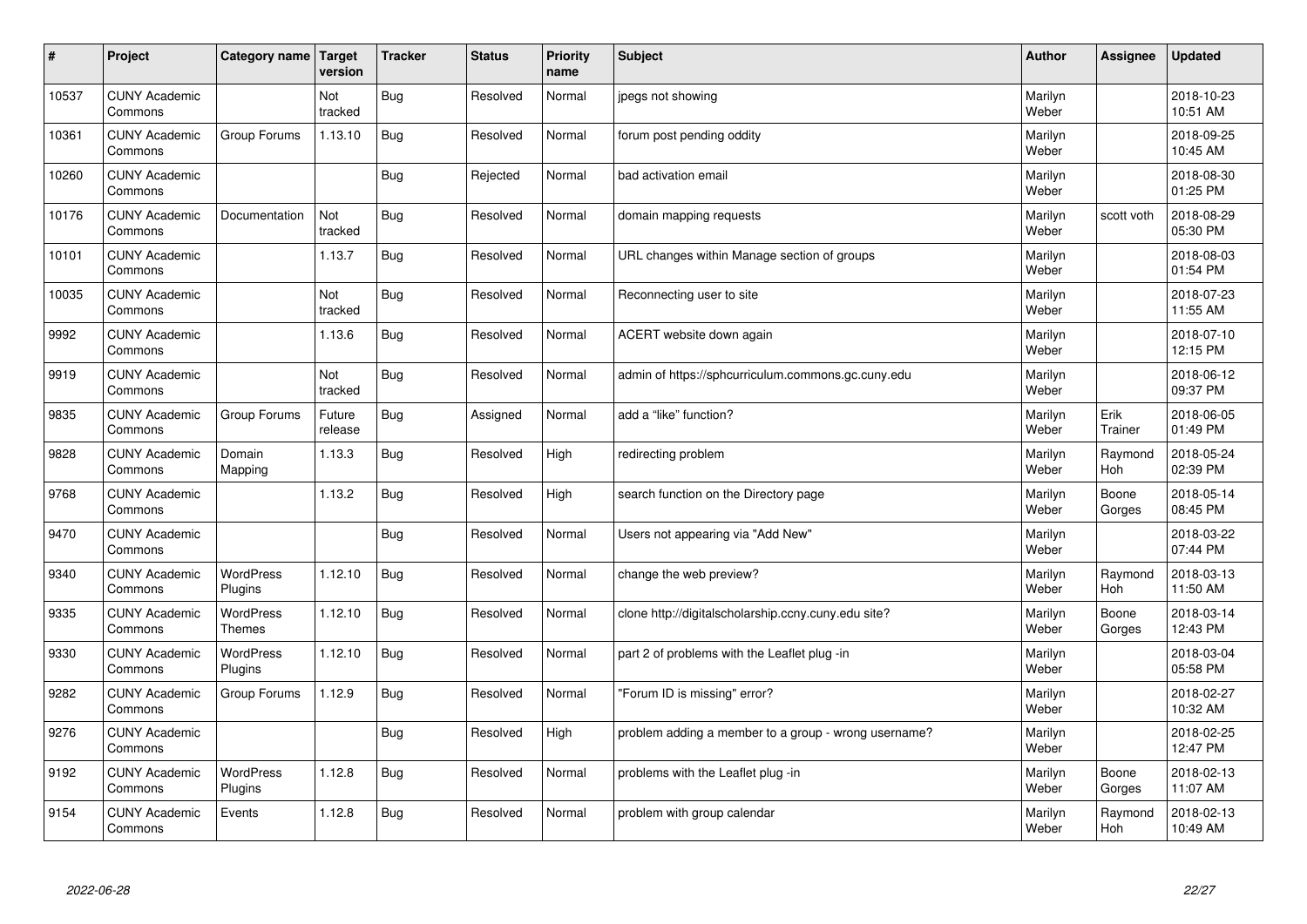| $\sharp$ | Project                         | Category name   Target            | version        | <b>Tracker</b> | <b>Status</b> | <b>Priority</b><br>name | <b>Subject</b>                                                                          | <b>Author</b>    | Assignee        | <b>Updated</b>         |
|----------|---------------------------------|-----------------------------------|----------------|----------------|---------------|-------------------------|-----------------------------------------------------------------------------------------|------------------|-----------------|------------------------|
| 9130     | <b>CUNY Academic</b><br>Commons | Homepage<br>Slides                | Not<br>tracked | Bug            | Resolved      | Normal                  | too many redirects                                                                      | Marilyn<br>Weber |                 | 2018-01-29<br>10:27 AM |
| 9062     | <b>CUNY Academic</b><br>Commons |                                   | Not<br>tracked | Bug            | Resolved      | Normal                  | re-add me as admin of https://commons.gc.cuny.edu/                                      | Marilyn<br>Weber |                 | 2018-01-08<br>12:03 PM |
| 8937     | <b>CUNY Academic</b><br>Commons |                                   | Not<br>tracked | Bug            | Resolved      | Normal                  | videos gone                                                                             | Marilyn<br>Weber |                 | 2017-12-01<br>11:27 AM |
| 8924     | <b>CUNY Academic</b><br>Commons | <b>WordPress</b><br>Plugins       | 1.12.4         | Bug            | Resolved      | Normal                  | auto-remove feature on http://pcp.gc.cuny.edu                                           | Marilyn<br>Weber | Matt Gold       | 2017-12-04<br>10:18 AM |
| 8917     | <b>CUNY Academic</b><br>Commons | <b>Group Files</b>                | 1.12.3         | Bug            | Resolved      | High                    | Files not downloading from Groups properly                                              | Marilyn<br>Weber | Boone<br>Gorges | 2017-11-29<br>10:04 PM |
| 8878     | <b>CUNY Academic</b><br>Commons | cuny.is                           | Not<br>tracked | Bug            | Resolved      | Urgent                  | cuny.is site link won't work                                                            | Marilyn<br>Weber | Boone<br>Gorges | 2017-11-01<br>03:06 PM |
| 8721     | <b>CUNY Academic</b><br>Commons | WordPress<br>Plugins              | 1.11.13        | Bug            | Resolved      | Normal                  | more problems with Events calendar                                                      | Marilyn<br>Weber |                 | 2017-09-21<br>10:35 AM |
| 8661     | <b>CUNY Academic</b><br>Commons | Group Blogs                       | Not<br>tracked | Bug            | Resolved      | Normal                  | new group, old site, can't link?                                                        | Marilyn<br>Weber |                 | 2017-11-15<br>01:26 PM |
| 8638     | <b>CUNY Academic</b><br>Commons | Group Blogs                       | 1.11.11        | Bug            | Resolved      | Normal                  | members not syncing from group to site                                                  | Marilyn<br>Weber |                 | 2017-09-01<br>03:50 PM |
| 8620     | <b>CUNY Academic</b><br>Commons | ZenDesk                           | 1.11.11        | Bug            | Resolved      | High                    | 'Send us a message" not working                                                         | Marilyn<br>Weber | Raymond<br>Hoh  | 2017-08-29<br>04:13 PM |
| 8552     | <b>CUNY Academic</b><br>Commons | WordPress<br>Plugins              | 1.11.10        | <b>Bug</b>     | Resolved      | Normal                  | Events Calendar problem                                                                 | Marilyn<br>Weber |                 | 2017-08-18<br>04:36 PM |
| 8259     | <b>CUNY Academic</b><br>Commons |                                   | Not<br>tracked | Bug            | Resolved      | Normal                  | missing dashboard                                                                       | Marilyn<br>Weber |                 | 2017-11-15<br>01:28 PM |
| 8200     | <b>CUNY Academic</b><br>Commons | Groups (misc)                     | Not<br>tracked | Bug            | Resolved      | Normal                  | Announcements has disappeared                                                           | Marilyn<br>Weber | Boone<br>Gorges | 2017-05-26<br>04:04 PM |
| 8131     | <b>CUNY Academic</b><br>Commons | WordPress<br>Plugins              | 1.11           | Bug            | Resolved      | Normal                  | Newsletters plug-in                                                                     | Marilyn<br>Weber | Boone<br>Gorges | 2017-05-11<br>09:42 PM |
| 8125     | <b>CUNY Academic</b><br>Commons | <b>WordPress</b><br><b>Themes</b> | 1.10.19        | Bug            | Resolved      | High                    | careerplan admin page failing to load with "currently unable to handle<br>this request" | Marilyn<br>Weber |                 | 2017-07-13<br>12:54 PM |
| 8098     | <b>CUNY Academic</b><br>Commons | <b>Public Portfolio</b>           | Not<br>tracked | Bug            | Abandoned     | Normal                  | Widget in profile not working                                                           | Marilyn<br>Weber |                 | 2017-11-15<br>01:28 PM |
| 7995     | <b>CUNY Academic</b><br>Commons | Domain<br>Mapping                 | Not<br>tracked | Bug            | Resolved      | Urgent                  | http://on.socialpaper.gc.cuny.edu down?                                                 | Marilyn<br>Weber |                 | 2017-04-21<br>11:07 AM |
| 7994     | <b>CUNY Academic</b><br>Commons | WordPress<br>(misc)               | 1.10.17        | Bug            | Resolved      | Urgent                  | Comments not appearing                                                                  | Marilyn<br>Weber |                 | 2017-04-20<br>11:16 AM |
| 7803     | <b>CUNY Academic</b><br>Commons |                                   |                | Bug            | Resolved      | Normal                  | user email change                                                                       | Marilyn<br>Weber |                 | 2017-03-16<br>11:58 AM |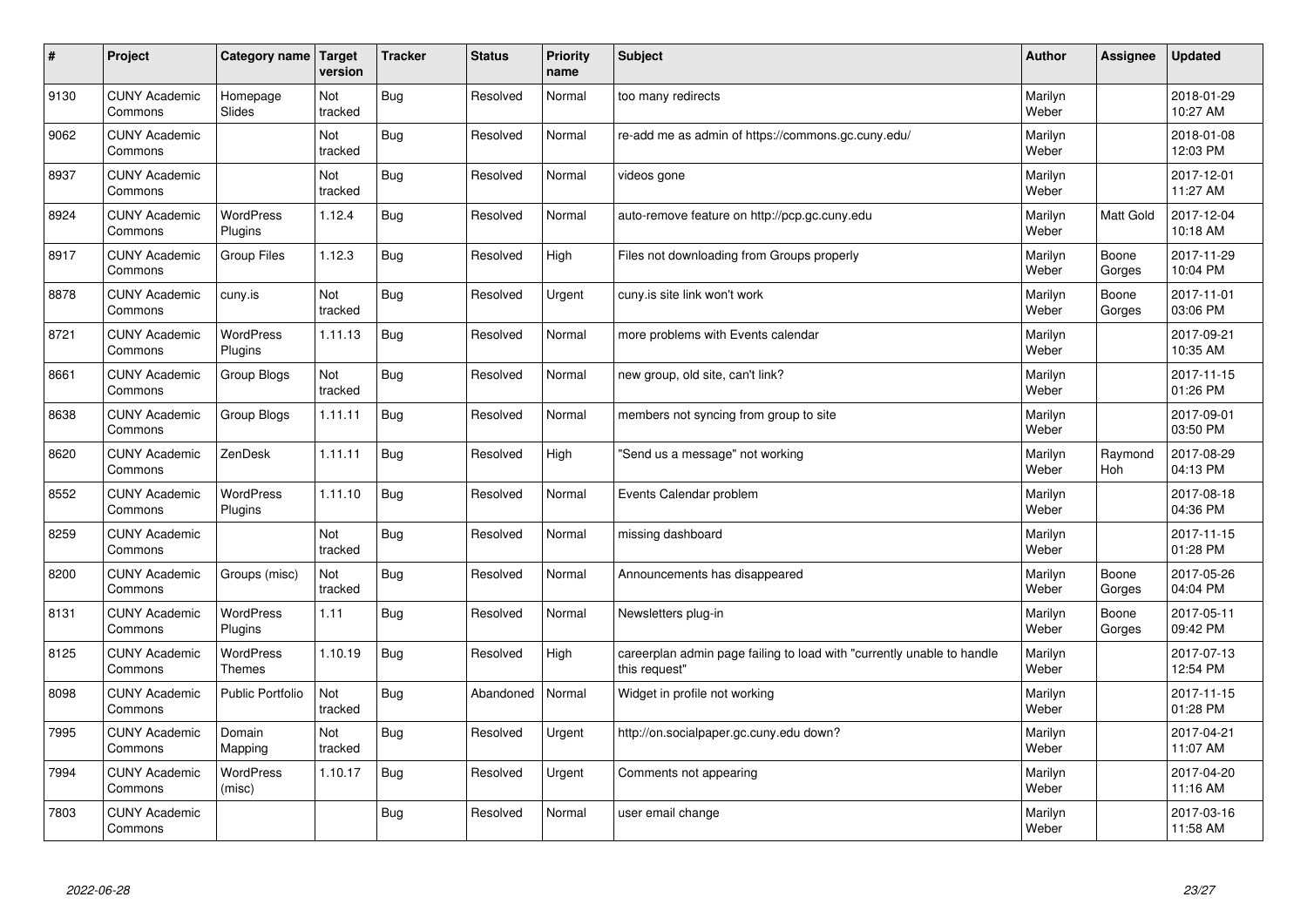| $\sharp$ | Project                         | Category name   Target      | version        | <b>Tracker</b> | <b>Status</b> | <b>Priority</b><br>name | <b>Subject</b>                                                              | <b>Author</b>    | Assignee              | <b>Updated</b>         |
|----------|---------------------------------|-----------------------------|----------------|----------------|---------------|-------------------------|-----------------------------------------------------------------------------|------------------|-----------------------|------------------------|
| 7770     | <b>CUNY Academic</b><br>Commons | <b>WordPress</b><br>Plugins | Not<br>tracked | Bug            | Abandoned     | Normal                  | Timeline.js problem                                                         | Marilyn<br>Weber |                       | 2017-11-15<br>01:43 PM |
| 7767     | <b>CUNY Academic</b><br>Commons |                             | Not<br>tracked | Bug            | Resolved      | Normal                  | Site loading problems                                                       | Marilyn<br>Weber |                       | 2017-03-21<br>09:57 PM |
| 7684     | <b>CUNY Academic</b><br>Commons | Reply By Email              | 1.10.12        | Bug            | Resolved      | High                    | trying to post too often error                                              | Marilyn<br>Weber | Raymond<br><b>Hoh</b> | 2017-02-28<br>12:43 PM |
| 7376     | <b>CUNY Academic</b><br>Commons | Email<br>Notifications      |                | <b>Bug</b>     | Rejected      | Normal                  | automatic forwarding of blog posts not working                              | Marilyn<br>Weber | Boone<br>Gorges       | 2017-05-01<br>10:36 PM |
| 7349     | <b>CUNY Academic</b><br>Commons | Membership                  | Not<br>tracked | Bug            | Resolved      | Normal                  | <b>LACUNY Institute website</b>                                             | Marilyn<br>Weber | Boone<br>Gorges       | 2017-01-11<br>04:26 PM |
| 7337     | <b>CUNY Academic</b><br>Commons | Membership                  | Not<br>tracked | Bug            | Resolved      | Normal                  | User with new email                                                         | Marilyn<br>Weber |                       | 2017-01-06<br>11:05 AM |
| 7328     | <b>CUNY Academic</b><br>Commons | WordPress<br>Plugins        | Not<br>tracked | Bug            | Resolved      | Normal                  | technical issue with the Events Manager plugin                              | Marilyn<br>Weber | Raymond<br>Hoh        | 2017-11-15<br>06:19 PM |
| 7310     | <b>CUNY Academic</b><br>Commons |                             | 1.10.7         | Bug            | Resolved      | Normal                  | Friendship request mystery.                                                 | Marilyn<br>Weber | Boone<br>Gorges       | 2017-01-05<br>03:12 PM |
| 7226     | <b>CUNY Academic</b><br>Commons | Registration                | Not<br>tracked | Bug            | Abandoned     | Normal                  | Community college student cannot register?                                  | Marilyn<br>Weber |                       | 2017-11-15<br>01:55 PM |
| 7223     | <b>CUNY Academic</b><br>Commons | Membership                  | Not<br>tracked | Bug            | Resolved      | Normal                  | User with two profiles would like to merge them                             | Marilyn<br>Weber | Boone<br>Gorges       | 2017-01-10<br>02:07 PM |
| 7100     | <b>CUNY Academic</b><br>Commons | WordPress<br>Plugins        | 1.10.5         | Bug            | Resolved      | High                    | Cincopa plugin problem                                                      | Marilyn<br>Weber | Boone<br>Gorges       | 2016-12-19<br>10:32 AM |
| 6893     | <b>CUNY Academic</b><br>Commons | Group Forums                |                | <b>Bug</b>     | Resolved      | Normal                  | Forum for CUNY Academic Commons Team is gone                                | Marilyn<br>Weber | Boone<br>Gorges       | 2016-12-01<br>08:08 AM |
| 6860     | <b>CUNY Academic</b><br>Commons | User<br>Onboarding          | 1.12           | Bug            | Resolved      | Normal                  | Invitation to join a group is appearing as an invitiation to join the site! | Marilyn<br>Weber | Boone<br>Gorges       | 2017-10-30<br>10:03 AM |
| 6800     | <b>CUNY Academic</b><br>Commons |                             |                | <b>Bug</b>     | Rejected      | Immediate               | Is something going on?                                                      | Marilyn<br>Weber |                       | 2016-11-18<br>04:40 PM |
| 6626     | <b>CUNY Academic</b><br>Commons | Group Files                 | 1.10.1         | Bug            | Resolved      | Normal                  | Files from non-member showing up in private group                           | Marilyn<br>Weber | Boone<br>Gorges       | 2016-11-07<br>03:54 PM |
| 6602     | <b>CUNY Academic</b><br>Commons | ZenDesk                     | 1.10           | Bug            | Resolved      | High                    | Add Friend button not working                                               | Marilyn<br>Weber | Raymond<br>Hoh        | 2016-11-04<br>12:14 PM |
| 6599     | <b>CUNY Academic</b><br>Commons | ZenDesk                     | 1.10           | Bug            | Duplicate     | Urgent                  | Accept Friend button not working                                            | Marilyn<br>Weber | Raymond<br>Hoh        | 2016-11-04<br>06:35 PM |
| 6575     | <b>CUNY Academic</b><br>Commons | Groups (misc)               |                | <b>Bug</b>     | Rejected      | Normal                  | No papers link for the group "social paper"                                 | Marilyn<br>Weber |                       | 2016-11-02<br>10:39 PM |
| 6410     | <b>CUNY Academic</b><br>Commons |                             |                | Bug            | Duplicate     | Immediate               | Cannot log in - gives privacy error                                         | Marilyn<br>Weber | Boone<br>Gorges       | 2016-10-24<br>10:01 AM |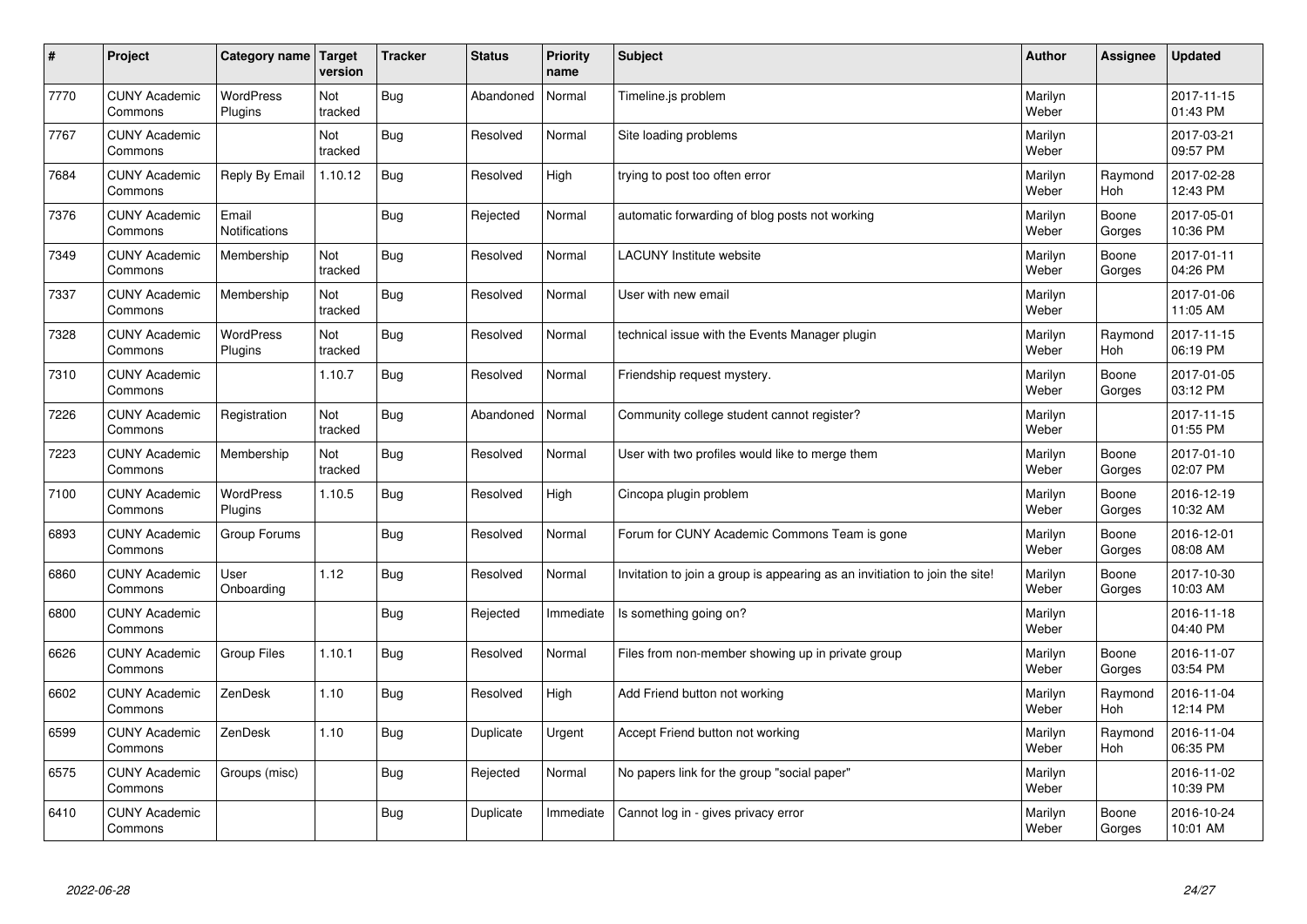| $\sharp$ | Project                         | Category name   Target        | version        | <b>Tracker</b> | <b>Status</b> | <b>Priority</b><br>name | <b>Subject</b>                                          | <b>Author</b>    | Assignee         | <b>Updated</b>         |
|----------|---------------------------------|-------------------------------|----------------|----------------|---------------|-------------------------|---------------------------------------------------------|------------------|------------------|------------------------|
| 6338     | <b>CUNY Academic</b><br>Commons |                               |                | Bug            | Rejected      | Normal                  | Multiple email notifications for each blog post         | Marilyn<br>Weber | Boone<br>Gorges  | 2016-10-18<br>08:45 PM |
| 6313     | <b>CUNY Academic</b><br>Commons | Groups (misc)                 |                | Bug            | Duplicate     | Normal                  | group member no longer in group, can't rejoin.          | Marilyn<br>Weber |                  | 2016-10-14<br>09:27 PM |
| 6286     | <b>CUNY Academic</b><br>Commons | Groups (misc)                 | Not<br>tracked | <b>Bug</b>     | Resolved      | Immediate               | Groups pages not displaying at all!                     | Marilyn<br>Weber | Boone<br>Gorges  | 2017-11-15<br>10:57 AM |
| 6107     | <b>CUNY Academic</b><br>Commons |                               |                | <b>Bug</b>     | Resolved      | High                    | site redirect?                                          | Marilyn<br>Weber | Boone<br>Gorges  | 2016-09-29<br>03:45 PM |
| 6106     | <b>CUNY Academic</b><br>Commons | Server                        | Not<br>tracked | Bug            | Resolved      | Normal                  | 504 error                                               | Marilyn<br>Weber |                  | 2017-11-15<br>01:55 PM |
| 6101     | <b>CUNY Academic</b><br>Commons | <b>Public Portfolio</b>       |                | Bug            | Resolved      | High                    | Profile update problems                                 | Marilyn<br>Weber | Boone<br>Gorges  | 2016-12-01<br>03:50 PM |
| 6091     | <b>CUNY Academic</b><br>Commons | Group<br>Invitations          | Not<br>tracked | Bug            | Resolved      | Normal                  | User cannot re-join a group                             | Marilyn<br>Weber | Boone<br>Gorges  | 2016-09-28<br>01:47 PM |
| 6039     | <b>CUNY Academic</b><br>Commons | Membership                    | 1.9.28         | Bug            | Resolved      | High                    | User cannot change her email                            | Marilyn<br>Weber |                  | 2016-09-19<br>03:03 PM |
| 6025     | <b>CUNY Academic</b><br>Commons | Search                        | Not<br>tracked | Bug            | Resolved      | Normal                  | Search function not working                             | Marilyn<br>Weber | Boone<br>Gorges  | 2016-10-12<br>09:41 AM |
| 5969     | <b>CUNY Academic</b><br>Commons | Registration                  | 1.9.27         | Bug            | Resolved      | Normal                  | Queens students unable to join                          | Marilyn<br>Weber | Boone<br>Gorges  | 2016-09-04<br>09:41 PM |
| 5968     | <b>CUNY Academic</b><br>Commons | Membership                    | Not<br>tracked | Bug            | Resolved      | Normal                  | Deleting account without knowing password               | Marilyn<br>Weber | Matt Gold        | 2017-11-15<br>06:19 PM |
| 5875     | <b>CUNY Academic</b><br>Commons | <b>WordPress</b><br>Plugins   | Not<br>tracked | Bug            | Resolved      | Normal                  | Events Calendar garbled in IE                           | Marilyn<br>Weber | Marilyn<br>Weber | 2017-11-15<br>05:45 PM |
| 5872     | <b>CUNY Academic</b><br>Commons | Server                        | Not<br>tracked | Bug            | Resolved      | Immediate               | Whole Commons is down                                   | Marilyn<br>Weber | Boone<br>Gorges  | 2016-08-12<br>12:04 AM |
| 5834     | <b>CUNY Academic</b><br>Commons |                               |                | Bug            | Resolved      | Normal                  | My access to cdev                                       | Marilyn<br>Weber | Boone<br>Gorges  | 2016-07-25<br>03:12 PM |
| 5713     | <b>CUNY Academic</b><br>Commons | WordPress<br>(misc)           | Not<br>tracked | Bug            | Abandoned     | High                    | Site freezing                                           | Marilyn<br>Weber | Boone<br>Gorges  | 2017-11-15<br>10:58 AM |
| 5684     | <b>CUNY Academic</b><br>Commons | <b>Group Files</b>            | Not<br>tracked | <b>Bug</b>     | Resolved      | Normal                  | Making Group files appear as Blog entries               | Marilyn<br>Weber | Boone<br>Gorges  | 2017-11-20<br>03:28 PM |
| 5667     | <b>CUNY Academic</b><br>Commons | <b>Public Portfolio</b>       | 1.9.18         | Bug            | Resolved      | Normal                  | publication section on my public portfolio won't update | Marilyn<br>Weber | Boone<br>Gorges  | 2016-06-12<br>10:19 AM |
| 5448     | <b>CUNY Academic</b><br>Commons | Email<br><b>Notifications</b> | 1.10.2         | Bug            | Rejected      | Normal                  | garbled CAC activity digests                            | Marilyn<br>Weber | Raymond<br>Hoh   | 2016-11-20<br>02:38 AM |
| 5436     | <b>CUNY Academic</b><br>Commons |                               | Not<br>tracked | Bug            | Resolved      | Normal                  | Trying to change email settings for                     | Marilyn<br>Weber | Boone<br>Gorges  | 2016-04-21<br>10:12 PM |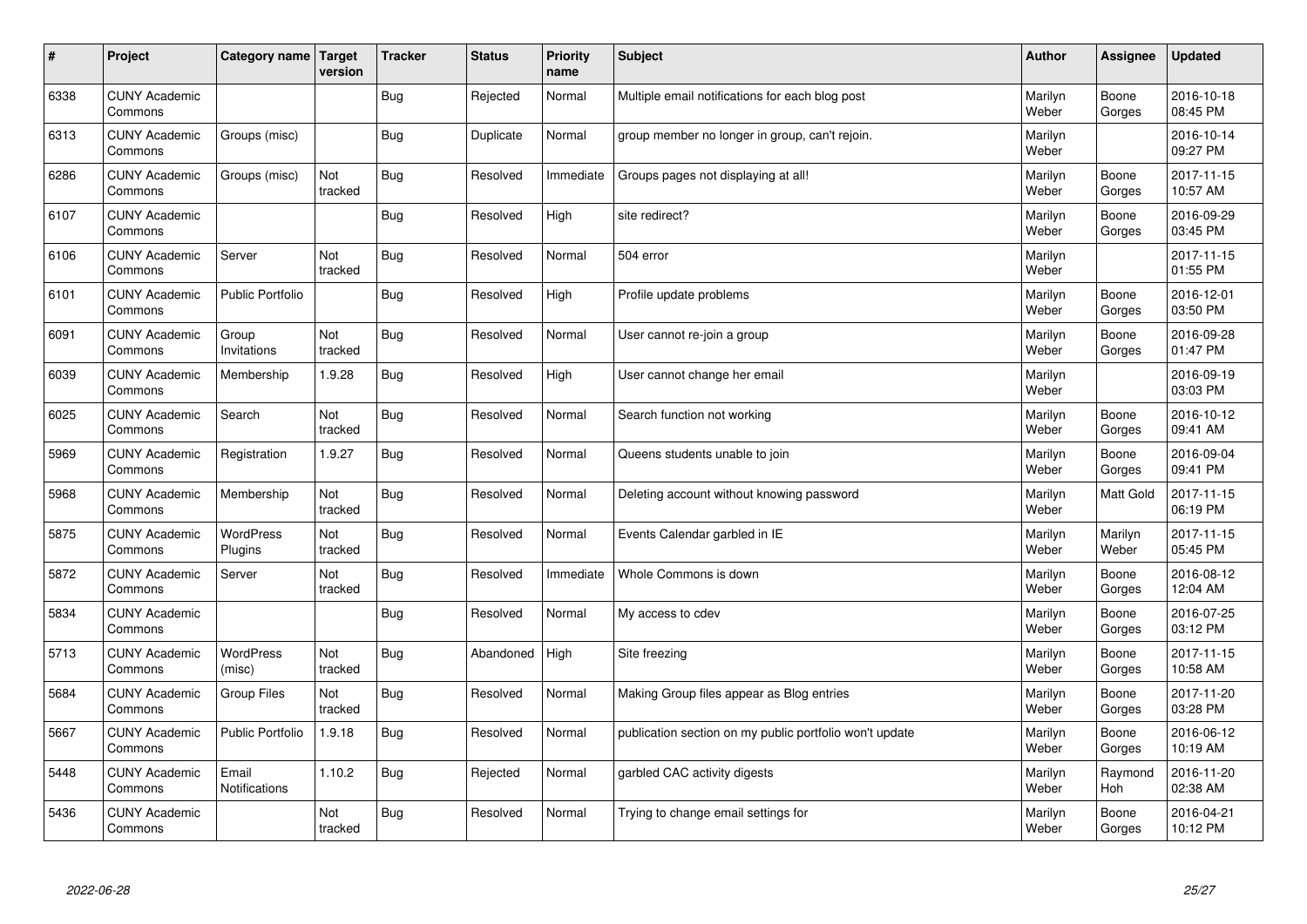| $\sharp$ | Project                         | Category name   Target           | version           | <b>Tracker</b> | <b>Status</b> | <b>Priority</b><br>name | <b>Subject</b>                                                  | <b>Author</b>    | Assignee              | <b>Updated</b>         |
|----------|---------------------------------|----------------------------------|-------------------|----------------|---------------|-------------------------|-----------------------------------------------------------------|------------------|-----------------------|------------------------|
| 5435     | <b>CUNY Academic</b><br>Commons |                                  | Not<br>tracked    | Bug            | Resolved      | Urgent                  | Can't see the dashboard                                         | Marilyn<br>Weber |                       | 2016-04-12<br>11:33 AM |
| 5346     | <b>CUNY Academic</b><br>Commons | Toolbar                          | 1.9.11            | Bug            | Resolved      | Normal                  | possible dynamic HTML code bug?                                 | Marilyn<br>Weber | Boone<br>Gorges       | 2016-03-22<br>10:53 AM |
| 5319     | <b>CUNY Academic</b><br>Commons |                                  | Not<br>tracked    | Bug            | Resolved      | Normal                  | <b>Broken URL</b>                                               | Marilyn<br>Weber | Marilyn<br>Weber      | 2017-11-15<br>05:46 PM |
| 5282     | <b>CUNY Academic</b><br>Commons | Social Paper                     | Future<br>release | <b>Bug</b>     | <b>New</b>    | Normal                  | Replying via email directs to paper but not individual comment. | Marilyn<br>Weber | Raymond<br>Hoh        | 2016-03-02<br>01:48 PM |
| 5184     | <b>CUNY Academic</b><br>Commons | Social Paper                     |                   | Bug            | Rejected      | Normal                  | Problem linking SP to a group                                   | Marilyn<br>Weber | Boone<br>Gorges       | 2016-02-21<br>12:27 PM |
| 5177     | <b>CUNY Academic</b><br>Commons | Toolbar                          | 1.9.6             | <b>Bug</b>     | Resolved      | Normal                  | No "My Papers" tab                                              | Marilyn<br>Weber | Raymond<br><b>Hoh</b> | 2016-01-29<br>08:37 AM |
| 5176     | <b>CUNY Academic</b><br>Commons | Public Portfolio                 | 1.9.6             | Bug            | Resolved      | Normal                  | Widgets in Profile not saving                                   | Marilyn<br>Weber | Boone<br>Gorges       | 2016-02-01<br>11:07 AM |
| 5059     | <b>CUNY Academic</b><br>Commons |                                  | Not<br>tracked    | <b>Bug</b>     | Resolved      | Normal                  | Instagram embed?                                                | Marilyn<br>Weber |                       | 2016-01-26<br>12:05 AM |
| 4962     | <b>CUNY Academic</b><br>Commons | Events                           | 1.8.18            | Bug            | Resolved      | High                    | Problems with text entry field in the Events Calendar           | Marilyn<br>Weber | Raymond<br>Hoh        | 2015-12-01<br>06:57 PM |
| 4918     | <b>CUNY Academic</b><br>Commons | ZenDesk                          | Not<br>tracked    | Bug            | Resolved      | High                    | Re-directing Help Requests                                      | Marilyn<br>Weber | Raymond<br><b>Hoh</b> | 2015-11-23<br>11:15 AM |
| 4881     | <b>CUNY Academic</b><br>Commons | ZenDesk                          | Not<br>tracked    | Bug            | Resolved      | Normal                  | ZenDesk emails not being sent                                   | Marilyn<br>Weber |                       | 2015-12-07<br>01:34 AM |
| 4834     | <b>CUNY Academic</b><br>Commons | <b>Blogs</b><br>(BuddyPress)     |                   | Bug            | Resolved      | Normal                  | Admin invite problem                                            | Marilyn<br>Weber | Boone<br>Gorges       | 2015-11-13<br>12:25 PM |
| 4831     | <b>CUNY Academic</b><br>Commons | <b>Public Portfolio</b>          | 1.9.4             | Bug            | Resolved      | Normal                  | User cannot update profile                                      | Marilyn<br>Weber | Boone<br>Gorges       | 2016-01-11<br>10:46 PM |
| 4734     | <b>CUNY Academic</b><br>Commons | <b>BuddyPress</b><br><b>Docs</b> | 1.8.13            | Bug            | Resolved      | High                    | Problems with "Create New Doc"                                  | Marilyn<br>Weber | Boone<br>Gorges       | 2015-10-09<br>07:53 AM |
| 4657     | <b>CUNY Academic</b><br>Commons | Group Forums                     | 1.8.18            | Bug            | Resolved      | High                    | Submit button disappears in new post mode in forum              | Marilyn<br>Weber | Raymond<br><b>Hoh</b> | 2015-12-01<br>11:15 PM |
| 4649     | <b>CUNY Academic</b><br>Commons | Registration                     | Not<br>tracked    | Bug            | Resolved      | Urgent                  | Submit button has disappeared                                   | Marilyn<br>Weber | Boone<br>Gorges       | 2015-09-22<br>11:47 AM |
| 4577     | <b>CUNY Academic</b><br>Commons | Registration                     | Not<br>tracked    | Bug            | Resolved      | Normal                  | New users are not getting their email verification              | Marilyn<br>Weber | Boone<br>Gorges       | 2016-01-26<br>03:30 PM |
| 4542     | <b>CUNY Academic</b><br>Commons | <b>WordPress</b><br>Plugins      | 1.8.10            | Bug            | Resolved      | Normal                  | Emailing group users problem                                    | Marilyn<br>Weber | Boone<br>Gorges       | 2015-09-11<br>11:16 AM |
| 4496     | <b>CUNY Academic</b><br>Commons | cuny.is                          | 1.8.9             | Bug            | Resolved      | Normal                  | Quick links broken?                                             | Marilyn<br>Weber | Boone<br>Gorges       | 2015-08-28<br>10:39 AM |